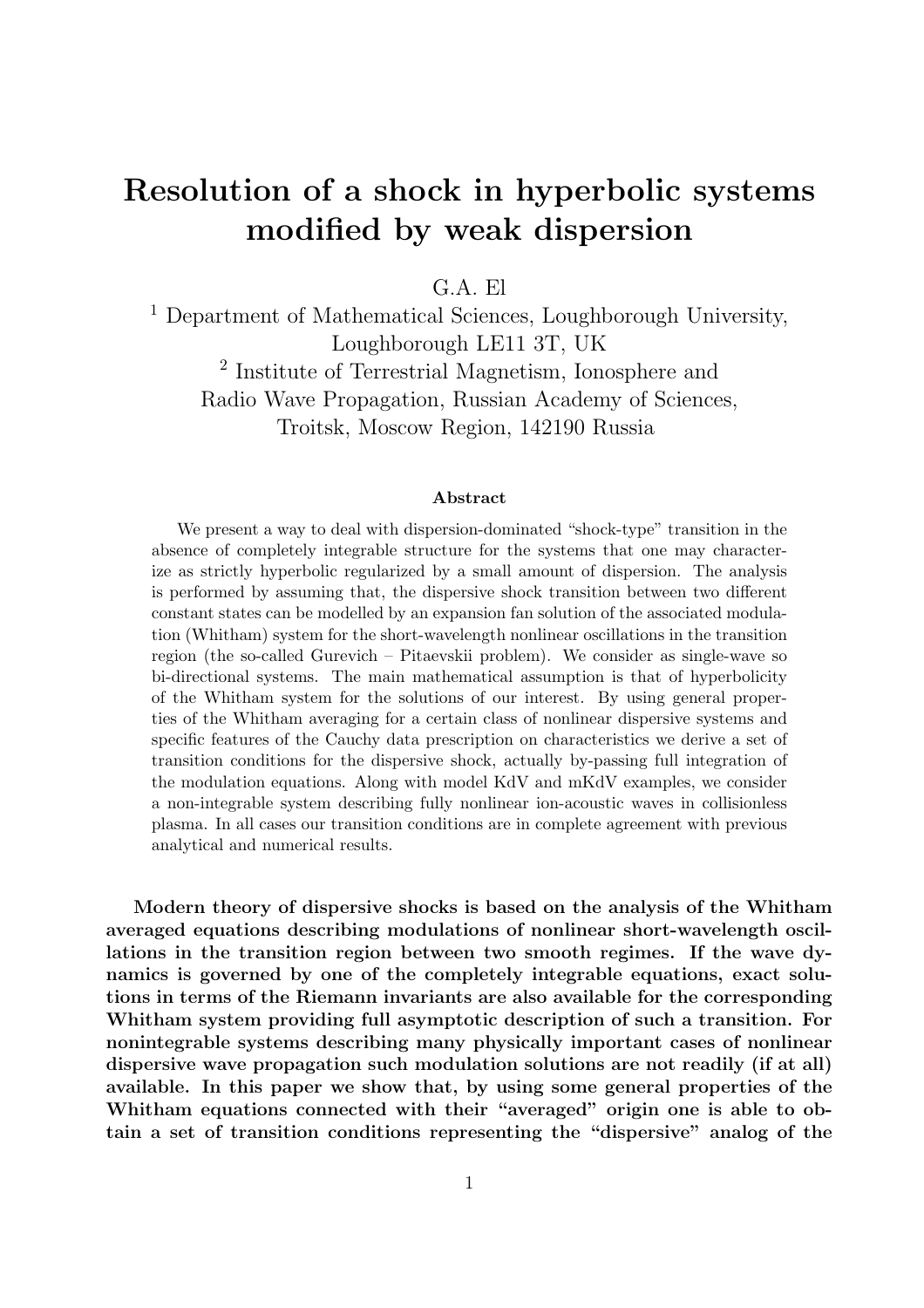traditional shock conditions of classical dissipative gas dynamics. The developed method does not make use of the Riemann invariants for the modulation equations and can be applied to nonintegrable conservative systems. In particular, the obtained conditions allow for determination of the lead solitary wave amplitude in terms of a jump for hydrodynamic variables across the dispersive shock.

### 1 Introduction

It is well known that the resolution of breaking singularities in dispersive media occurs through generation of short-wavelength nonlinear oscillations. The wave-like transition between two smooth or constant hydrodynamic states is generally called a dispersive shock (or an undular bore, especially in the context of water waves). The main observable feature of the dispersive shock is formation of solitary waves in the vicinity of one of its edges. At the opposite edge, the wave structure degenerates into linear wavepacket. The phenomenon of the dispersive shock formation is quite ubiquitous and its physical contexts range from gravity water waves and bubbly fluid dynamics to space plasma physics, fibre optics and Bose-Einstein condensates.

One should be clear from the very beginning that purely dispersive resolution of a shock is a physical idealization and some amount of dissipation is inevitably present in real continuous media so we distinguish between two types of dispersive shocks depending on the actual role of dissipation relative to that of nonlinearity and dispersion in the wave development and evolution. There is some terminological confusion in the literature where the terms "dispersive shock", "undular bore" and "collisionless shock" are used as for the dispersiondominated waves so for the waves where dispersion and dissipation are in balance. In both cases, dispersion plays the decisive role in the formation of local oscillatory structure but the global properties of the oscillations zone in the two cases are drastically different.

The weakly dissipative undular bores (we use here this term to distinguish from our main subject – conservative dispersive shocks) despite their oscillatory structure exhibit global properties characteristic for classical, turbulent bores or shock waves: they have steady (though oscillatory in space) profile and constant effective width such that the speed of the shock propagation and the transition conditions can be derived within the frame of the classical theory of hyperbolic conservation laws (see [1] for instance). The qualitative theory of such steady undular bores has been first developed by Benjamin and Lighthill [2] in the context of shallow-water waves and by Sagdeev [3] for rarefied plasma flows. The quantitative description of the weakly dissipative undular bores has been made in [4], [5], [6] on the basis of the unidirectional KdV-Burgers equation and in [7] using the integrable version of the bi-directional Boussinesq equations modified by small viscous term.

The developed in  $[2] - [7]$  theory of steady undular bores, however, is valid only for the fully established regime when nonlinearity, dispersion and dissipation are in balance. Contrastingly, in the dispersion-dominated case, the traditional analysis of the mass, momentum and energy balance across the undular bore transition can not be applied (at least directly). The reason for that is that the boundaries of the dissipationless undular bore (a dispersive shock) diverge with time, i.e instead of a single shock speed defined by the jump conditions one has now two different speeds  $s^+ > s^-$  determining motion of the transition region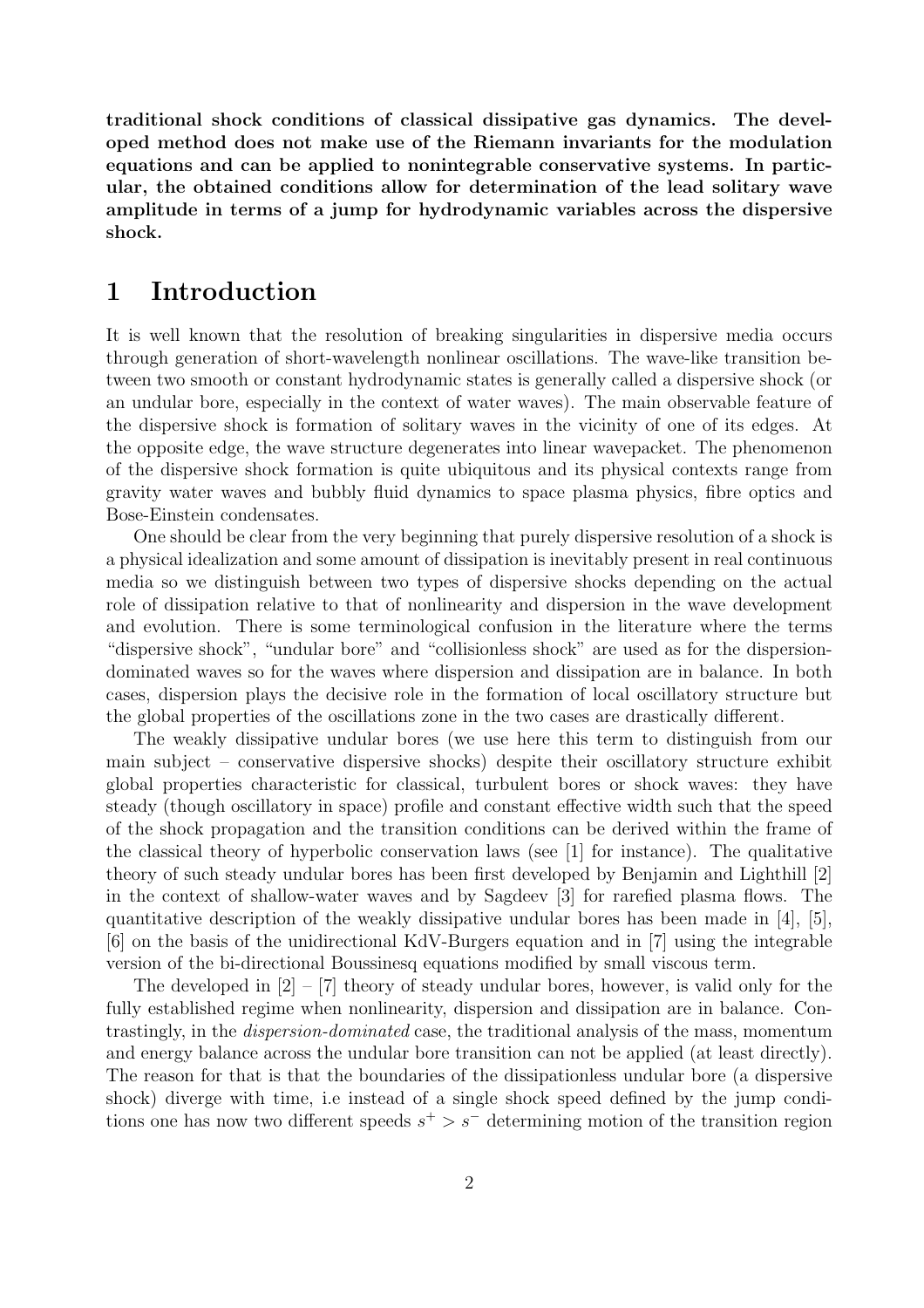boundaries. These speeds , however, can not be found without the analysis of the nonlinear oscillatory structure of the transition region since in the dissipationless case dispersion not only dramatically modifies the fine structure of the shock transition but also, along with nonlinearity, determines its location. The "conservative" dynamics of dispersive shocks is of a considerable interest on its own and also, in many cases, can be viewed as an unsteady intermediate asymptotic in a general setting when the small dissipation is taken into account. Physical examples of such expanding dispersive shocks include atmospheric undular bores (morning glory) [8], optical shocks in the long-distance optical communication systems [9] and collisionless shocks in Bose-Einstein condensates [10].

In a weakly nonlinear case, when the original conservative system can be approximated by one of the exactly integrable equations, the study of the dispersive shock phenomenon have stimulated discovery of a whole new class of mathematical problems which can be broadly described as the singular semi-classical limits in integrable systems. In the Lax-Levermore-Venakides theory [11], [12] (see also [13]) developed originally for the KdV equation, and more recently extended to the defocusing NLS [14] and focusing mKdV [15] equations the evolution of the dispersive shock is modelled by the zero dispersion limit of the exact multisoliton (multi-gap) solution of the original dispersive wave equation. The main characteristic feature of the zero-dispersion limit is co-existence of smooth and rapidly oscillating regions in the solution after the breaktime. In the smooth regions the zero-dispersion limit exists in a strong sense and is given by the classical solution of the dispersionless equation whereas in the oscillating regions this limit exists in a weak, averaged sense and is governed by a certain system of quasi-linear equations different from the dispersionless limit. This system turned out to coincide with the modulation equations obtained in 1960's by Whitham [16] by averaging nonlinear single-phase wavepackets and later generalised by Flaschka, Forest and McLaughlin [17] to a multiphase case. The subsequent development of the Lax-Levermore theory [18], [13] has shown that the local waveform in the oscillating regions is indeed described by the multiphase solutions. The weak limits in the Lax-Levermore problem then can be regarded as the result of the Whitham averaging over these solutions.

A direct formulation of the dispersive shock problem in terms of the Whitham equations had been proposed (although without rigorous justification) much earlier by Gurevich and Pitaevskii (GP) [19] who supplied the Whitham system for the KdV equation with natural matching conditions at the boundaries separating smooth and oscillating regions and solved the problem analytically for the initial data in the form of a step. The discovery by Tsarev of the generalised hodograph method [20], and Krichever's algebro-geometric construction [21] allowed for obtaining of many new exact global solutions to the Whitham equations (see for instance [22], [23] and references therein). Availability of such solutions heavily relies on the integrability of the Whitham systems considered and, in particular, on the existence of the Riemann invariant representation.

Thus, either way, integrability seems to be an essential part of the analytic theory of dispersive shocks. However, in many physically relevant situations, integrable systems although providing valuable insight into the qualitative properties of nonlinear dispersive wave propagation fail to yield satisfactory quantitative agreement with experimental data (see for instance discussion in [24] in the context of finite-amplitude internal shallow water waves). This explains the growing interest in the derivation of relatively simple non-integrable models which, while providing a more accurate description of physical effects, still seem to be amenable to analytic treatment. In the context of the dispersive shock theory this interest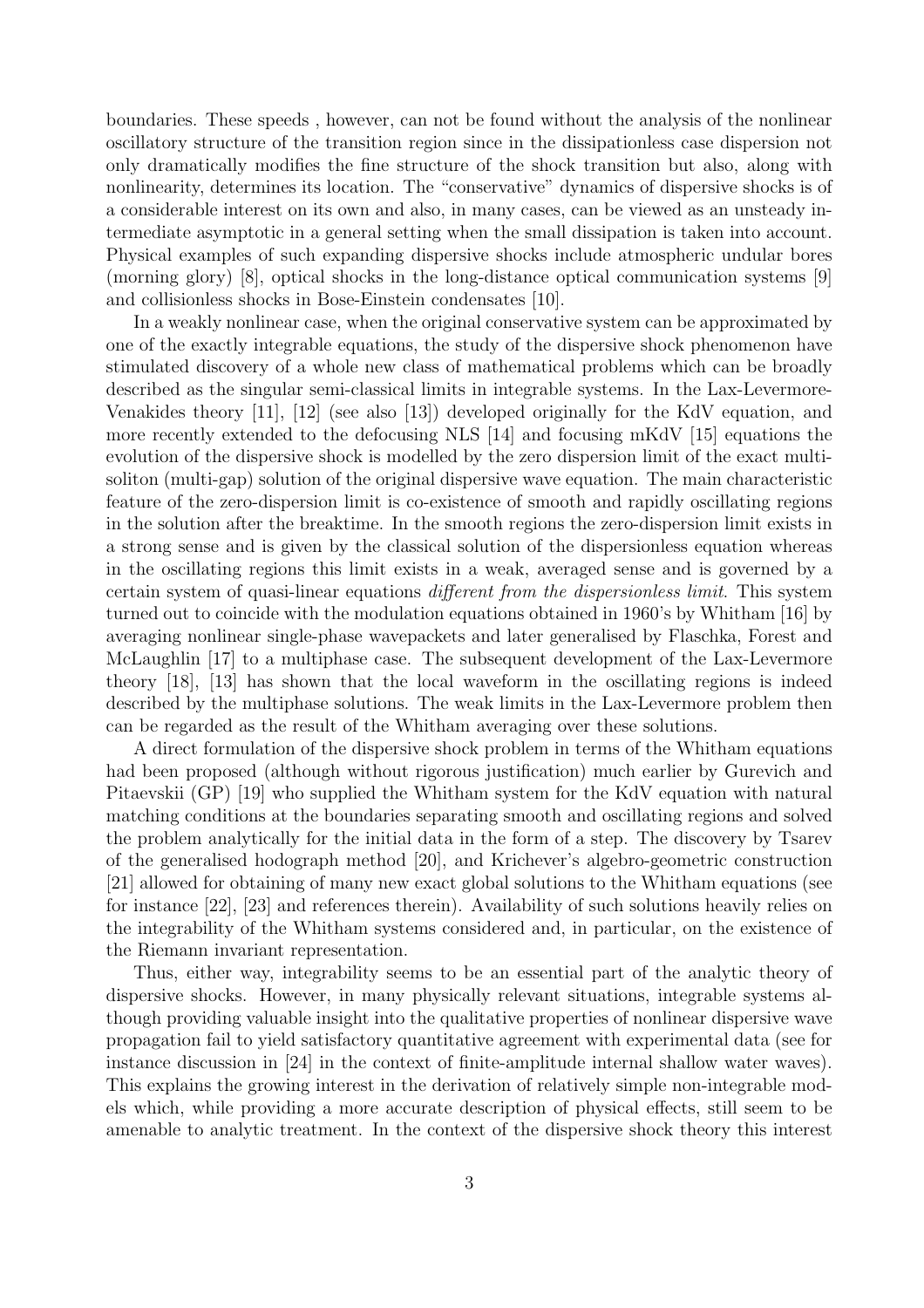is supported by a strong numerical evidence that such features of zero-dispersion limits of integrable systems as formation of oscillatory zones and weak convergence are true for the systems that are not completely integrable but are structurally similar to integrable ones (see for instance [13] [25], [26]). On the other hand, the Whitham method used in the direct Gurevich-Pitaevskii description of dispersive shocks does not require integrability from the governing system. What is needed is just the existence of the periodic travelling wave solutions and availability of sufficient number of conservation laws. So, in the absence of rigorous general approach it seems a natural idea to assume the single-phase Whitham description for a "non-integrable" dispersive shock and explore analytic consequences of such an assumption. Hyperbolicity of the Whitham equations (which also has to be assumed, for instance, on the grounds of numerical evidence of modulational stability) would be an essential part of such a problem formulation. Of course, such a heuristic approach requires validation. This can be made by (i) testing its results on integrable systems where exact solutions are available and (ii) by comparison with available numerical results for non-integrable systems.

In this paper, we develop the outlined approach for the the decay of an initial step problem for a broad class of systems that one may characterise as strictly hyperbolic modified by weak dispersion. It is clear that in the step decomposition problem the solution of the (quasilinear) Whitham equations must depend on  $x/t$  alone, which implies principal availability of several integrals of motion for their self-similar reductions. It is also clear that existence of the similarity solutions does not rely on complete integrability or existence of the Riemann invariants for the Whitham equations ( this, unfortunately, does not guarantee that such a solution would be available analytically in the absence of the Riemann invariants). However, the Whitham equations being obtained by averaging over periodic family have a number of special properties distinguishing them from the general class of hyperbolic quasilinear systems. In particular, they allow for exact reductions to the original dispersionless equations in the zero-amplitude (linear) and zero-wavelength (soliton) limits. This general property together with the self-similarity imposes a number of restrictions on possible values of the modulation parameters at the linear and soliton edges of the dispersive shock defined by natural boundary conditions. We derive these restrictions by finding a set of integrals along the edge characteristics of the Whitham expansion fan. These integrals, of course, are equivalent to the basic integrals for the similarity solution evaluated at the edge points. A surprising fact is that, the edge parameters are in a simple and universal way expressed in terms of the linear dispersion relation of the system and one of its nonlinear "dispersionless" characteristic velocities.

The obtained set of restrictions can be viewed as a "dispersive" replacement for the classical shock conditions and includes for a general bi-directional case

(i) a condition for admissible jumps for hydrodynamic variables across the dispersive shock (which *does not* coincide with the classical jump conditions);

(ii) the speeds of the dispersive shock edges as functions of a given jump satisfying (i); and, since the parameters in (ii) turn out to be determined not uniquely,

(iii) the set of inequalities selecting the unique valid set of parameters (ii) and providing consistency of the whole construction. These inequalities represent and analog of entropy conditions known in classical gas dynamics.

Thus, the obtained conditions allow one to derive main quantitative characteristics of the dispersive shock transition bypassing the integration of the Whitham system. In particular, they allow for obtaining the amplitude of the leading (or trailing depending on the sign of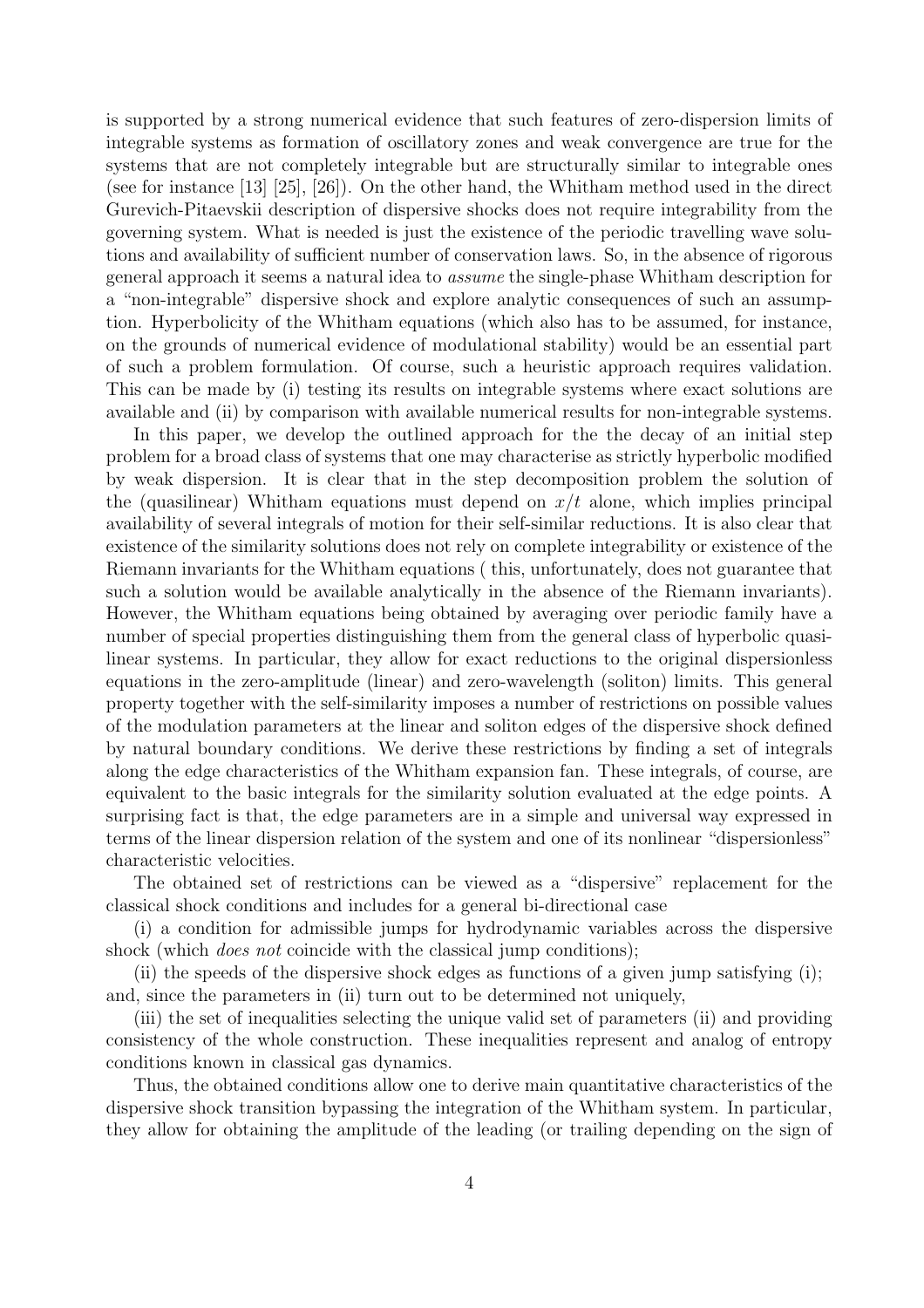the dispersion in the system) solitary wave in the dispersive shock, the major parameter in observational/experimental data. For instance, the conditions readily yield the well-known result of the original Gurevich-Pitaevskii paper [19] which reads that the amplitude of the lead solitary wave in the KdV dispersive shock is  $2\Delta$  where  $\Delta$  is the value of the initial step.

We apply the obtained general dispersive shock conditions to two integrable (KdV and defocusing mKdV) equations and one non-integrable system describing fully nonlinear ionacoustic waves in collisionless plasma. In all cases our description is in complete agreement with previous analytic/numerical results. We also discuss the accuracy and some restrictions of the developed approach.

### 2 Gurevich-Pitaevskii problem for the KdV equation

We start with an exposition of the theory of Gurevich and Pitaevskii (GP) [19] formulated originally for the KdV equation and later generalised to other integrable equations by different authors (see [27] for a detailed introduction and many useful references). Although all formulas in this section are known very well, it is instructive for the purposes of this paper to have them handy as they will allow us later to draw parallels with "non-integrable" theory.

We take the KdV equation in the form

$$
u_t + uu_x + u_{xxx} = 0.
$$
\n<sup>(1)</sup>

Let the initial perturbation  $u(x, 0) = u_0(x)$  have the form of a large-scale  $(\Delta x \gg 1)$  monotonically decreasing function with a single inflection point. As a special important case, one considers a smooth step

$$
u_0(-\infty) = u^-, \quad u_0(+\infty) = u^+, \quad u'_0(x) < 0\,,\tag{2}
$$

so that the characteristic width of the transition region, say  $l$  is finite. Of course, without loss of generality the initial step for the KdV equation can be normalized to unity but for our purposes it is convenient to retain arbitrary values for  $u^-, u^+$ ; we only assume  $u^- > u^+$ .

The qualitative picture of the KdV evolution of a smooth monotonic profile is as follows. During the initial stage of evolution,  $|u_{xxx}| \ll |uu_x|$  and one can neglect the dispersive term in the KdV (1). The evolution at this stage is approximately described by the dispersionless (classical) limit of the KdV equation:

$$
u \approx \beta(x, t): \quad \beta_t + \beta \beta_x = 0, \quad \beta(x, 0) = u_0(x).
$$
 (3)

The evolution (3) leads to a gradient catastrophe :  $t \to t_b$  :  $\beta_x \to -\infty$ . For  $t > t_b$ (without loss of generality we put  $t_b = 0$ ), the dispersive term  $u_{xxx}$  should be taken into account in the vicinity of the breaking point and, as a result, the regularization of the singularity happens through the generation of small-scale nonlinear oscillations confined to a finite, albeit expanding, space region. This oscillatory structure represents a dispersive analog of a shock wave. Near the leading edge of such a *dispersive shock* (or an *undular* bore in a different terminology) the oscillations are close to successive solitary waves and in the vicinity of the trailing edge they are nearly linear (see Fig. 1). This structure has been recovered in a rigorous theory using the complete integrability of the KdV equation (see for instance [28]) but in the Gurevich-Pitaevskii approach it is an assumption based, say,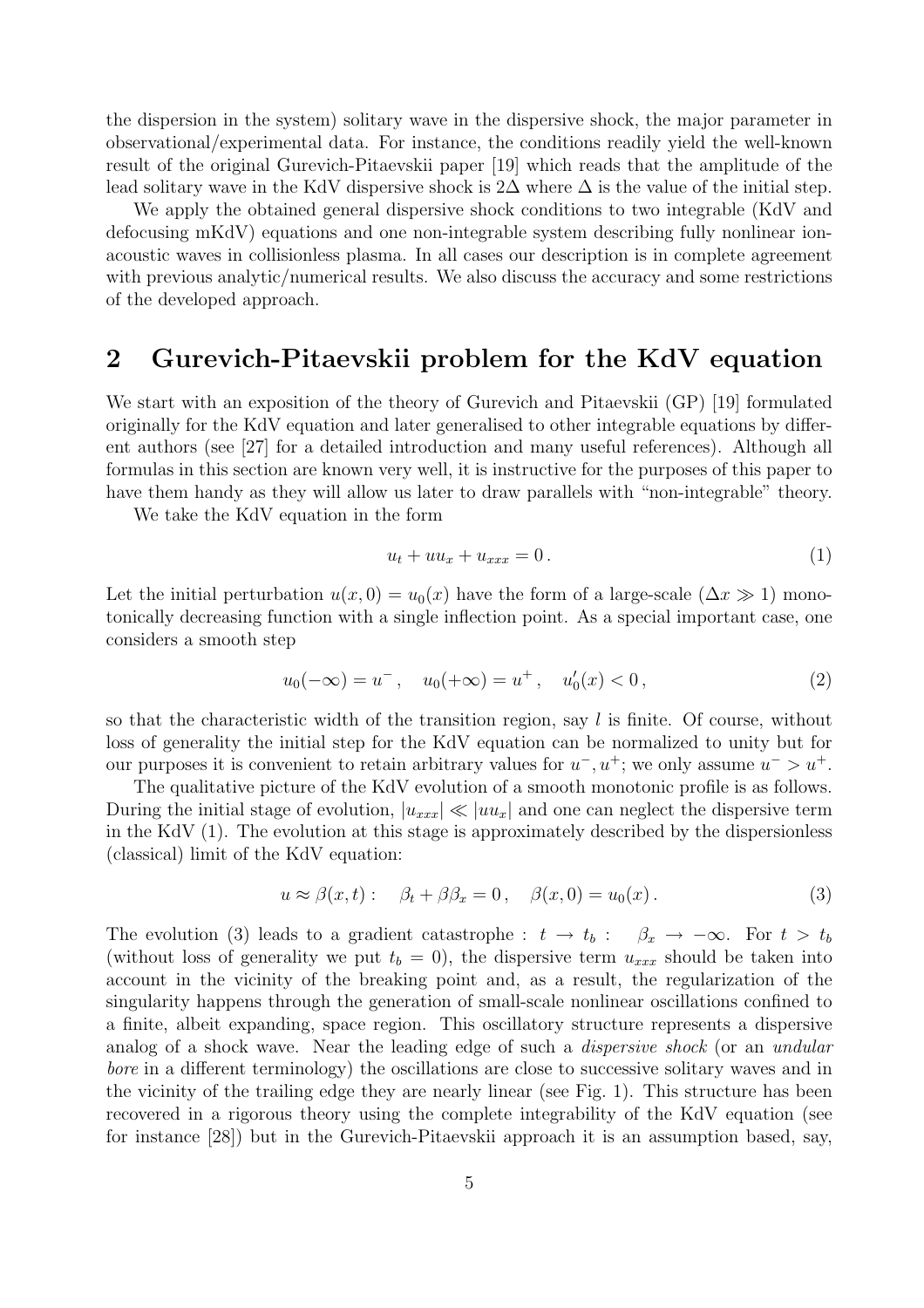on the results of numerical simulations. This approach is consistent with the aims of this paper which develops a way to deal with generally non-integrable systems, where the IST formalism is not available in principle.



Figure 1: Oscillatory structure of the dispersive shock evolving from the initial step (dashed line).

We shall model the local waveform of the dispersive shock by the single-phase periodic solution of the KdV equation travelling with constant velocity c:  $u(x, t) = u(\theta)$ ,  $\theta = x - ct$ . This solution is specified by the ordinary differential equation

$$
(u_{\theta})^2 = -G(u) , \t u(\theta + 2\pi/k) = u(\theta) , \t (4)
$$

where

$$
G(u) = \frac{1}{3}(u - u_1)(u - u_2)(u - u_3), \qquad (5)
$$

 $u_3 \geq u_2 \geq u_1$  being constants of integration. The phase velocity c and the wavenumber k are expressed in terms of the roots  $u_j$  as

$$
c = \frac{1}{3}(u_1 + u_2 + u_3), \quad k = \pi \left( \int_{u_2}^{u_3} \frac{du}{\sqrt{-G(u)}} \right)^{-1} = \frac{\pi}{2\sqrt{3}} \frac{(u_3 - u_1)^{1/2}}{K(m)}, \quad (6)
$$

where  $K(m)$  is the complete elliptic integral of the first kind. The modulus m and the amplitude a of the travelling wave are expressed in terms of  $\{u_i\}$  as

$$
m = \frac{u_3 - u_2}{u_3 - u_1} \qquad a = u_3 - u_2. \tag{7}
$$

Eq. (4) is integrated in terms of Jacobian elliptic function cn( $\xi$ ; m) to give, up to an arbitrary phase shift,  $\lambda$ !<br>}

$$
u(x,t) = u_2 + a \operatorname{cn}^2\left(\sqrt{\frac{u_3 - u_1}{3}}(x - ct); m\right).
$$
 (8)

When  $m \to 0$  ( $u_2 \to u_3$ ) the solution (8) turns into the vanishing amplitude harmonic wave

$$
u(x,t) \approx u_3 - a \sin^2[k_0(x - c_0 t)], \quad a = u_3 - u_2 \ll 1,
$$
\n(9)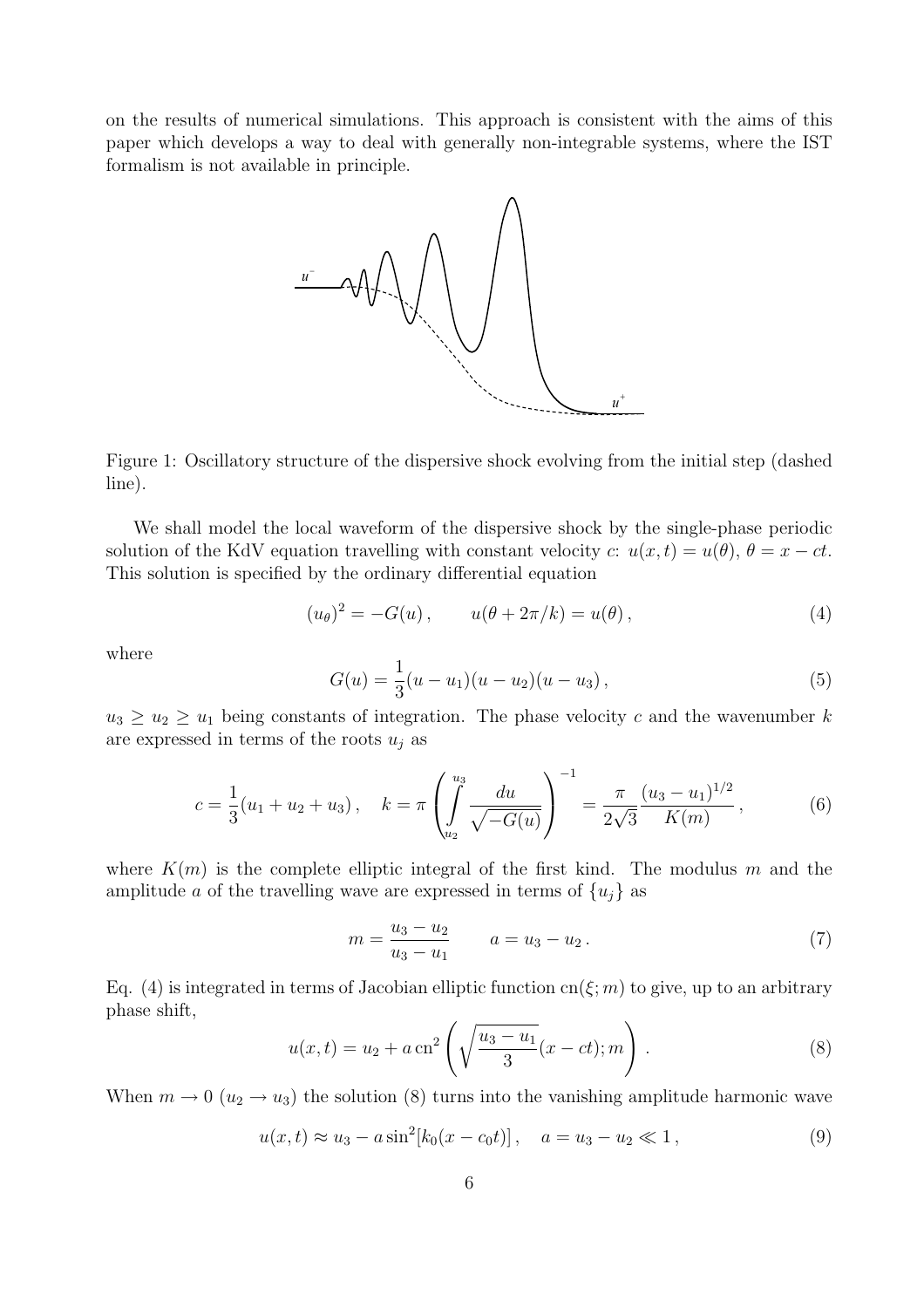where  $k_0 = k(u_1, u_3, u_3), c_0 = c(u_1, u_3, u_3)$ . The relationship between  $c_0$  and  $k_0$  is obtained from Eqs. (6) considered in the limit  $u_2 \rightarrow u_3$ :

$$
c_0 = u_3 - k_0^2 \tag{10}
$$

and agrees with the KdV linear dispersion relation for small-amplitude waves propagating on the background  $u = u_3$ .

When  $m \to 1$   $(u_2 \to u_1)$ , the cnoidal wave (8) turns into a soliton

$$
u_s(x,t) = u_1 + a_s \text{sech}^2[\sqrt{a_s/3}(x - c_s t)],
$$
\n(11)

which speed  $c_s = c(u_1, u_1, u_3)$  is connected with the amplitude  $a_s$  by

$$
c_s = u_1 + a_s/3.
$$
 (12)

In Eqs.  $(11)$ ,  $(12)$ ,  $u_1$  plays the role of a background which can be put equal to zero for the uniform solutions (as well as  $u_3$  in  $(9)$ ,  $(10)$ ). However, this is not the case if one is interested in modulated travelling waves where the local integrals  $u_i$  become slow functions of x and t and the background term can not be eliminated by the passage to the moving reference frame. This simple fact will play an important role in what follows.

We now consider slowly modulated cnoidal waves by letting the constants of integration u<sub>i</sub> be functions of x and t on a large spatio-temporal scale  $\Delta x \gg 1$ ,  $\Delta t \gg 1$ . Then the evolution equations for  $u_i(x, t)$  can be obtained by averaging any three KdV conservation laws  $\partial_t P_i + \partial_x Q_i = 0$  over the period of the travelling wave (8) [16] and are referred to as the modulation, or Whitham, equations. The averaging is made according to (4) as

$$
\overline{F}(u_1, u_2, u_3) = \frac{k}{2\pi} \int_{0}^{2\pi/k} F(u(\theta; u_1, u_2, u_3)) d\theta = \frac{k}{\pi} \int_{u_2}^{u_3} \frac{F(u)}{\sqrt{-G(u)}} du.
$$
\n(13)

In particular, the mean is calculated as

$$
\bar{u} = u_1 + 2(u_3 - u_1)E(m)/K(m), \qquad (14)
$$

where  $E(m)$  is the complete elliptic integral of the second kind.

As a result, the KdV modulation system is obtained in a conservative form

$$
\frac{\partial}{\partial t}\overline{P}_j(u_1, u_2, u_3) + \frac{\partial}{\partial x}\overline{Q}_j(u_1, u_2, u_3) = 0, \quad j = 1, 2, 3,
$$
\n(15)

where  $\bar{P}_j$ ,  $\bar{Q}_j$  are expressed in terms of the complete elliptic integrals.

One of the modulation equations can be replaced by the so-called wave number conservation law, which represents a consistency condition in the formal perturbation procedure equivalent to the Whitham averaging (see e.g. [29]),

$$
\frac{\partial k}{\partial t} + \frac{\partial \omega}{\partial x} = 0, \qquad (16)
$$

where  $\omega = kc$  is the frequency. Of course, Eq. (16) can be obtained as a consequence of the three modulation equations (15) [16].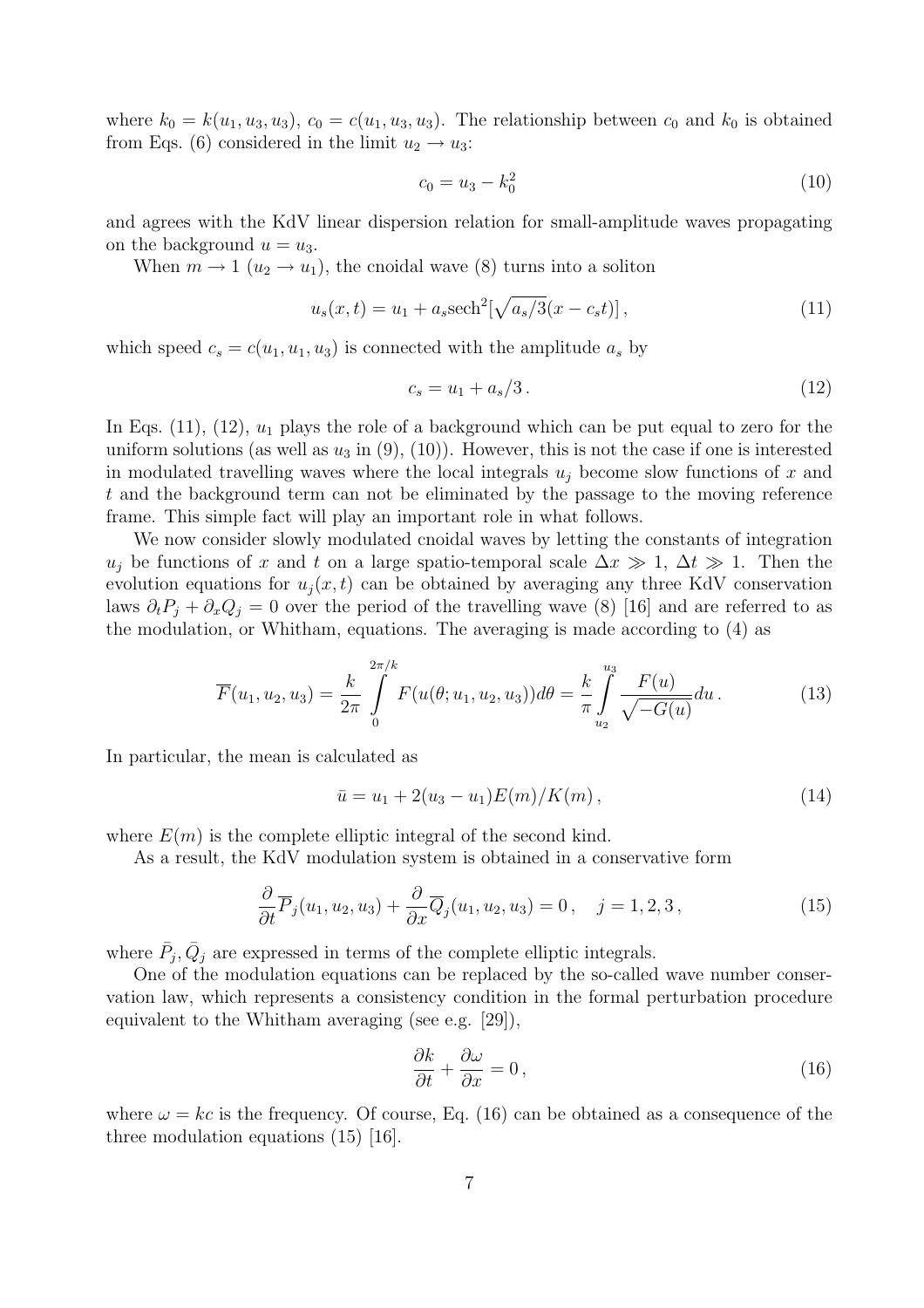It has been discovered in [16] that, upon introducing symmetric combinations

$$
\beta_1 = \frac{u_1 + u_2}{2}, \ \beta_2 = \frac{u_1 + u_3}{2}, \ \beta_3 = \frac{u_2 + u_3}{2} \tag{17}
$$

the system (15) reduces to its diagonal (Riemann) form

$$
\frac{\partial \beta_j}{\partial t} + V_j(\beta_1, \beta_2, \beta_3) \frac{\partial \beta_j}{\partial x} = 0, \quad j = 1, 2, 3.
$$
 (18)

where the characteristic velocities  $V_3 \geq V_2 \geq V_1$  are certain combinations of complete elliptic integrals of the first and the second kind. They can be conveniently represented in a "potential" form [30], [31]

$$
V_j = \frac{\partial (kc)}{\partial \beta_j} / \frac{\partial k}{\partial \beta_j} \tag{19}
$$

following from the consistency of wave number conservation law (16) with the Riemann system (18). Here  $k, m$  and  $c$  are expressed in terms of the Riemann invariants as

$$
k = \frac{\pi}{\sqrt{6}} \frac{(\beta_3 - \beta_1)^{1/2}}{K(m)}, \quad m = \frac{\beta_2 - \beta_1}{\beta_3 - \beta_1} \quad c = \frac{1}{3}(\beta_1 + \beta_2 + \beta_3). \tag{20}
$$

Of course, the existence of the Riemann invariants for the quasi-linear system of the third order (15) is a nontrivial fact and this feature is connected with the preservation of the KdV integrability under the averaging. A regular way of obtaining the KdV-Whitham system in the Riemann form has been developed by Flaschka, Forest and McLaughlin [17] using the methods of finite-gap integration. For the single-phase case of our interest an elementary general approach not requiring algebraic geometry can be found in the monograph [27]. The explicit expressions for  $V_j$  in terms of the complete elliptic integrals of the first and the second kind can be found elsewhere (see for instance [32], [29]). We will present here only their limiting properties.

In the harmonic limit

$$
m = 0:
$$
  $V_3 = \beta_3$ ,  $V_2 = V_1 = 2\beta_1 - \beta_3$  (21)

so that the Whitham system reduces to

$$
\beta_2 = \beta_1, \quad \frac{\partial \beta_3}{\partial t} + \beta_3 \frac{\partial \beta_3}{\partial x} = 0, \quad \frac{\partial \beta_1}{\partial t} + (2\beta_1 - \beta_3) \frac{\partial \beta_1}{\partial x} = 0. \tag{22}
$$

In the soliton limit

$$
m = 1:
$$
  $V_2 = V_1 = \frac{1}{3}(\beta_1 + 2\beta_3), V_3 = \beta_3$  (23)

and the Whitham system reduces to

$$
\beta_2 = \beta_3, \quad \frac{\partial \beta_1}{\partial t} + \beta_1 \frac{\partial \beta_1}{\partial x} = 0, \quad \frac{\partial \beta_3}{\partial t} + \frac{1}{3} (\beta_1 + 2\beta_3) \frac{\partial \beta_3}{\partial x} = 0. \tag{24}
$$

Thus, the Whitham system admits nontrivial exact reductions to the dispersionless limit via singular limiting transitions  $\beta_2 \rightarrow \beta_1$  (linear limit) and  $\beta_2 \rightarrow \beta_3$  (soliton limit). In both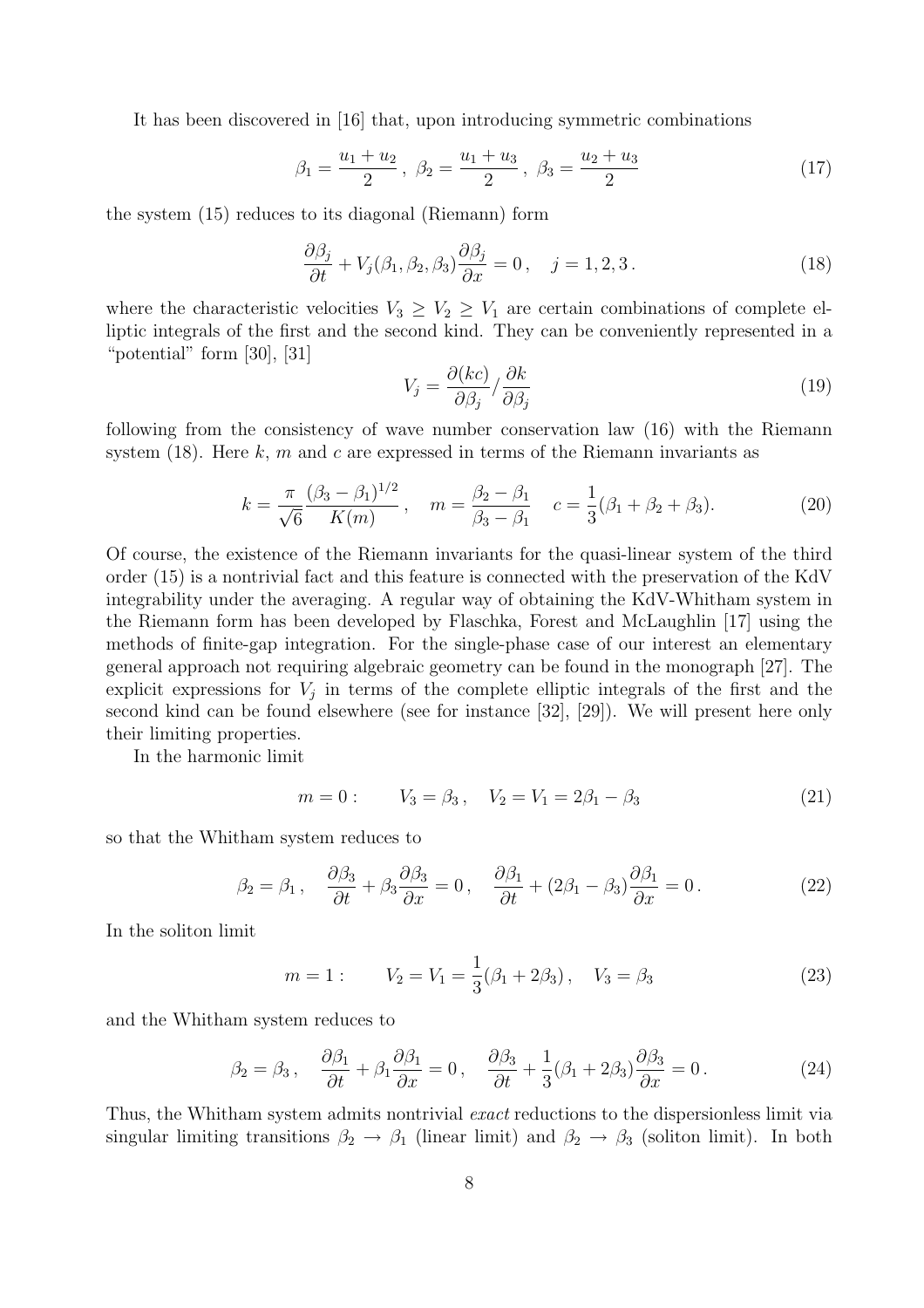limits one of the Whitham equations converts into the Hopf equation, while the remaining two merge into one for the Riemann invariant along a double characteristics. Such a special structure of the Whitham equations makes it possible to formulate the following natural matching problem for (18) [19].

Let the upper  $(x, t)$  half-plane be split into three domains :  $\{(x, t > 0) : (-\infty, x^-(t)) \cup$  $[x^-(t), x^+(t)] \cup (x^+(t), +\infty)$  (see Fig. 2), in which the solution is governed by different equations: outside the interval  $[x^-(t), x^+(t)]$  it is governed by the dispersionless limit (3) while within the interval  $[x^-(t), x^+(t)]$  the dynamics is described by the Whitham equations (18) so that the following matching conditions must be satisfied:

$$
x = x^{-}(t):
$$
  $\beta_{2} = \beta_{1}, \ \beta_{3} = \beta$   
\n $x = x^{+}(t):$   $\beta_{2} = \beta_{3}, \ \beta_{1} = \beta$  (25)

where  $\beta(x,t)$  is the solution of the Hopf equation (3) and the (free) boundaries  $x^{\pm}(t)$  are unknown at the onset.



Figure 2: Splitting of the  $(x, t)$  - plane in the Gurevich – Pitaevskii problem

Remark. One can notice that formulated in this way, the GP problem contains an implicit assumption about the spatial structure of the dispersive shock, namely, it identifies the leading edge with the soliton and the trailing edge with the linear wave from the very beginning. Of course, for the KdV equation this wave pattern can be inferred from previous numerical simulations or from simple physical reasoning that owing to the negative sign of the dispersion in the KdV equation, the longer waves must propagate with greater speed. However, from mathematical point of view, such an assumption must be confirmed or rejected by the actual solution so, strictly speaking, at this point we actually don't know if  $x^+ > x^-$ .

For the initial data with a single breaking point, the conditions (25) uniquely define the global solution  $\beta_i(x, t)$  of the Whitham equations (18) (see [29]). It follows from Eq. (25) and the limiting properties of the Whitham velocities (21), (23) that the free boundaries  $x^{\pm}(t)$ are determined by the double eigenvalues of the Whitham system for  $m = 0$  ( $x = x^{-}(t)$ ) and  $m = 1$   $(x = x^+(t))$  and are found from the ordinary differential equations

$$
dx^{-}/dt = V_2(\beta_1, \beta_1, \beta_3)|_{x=x^{-}} = V_1(\beta_1, \beta_1, \beta_3)|_{x=x^{-}} \equiv V^-(x^-, t) , \qquad (26)
$$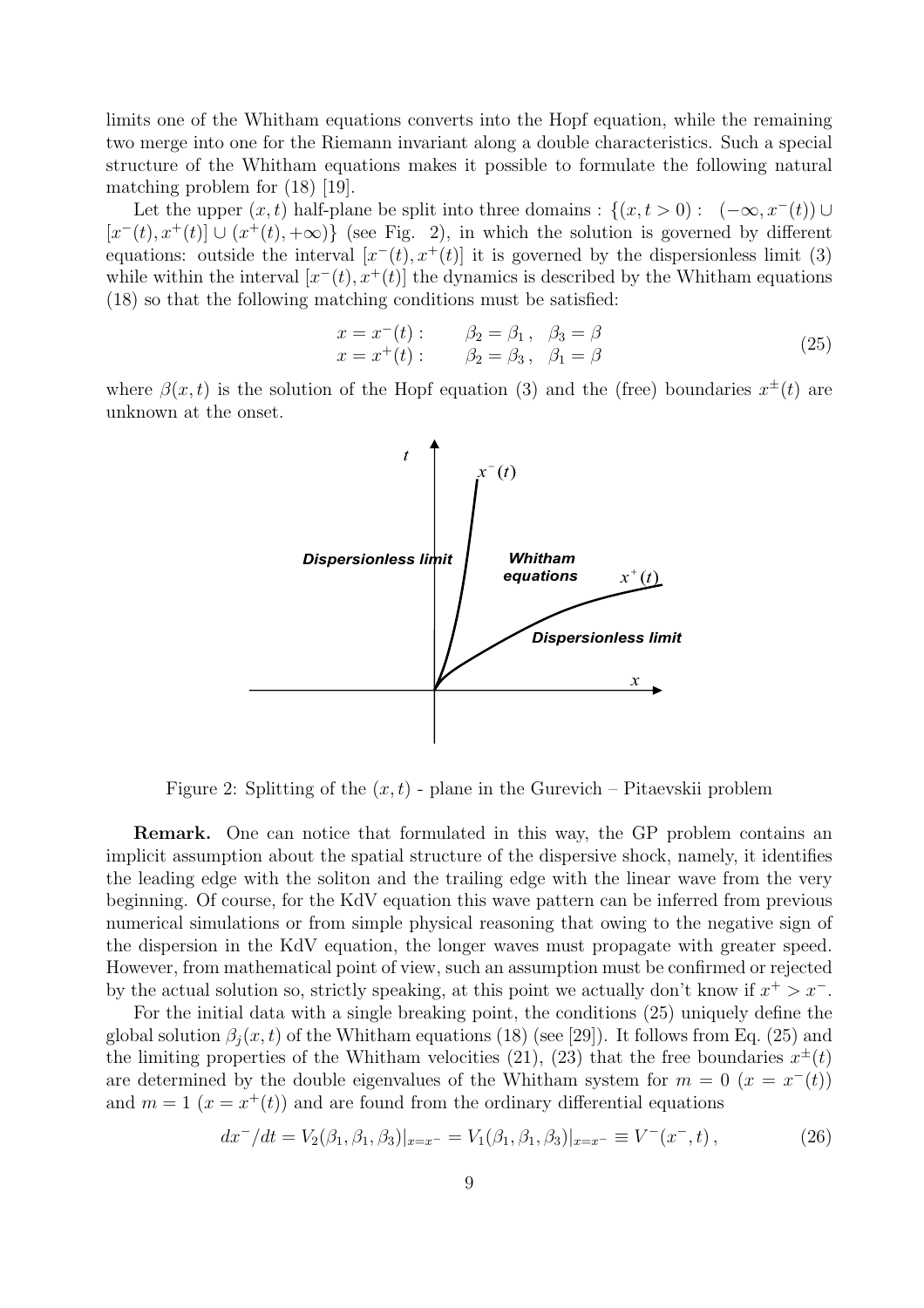$$
dx^{+}/dt = V_{2}(\beta_{1}, \beta_{3}, \beta_{3})|_{x=x^{+}} = V_{3}(\beta_{1}, \beta_{3}, \beta_{3})|_{x=x^{+}} \equiv V^{+}(x^{+}, t)
$$
\n(27)

where  $\{\beta_j = \beta_j(x,t)\}\$ is the solution of the GP problem. We note that the curves  $x^{\pm}(t)$  are sometimes referred to as the phase transition boundaries since they separate the regions of the zero-phase (external smooth flow) and the single phase (dispersive shock) solutions.

The local integrability of the Riemann system (18) is based on certain relationships between the characteristic velocities and has been established by Tsarev [20] who proposed a generalisation of the classical hodograph method applicable to the hydrodynamic-type systems with the number of field variables exceeding two. There is, however, a special important case when the generalised hodograph transform degenerates and the Tsarev integrability scheme becomes redundant. This is the case of the decay of an initial step (2), which implies that the modulation variables are the functions of  $s = x/t$  alone for  $t >> l$ , where  $l$  is the characteristic width of the (smooth) initial step. In this case, the GP problem has the asymptotic solution in the form of the centred simple wave in which all but one Riemann invariants are constant:

$$
\beta_1 = u^+, \quad \beta_3 = u^-, \quad V_2(u^-, \beta_2, u^+) = s \,, \tag{28}
$$

or explicitly,

$$
\frac{1}{3}(u^{-} + 2u^{+} + m\Delta) - \frac{2}{3}\frac{(1-m)m\Delta}{E(m)/K(m) - (1-m)} = \frac{x}{t},
$$
\n(29)

where  $\Delta = u^{-} - u^{+}$  is the magnitude of the initial jump. Since the solution (29) represents a characteristic fan it never breaks for  $t > 0$  and therefore is global. The self-similar boundaries  $s^-$  and  $s^+$  of the dispersive shock are found from the solution (29) by putting in it  $m = 0$ and  $m = 1$  respectively:

$$
s^- = s(0) = u^+ - \Delta \,, \quad s^+ = s(1) = u^+ + \frac{2}{3}\Delta \,, \tag{30}
$$

One can see that  $s^{+} > s^{-}$  so the assumed wave pattern with the leading soliton and trailing linear wavepacket was indeed correct. Now the amplitude of the lead soliton is simply

$$
a^{+} = 2(\beta_3 - \beta_1) = 2\Delta , \qquad (31)
$$

whereas the value of the wavenumber of the trailing wave packet follows from Eq. (20a) evaluated for  $\beta_2 = \beta_1$  which yields

$$
k^{-} = \sqrt{\frac{2}{3}(\beta_3 - \beta_1)} = \sqrt{\frac{2}{3}\Delta}.
$$
\n(32)

We see that the simple form (28) of the analytic solution to the GP problem is possible owing to the availability of the Riemann invariant form (18) which admits  $\beta_j = constant$ as an exact solution. The formulas  $(30) - (32)$  are obtained as consequences of this global solution. So, since the existence of the Riemann invariants is due to complete integrability of the original KdV equation one may conclude that the possibility of obtaining the "global" formulas  $(30)$ – $(32)$  relies on the integrability as well. This is not in fact so. In the next section, we will show that these formulas can be drawn directly from the Whitham system in "physical" variables using some very general properties of the Whitham systems subjected to natural boundary (matching) conditions of the GP type. Actually, Eqs. (31), (32) will be obtained without making use of the Riemann invariant form for the Whitham equations, and bypassing their explicit integration.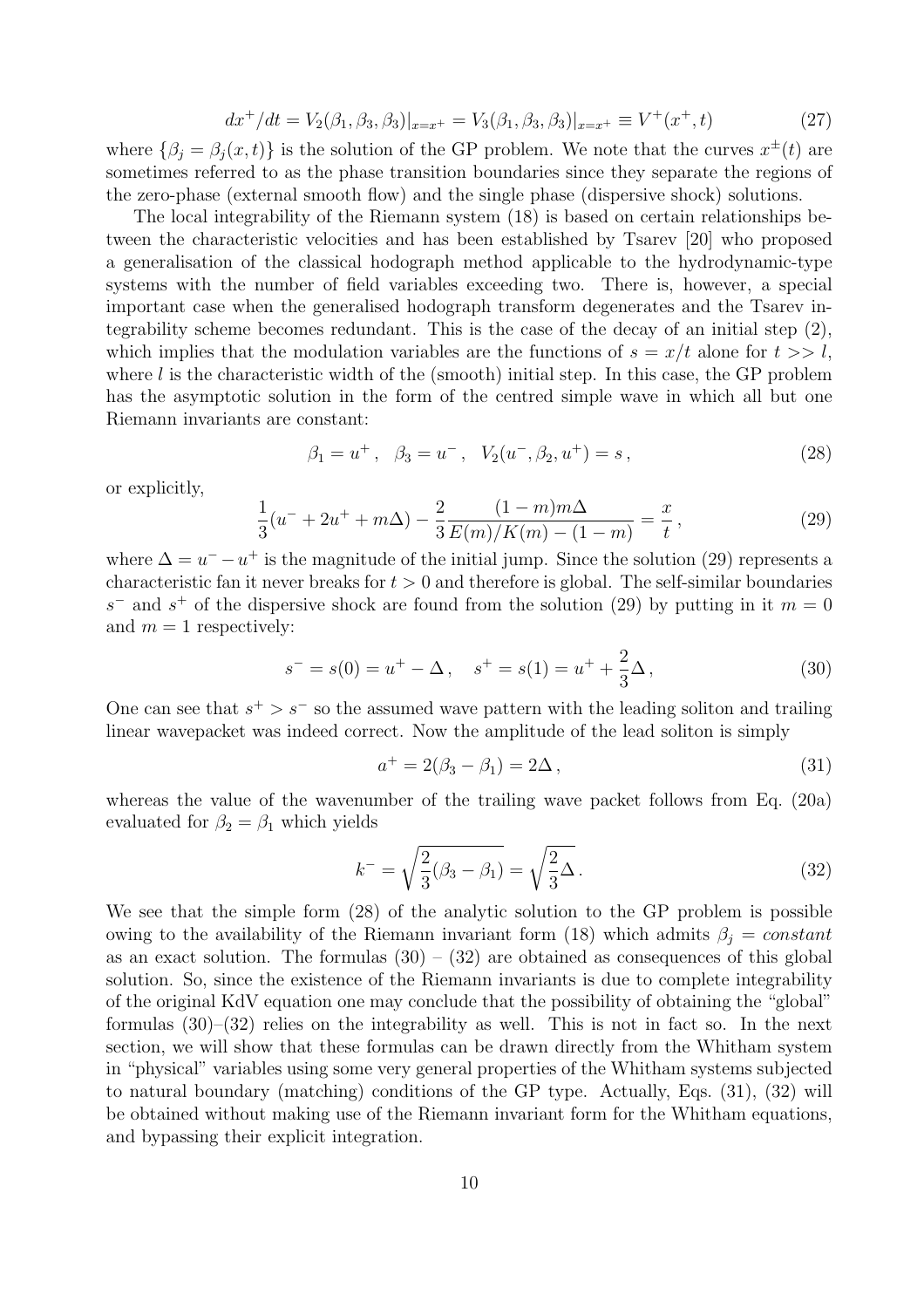## 3 "Non-integrable" reformulation of the Gurevich - Pitaevskii problem

#### 3.1 Formulation

Let us reformulate the GP problem in terms of the Whitham system in its original, nondiagonal form (15). Along with the set of natural "mathematical" variables  $u_1, u_2, u_3$  we will use an equivalent set of "physical" variables  $\bar{u}, k, a$  which are connected with  $u_1, u_2, u_3$  by means of Eqs. (14), (6), (7).

From here on we are not going to exploit subtle algebraic properties underlying the integrability of (15). Instead, we will use some general properties of the system (15) connected with its "averaged" origin and distinguishing it from a general class of hyperbolic quasi-linear systems of the third order. In all relevant cases we will indicate if the obtained relationships could be extended to a more general context.

We start with the KdV modulation system in conservative form (see [16] for instance)

$$
\frac{\partial \bar{u}}{\partial t} + \frac{\partial}{\partial x} \left( \frac{\overline{u^2}}{2} \right) = 0, \quad \frac{\partial}{\partial t} \left( \frac{\overline{u^2}}{2} \right) + \frac{\partial}{\partial x} \left( \frac{\overline{u^3}}{3} - \frac{u_\theta^2}{2} + uu_{\theta\theta} \right) = 0, \quad \frac{\partial k}{\partial t} + \frac{\partial \omega(\bar{u}, k, a)}{\partial x} = 0. \tag{33}
$$

It is not difficult to show that the averaging (13) over the period of the travelling wave specified by Eqs. (4), (5) implies the following general relationships for the averaged variables in the harmonic  $(m = 0)$  and soliton  $(m = 1)$  limits

$$
\overline{F(u)}|_{u_2=u_3} = F(u_3); \qquad \overline{F(u)}|_{u_2=u_1} = F(u_1); \qquad (34)
$$

In particular, this implies that  $\bar{u}(u_1, u_3, u_3) = u_3$  and  $\bar{u}(u_1, u_1, u_3) = u_1$  (this can also be directly seen from the explicit expression (14)). Then, since  $u_2 = u_3$  is equivalent to  $a = 0$ and  $u_2 = u_1$  to  $k = 0$ , the relationships (34) assume in the physical variables the form

$$
\overline{F(u)}|_{a=0} = F(\overline{u}); \qquad \overline{F(u)}|_{k=0} = F(\overline{u}); \tag{35}
$$

The relationships (35) immediately imply that in both harmonic and soliton limits,  $\overline{u^2} = \overline{u}^2$ hence the first modulation equation (33) turns into the Hopf equation for the mean value  $\bar{u}_t + \bar{u}\bar{u}_x = 0$ . It can also be readily show shown using (4), (13) that the same is true for the second modulation equation (33) as well. Therefore:

i) the modulation system (33) admits exact reduction to a lower order system both for  $a = 0$  and  $k = 0$ . The limiting transitions  $a \to 0$  and  $k \to 0$  are, therefore, singular;

ii) the limiting transitions  $a \to 0$  and  $k \to 0$  provide two possible ways of passage to the dispersionless limit in the modulation equations.

We note that the same conclusions have been inferred from the Riemann equations (22), (24).

Of course, the described limiting behaviour is quite expected for a modulation system since in both afore-mentioned limits the oscillations do not contribute into the averaging hence the averaged (semi-classical) system must agree with non-oscillatory classical limit of the original equation. It is also clear that this fact is not unique to the KdV equation and must hold for other dispersive-hydrodynamics systems supporting the periodic travelling waves with the quadratic behaviour of the potential curve  $G(u)$  (5) near its extrema. One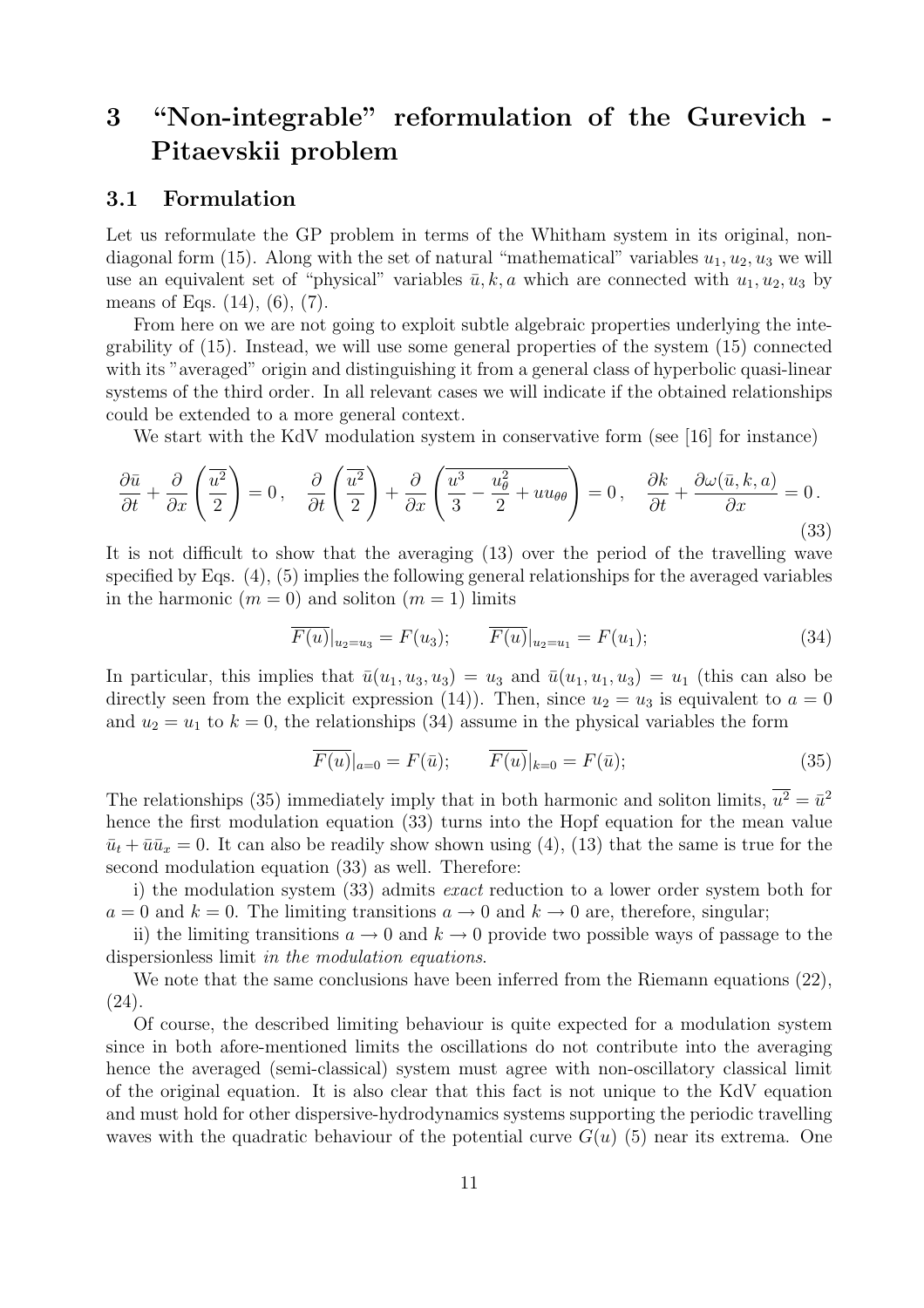can see, in particular, that this (generic for weakly dispersive systems) behaviour of the potential curve guarantees exponential decay for the soliton solutions so that they do not contribute into the averaging.

Now the GP natural boundary conditions (25) can be reformulated in terms of the matching of the mean flow in the oscillatory region with the smooth external flow

$$
x = x^{-}(t):
$$
  $a = 0, \bar{u} = \beta,$   
\n $x = x^{+}(t):$   $k = 0, \bar{u} = \beta,$  (36)

where  $\beta(x, t)$  is defined by the classical limit (3). Using explicit expression for  $\bar{u}$  (14) and the relationships (17) one can easily see that the conditions (36) indeed equivalent to (25). For the particular case of the decay of an initial discontinuity (2), the conditions (36) assume the form

$$
x = s^-t: a = 0, \bar{u} = u^-,x = s^+t: k = 0, \bar{u} = u^+. \qquad (37)
$$

We note that when passing from (36) to (37) we have made an implicit assumption about the structure of the dispersive shock by implying that  $s^+ > s^-$ .

The boundaries  $x^{\pm}(t)$  of the modulation solution are defined by Eqs. (26), (27) in terms of the characteristic velocities of the modulation systems where either  $m = 0$  (trailing edge) or  $m = 1$  (leading edge). This definition, of course, does not rely on the existence of the Riemann invariants and must hold in general case. This can be explained in the following way. It is clear that in order to provide continuous matching of the solutions of two (consistent) quasilinear hyperbolic systems of different order (the Whitham system and the Hopf equation in our case) the matching lines must necessarily be the multiple characteristics for the system with a higher order. Thus, the natural matching conditions  $(36)$  must be supplemented with the definition of the boundaries  $x^{\pm}(t)$  in terms of the double eigenvalues of the modulation system (see [33] for a detailed description of the characteristics behaviour in the GP problem).

We represent the Whitham system  $(15)$  in a generic quasi-linear form

$$
\mathbf{y}_t + A(\mathbf{y})\mathbf{y}_x = 0,\t\t(38)
$$

where  $y = (\bar{u}, k, a)^T$  and  $A(y)$  is the coefficient matrix. As is well known (see for instance [34], [35]) the quasilinear system (38) can be represented in a characteristic form

$$
\sum_{j=1}^{3} b_j^{(m)} \frac{d_m y^j}{dt} = 0, \quad \frac{d_m}{dt} \equiv \frac{\partial}{\partial t} + V_m \frac{\partial}{\partial x}, \quad m = 1, 2, 3,
$$
\n(39)

where the characteristic velocities  $V_j(\mathbf{y})$  are the eigenvalues of the matrix  $A(\mathbf{y})$ , and  $\mathbf{b}^{(\mathbf{m})}(\mathbf{y})$ is its left eigenvector corresponding to m-th eigenvalue:  $\mathbf{b}^{(m)}A = V_m \mathbf{b}^{(m)}$ . We assume that the characteristic velocities  $V_1(\mathbf{y}) \leq V_2(\mathbf{y}) \leq V_3(\mathbf{y})$  are real for the solutions of our interest so the system (38) is hyperbolic (of course, for the KdV equation, the hyperbolicity of the Whitham system is a proven fact [36] but in our, "non-integrable" approach it is an assumption).

It can be readily seen using an equivalent characteristic representation (39) in "mathematical" coordinates,  $y \mapsto y^* = (u_1, u_2, u_3)$ , that the fact that the modulation system (38) admits exact reductions for  $u_2 = u_3$   $(a = 0)$  and  $u_2 = u_1$   $(k = 0)$ implies that the multiple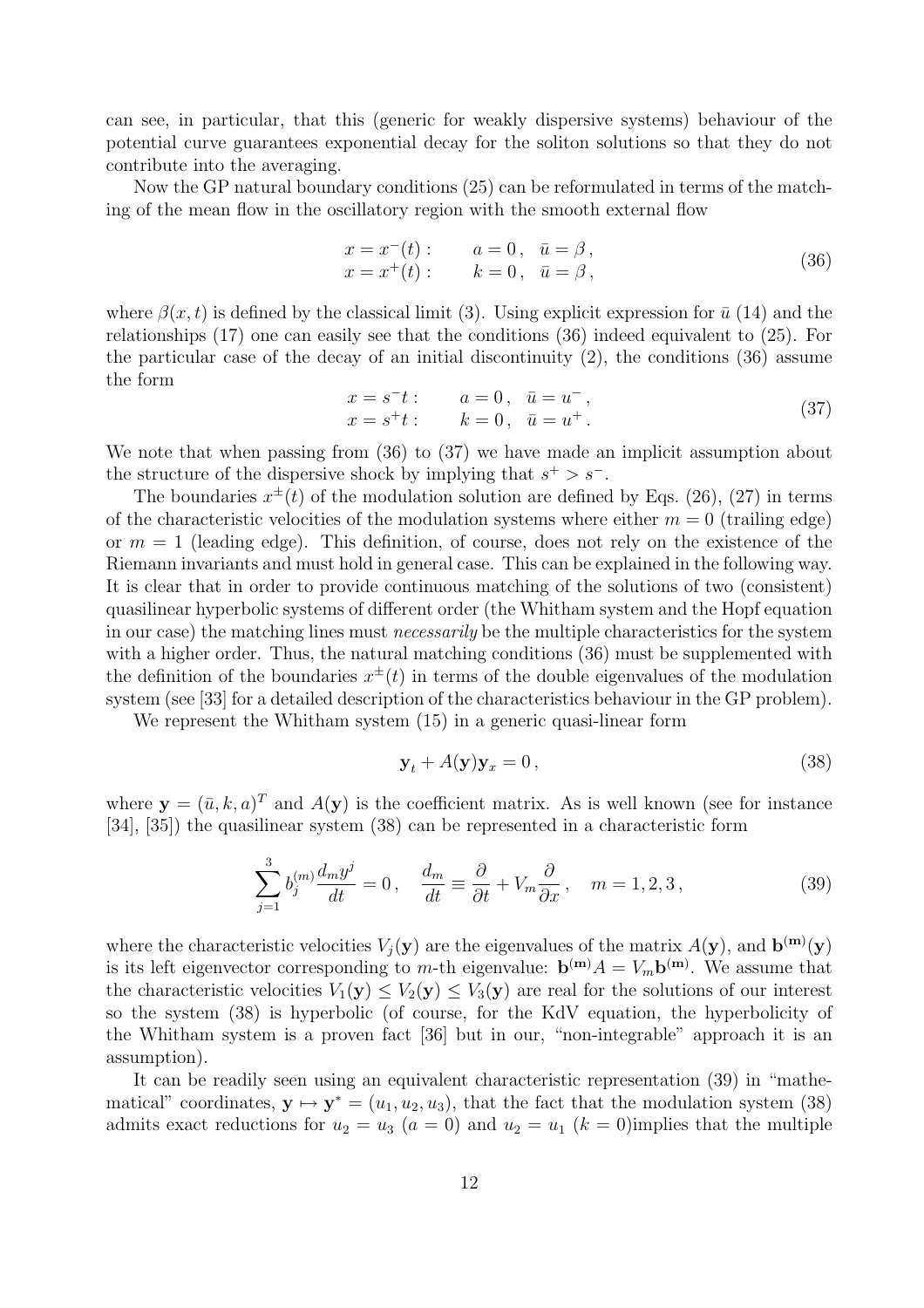roots of the potential curve  $G(u)$  necessarily correspond to multiple eigenvalues of the averaged system. This, again, is a consequence of the properties of the Whitham averaging (13). It follows from the characteristic velocities ordering that the double eigenvalues can be either  $V_2 = V_3$  or  $V_2 = V_1$ . The remaining single eigenvalue in both cases is  $\bar{u}$  since the Hopf equation is an exact reduction of the Whitham system in both limits. If the explicit expressions for the characteristic velocities are known, the correspondence between the double roots of the travelling wave potential function  $G(u)$  and the double eigenvalues of the averaged system is established directly (see (21), (23)). Alternatively, one can perform an asymptotic analysis of the modulation system for  $m \ll 1$  ( $a \ll 1$ ) and  $(1 - m) \ll 1$  ( $k \ll 1$ ) and establish the sought correspondence. Either way, even without additional analysis it is clear that, due to the accepted ordering of  $V_j$ 's, the double eigenvalues should be identified with the values of the middle characteristic velocity  $V_2$  in the harmonic and the soliton limits. So we define the boundaries  $x^{\pm}(t)$  of the KdV modulation solution by the characteristic equations (cf. (26), (27))

$$
dx^{-}/dt = V_2(\bar{u}, k, 0)|_{x=x^{-}}, \qquad dx^{+}/dt = V_2(\bar{u}, 0, a)|_{x=x^{+}}.
$$
\n(40)

For the decay of an initial discontinuity Eqs. (40), in view of (37), assume the form

$$
s^- = V_2(u^-, k^-, 0), \qquad s^+ = V_2(u^+, 0, a^+) \tag{41}
$$

where the values  $a^+$  and  $k^-$  are to be found from the solution of the GP problem.

In the subsequent sections we will find simple effective expressions for double characteristics of the Whitham system using physical variables  $\bar{u}$ , k, a and bypassing the full eigenvalue analysis. Moreover, we will show that the edge parameters  $a^+$ ,  $k^-$  and hence  $s^+$ ,  $s^-$  can be found from a certain set of conditions not involving the global integration of the Whitham equations. As a result, we will present a way to "fit" the dispersive shock into the solution of the dispersionless limit equations without the detailed analysis of its internal oscillatory structure in the same manner as the traditional shock is embedded in the solution of the inviscid equations of ideal gas. As will follow from the construction, the availability of these conditions does not depend on the existence of the Riemann invariants for the Whitham system.

#### 3.2 Trailing edge

We start with the determination of the trailing edge speed  $s^-$  for the problem of the decay of an initial discontinuity (2) in the KdV equation using the reformulation of the GP problem in physical variables made in the previous subsection. The trailing edge is defined for the solution of the GP problem by the characteristic where  $a = 0$ . Our analysis below will be based on the special features of the Cauchy data prescription on characteristics (see e.g. [35]).

It follows from the characteristic form (39) that the differentials of the modulation variables along the i-th characteristic are not independent but related by means of the expression

$$
b_1^{(i)}(\bar{u},k,a)d_i\bar{u} + b_2^{(i)}(\bar{u},k,a)d_i k + b_3^{(i)}(\bar{u},k,a)d_i a = 0.
$$
 (42)

Let  $a = 0$  on this characteristic (which necessarily implies that it is a double characteristic – see explanation in the previous section). Since  $a = 0$  must be an exact solution of the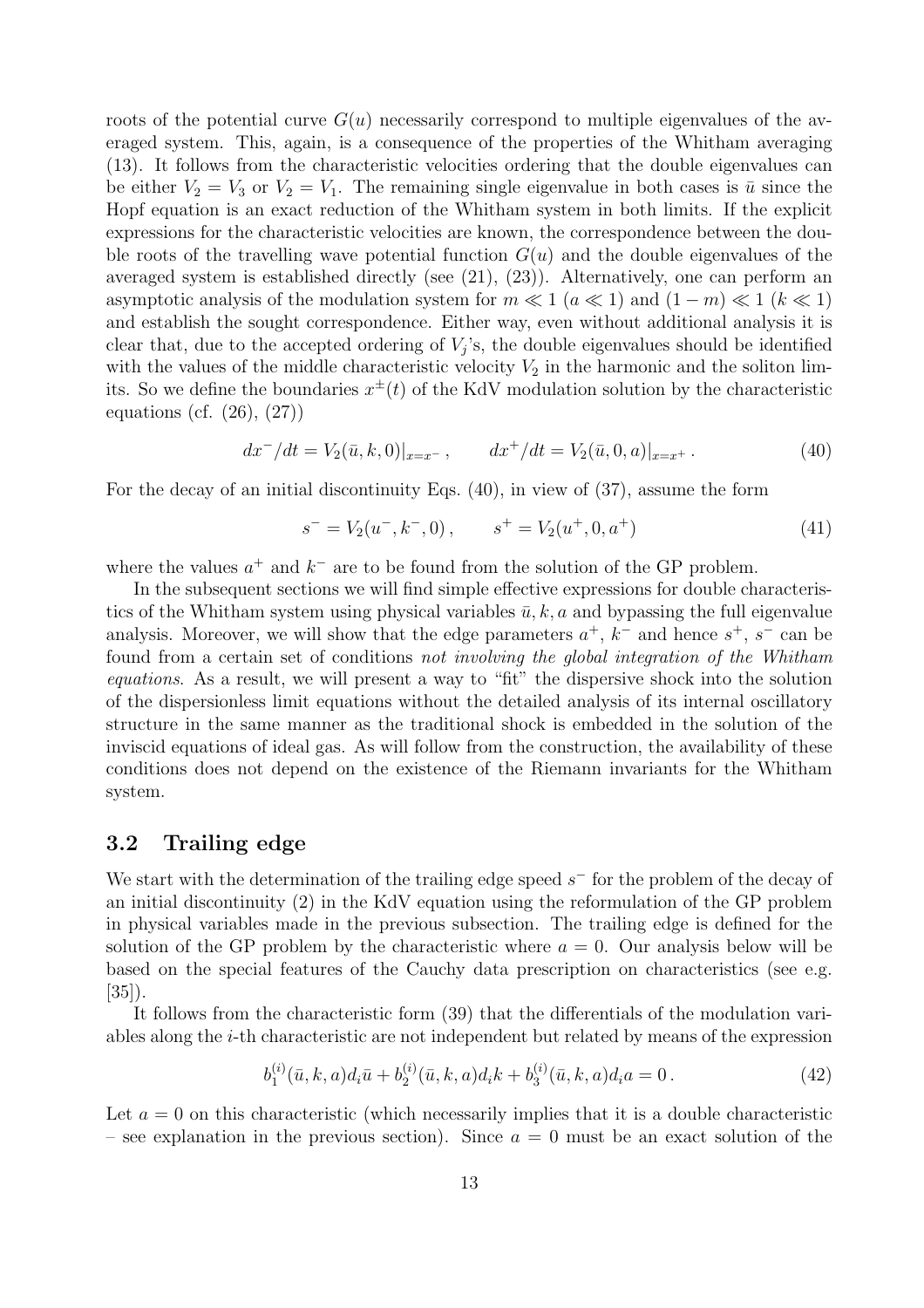modulation system, the ordinary differential equation

$$
b_1^{(i)}(\bar{u},k,0)d_i\bar{u} + b_2^{(i)}(\bar{u},k,0)d_i k = 0
$$
\n(43)

necessarily represents a characteristic equation for the reduction as  $a = 0$  of the full modulation system. This equation can always be integrated using an integrating factor to give the relationship between admissible values of  $\bar{u}$  and k on the characteristic, i.e:

$$
\Phi_i(\bar{u}, k) = C_0 \,,\tag{44}
$$

 $C_0$  being constant of integration. The point is that this relationship is *local*, so it does not depend on the specific solution under study but is determined (up to a constant) only by the coefficients of the Whitham system evaluated for  $a = 0$ . Therefore, the integral (44) can be derived, bypassing the technically involved route via full characteristic form (42), by a direct substitution of the ansatz  $k = k(\bar{u})$  into the reduction of the Whitham system for  $a = 0$ . We also remark that the value  $C_0$  represents, in fact, a Riemann invariant for this  $2 \times 2$  reduction. Of course, the existence of this Riemann invariant does not depend on the existence of the Riemann invariants for the full Whitham system (15).

It follows from the relationship (35a) and Eqs. (6), (14) considered for  $u_2 = u_3$ , that

$$
\lim_{a \to 0} \overline{u^2} = \bar{u}^2, \quad \lim_{a \to 0} \omega = \lim_{u_2 \to u_3} ck = k\bar{u} - k^3 \equiv \omega_0(\bar{u}, k).
$$
 (45)

Obviously, the second expression in Eq. (45) represents the KdV linear dispersion relation, where the linearization is made about the slowly varying mean background  $\bar{u}(x, t)$ . Now we can immediately obtain the reduction of the Whitham equations (33)

$$
a = 0, \quad \bar{u}_t + \bar{u}\bar{u}_x = 0, \quad k_t + (\omega_0(\bar{u}, k))_x = 0.
$$
\n<sup>(46)</sup>

The equations (46) form a *closed* system. We emphasize that the system (46) is not an asymptotic system, it is an exact reduction of the full modulation system. Of course, the reduction (46) is equivalent to the limiting diagonal system (22) (which is readily verified by a direct calculation) but here it was derived directly from the original modulation equations (33) without using the Riemann invariant form. Actually, the limit (46) has a clear meaning of the formal modulation system for a zero-amplitude wave packet propagating on a slowly varying background flow  $\bar{u}$  and can be postulated on the physical level of reasoning directly, even without turning to the Whitham equations (33) and the formal derivation of the linear dispersion relation (45) for modulated waves via nonlinear travelling wave solution. Now, looking for the integral  $k(\bar{u})$  of Eqs. (46) we arrive at the ordinary differential equation (which is an equivalent of Eq. (43)),

$$
\frac{dk}{d\bar{u}} = \frac{\partial \omega_0 / \partial \bar{u}}{\bar{u} - \partial \omega_0 / \partial k},\tag{47}
$$

which, upon substituting the linear dispersion relation from  $(45)$  is readily integrated to give

$$
k = \sqrt{\frac{2}{3}(\bar{u} + C_1)}.
$$
\n(48)

Thus Eq. (48) is a relationship between values of k and  $\bar{u}$  on the characteristic of the Whitham system on which  $a = 0$  (there is no relation to any particular global solution yet).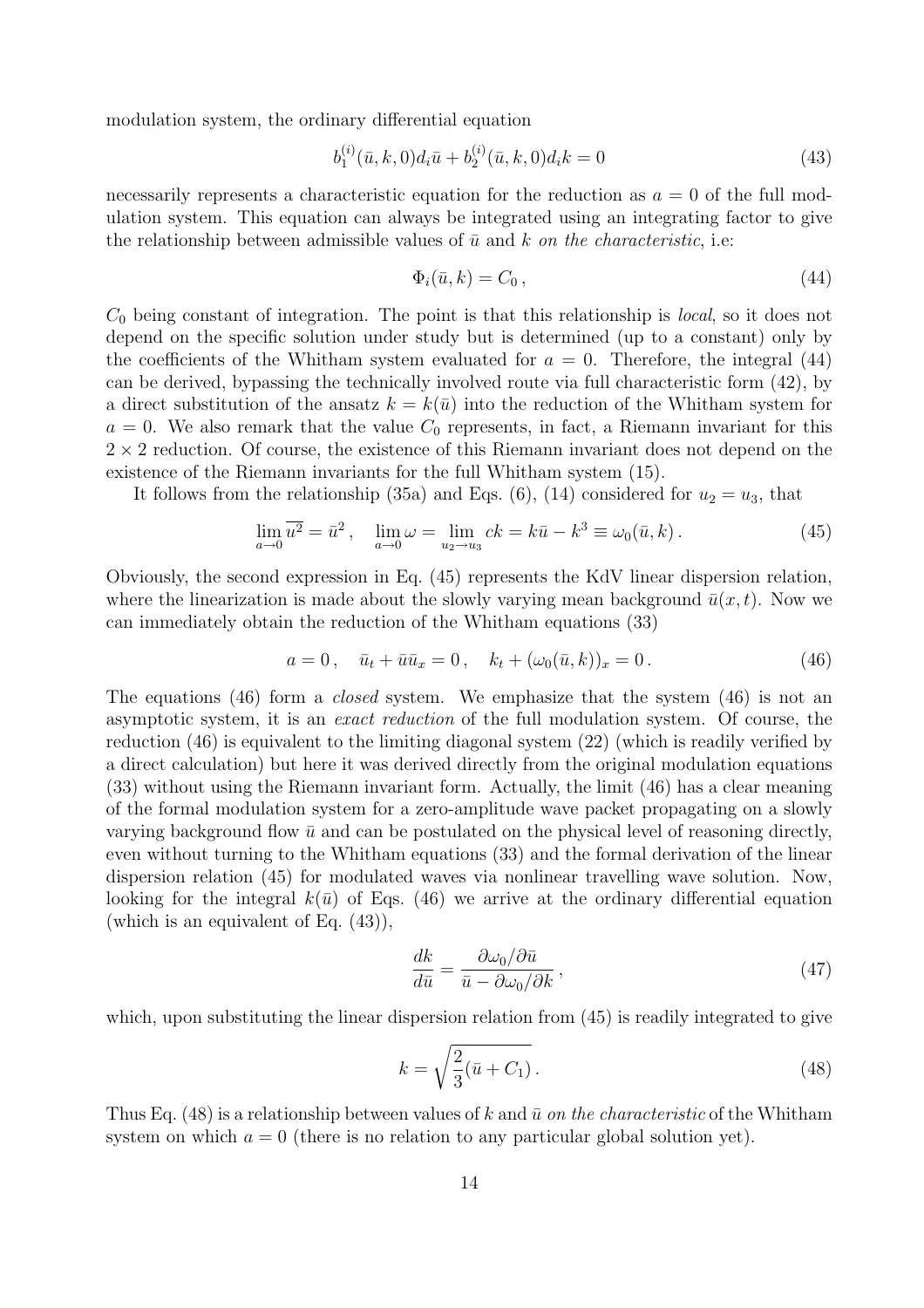Now we apply the relationship (48) to the GP problem (37), where the characteristic where  $a = 0$  is associated with the trailing edge  $x = s<sup>-t</sup>$ . First, we find the constant  $C<sub>1</sub>$  from the second boundary condition (37) which, in the space of the field variables prescribes  $k = 0$ when  $\bar{u} = u^+$  (this condition does not contain the amplitude a so it must hold everywhere in the plane  $k = 0$  of the three-dimensional space with the coordinates  $\{\bar{u}, k, a\}$ , including the line  $(\bar{u}, 0, 0)$  as well). Thus  $C_1 = -u^+$ . Then, putting  $\bar{u} = u^-$  in (48) we obtain the value of the wavenumber at the trailing edge of the dispersive shock  $x = s<sup>-t</sup>$ ,

$$
k^- = \sqrt{2\Delta/3},\tag{49}
$$

where  $\Delta = u^- - u^+$  is the jump across the dispersive shock. This agrees with the value of  $k^-$  given by Eq. (32) obtained as a consequence of the full modulation solution (61).

Now we find the self-similar co-ordinate (the speed) of the trailing edge  $s^-$  which, according to (40), is calculated as the double characteristic velocity of the Whitham system for the solution of the GP problem. It readily follows from the limiting system (46), that its characteristic velocities are

$$
\bar{u}, \qquad \frac{\partial \omega_0}{\partial k}(\bar{u}, k) = \bar{u} - 3k^2. \tag{50}
$$

The latter, of course, is the group velocity of the linear wave packet propagating on the varying mean flow background  $\bar{u}(x, t)$ , which is perfectly reasonable from physical point of view. Now we need to identify one of the velocities (50) with the double eigenvalue  $V_2(\bar{u}, k, 0)$ in (41a) to evaluate the trailing edge speed. It is clear from physical reasoning that this must be the linear group velocity. Later we will present additional formal conditions eliminating any possible ambiguity in the identification of the double eigenvalue. Of course, for the KdV case it is not difficult to show using explicit formulas  $(14)$ ,  $(6)$  that expressions  $(50)$ are equivalent to those obtained from the Riemann form of the Whitham equations in the harmonic limit (see Eq. (21)) and our identification  $V_2(\bar{u}, k, 0) = \partial \omega_0 / \partial k$  is indeed correct. Thus, we get from Eq. (41a) for the trailing edge

$$
s^- = \frac{\partial \omega_0}{\partial k}(u^-, k^-). \tag{51}
$$

In this form the equation of the trailing edge can be interpreted as a kinematic boundary condition for linear modulated waves and can be postulated as a part of the problem formulation.

Setting  $(50)$ ,  $(49)$  into  $(51)$  we obtain for the trailing edge

$$
s^- = u^- - 3(k^-)^2 = u^+ - \Delta.
$$
\n(52)

This value, again, agrees with the full solution of the GP problem (see Eq. (30)).

#### 3.3 Leading edge

In principle, one could proceed with the leading edge in the same fashion as we did with the trailing edge i.e. by indirect integration of the full characteristic 3-form along a characteristic where  $k = 0$ , where this form degenerates into

$$
b_1^{(i)}(\bar{u},0,a)d_i\bar{u} + b_2^{(i)}(\bar{u},0,a)d_ia = 0.
$$
\n(53)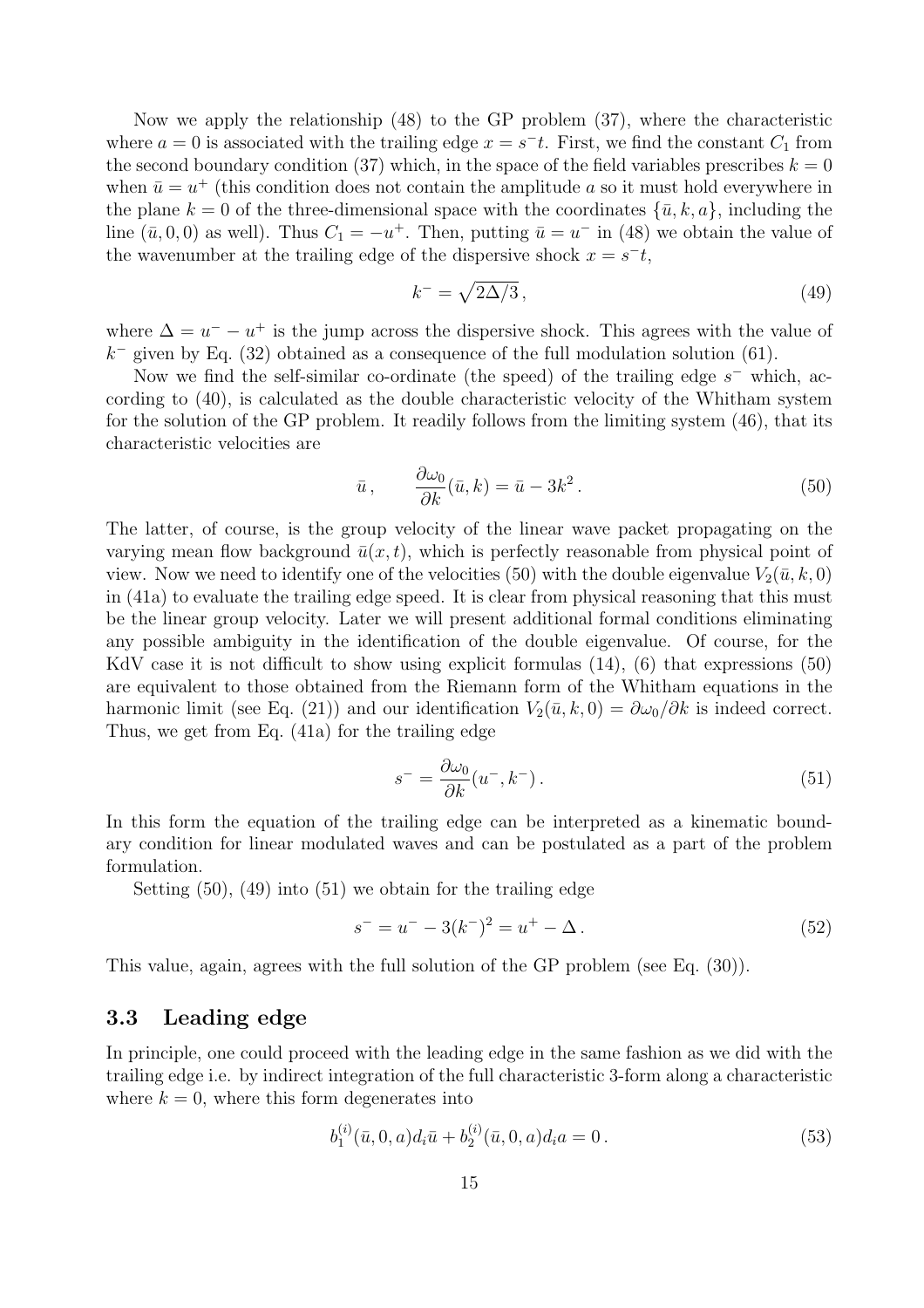That would imply finding the integral  $a(\bar{u})$  for the exact zero-wavenumber reduction of the modulation system. Such a reduction, however, must include full modulation equation for the soliton amplitude, which can be obtained without too much trouble for the KdV equation but is not readily available for more complicated systems, especially if the solitary wave solution can not be found explicitly. One should remark that the "obvious" universal soliton amplitude equation  $a_t + c_s(a)a_x = 0$  (see [34], Sec. 16.6) is correct only if the background flow  $\bar{u}$  is constant. The full amplitude equation for solitary waves (see [37], [38] for instance) takes into account variations in all modulation parameters and inevitably contains the term proportional to  $\bar{u}_x$  which is vital for deriving the characteristic equation (53). As a result, unlike the wave number conservation law, the *full* soliton amplitude equation does not have an explicit universal form and a straightforward application of the method proposed in Section 3.2 would be essentially equivalent to the consideration of the general characteristic equation (42) in the soliton limit. For "real" non-integrable systems that could be a very difficult technical task. This complication, however, can be bypassed by introducing a conjugate wavenumber defined for the KdV as

$$
\tilde{k}(u_1, u_2, u_3) = \pi \left( \int_{u_1}^{u_2} \frac{du}{\sqrt{G(u)}} \right)^{-1} = \frac{\pi}{2\sqrt{3}} \frac{(u_3 - u_1)^{1/2}}{K(m)}, \quad m' = 1 - m \tag{54}
$$

– instead of the amplitude a and the ratio  $\Lambda = k/\tilde{k}$  instead of the original wavenumber k (6). The new set of modulation variables we are going to use is  $(\bar{u}, \Lambda, \tilde{k})$ . It is readily seen that the soliton limit  $k = 0$  ( $m = 1$ ) corresponds to  $\Lambda = 0$ ,  $\tilde{k} = \sqrt{a_s/3} = \mathcal{O}(1)$  in new variables. On the other hand, in the harmonic limit  $a = 0$  ( $m = 0$ ) one has  $\tilde{k} = 0$ . So  $\tilde{k}$ indeed plays the role analogous to the amplitude. For further convenience, we rewrite the matching conditions (37) using new variables

$$
x = s^-t: \t\tilde{k} = 0, \t\bar{u} = u^-,x = s^+t: \t\Lambda = 0, \t\bar{u} = u^+. \t(55)
$$

Now, as was shown in Section 3.1, the two first averaged conservation laws (33) in the soliton limit reduce to the Hopf equation:

$$
\Lambda = 0: \qquad \bar{u}_t + \bar{u}\bar{u}_x = 0. \tag{56}
$$

To obtain the equation for  $\tilde{k}$  in the soliton limit we set the new variables in the wave number conservation law in (33) to obtain:

$$
\tilde{k}\Lambda_t + \tilde{\omega}\Lambda_x + \Lambda(\tilde{k}_t + \tilde{\omega}_x) = 0, \qquad (57)
$$

where  $\tilde{\omega} = \tilde{\omega}(\bar{u}, \Lambda, \tilde{k}) = \tilde{k}c$  is the conjugate frequency.

Now, using the arguments identical to those in the previous subsection we infer that if  $\Lambda = 0$  on some characteristic then the values of  $\tilde{k}$  and  $\bar{u}$  on this characteristic must be connected by a local relationship  $k(\bar{u})$  which must not depend on the particular solution. We consider equation (57) in the small vicinity of the mentioned characteristic where  $\Lambda \ll 1$ . Then, using  $k = k(\bar{u})$  and Eq. (56) for the leading order, we obtain an asymptotic equation

$$
\frac{\partial \Lambda}{\partial t} + \frac{\tilde{\omega}_s}{\tilde{k}} \frac{\partial \Lambda}{\partial x} + \frac{\Lambda}{\tilde{k}} \frac{\partial \bar{u}}{\partial x} \left\{ \frac{d\tilde{k}}{d\bar{u}} \left( \frac{\partial \tilde{\omega}_s}{\partial \tilde{k}} - \bar{u} \right) + \frac{\partial \tilde{\omega}_s}{\partial \bar{u}} \right\} = \mathcal{O}\left(\Lambda \frac{\partial \Lambda}{\partial x}\right) ,\tag{58}
$$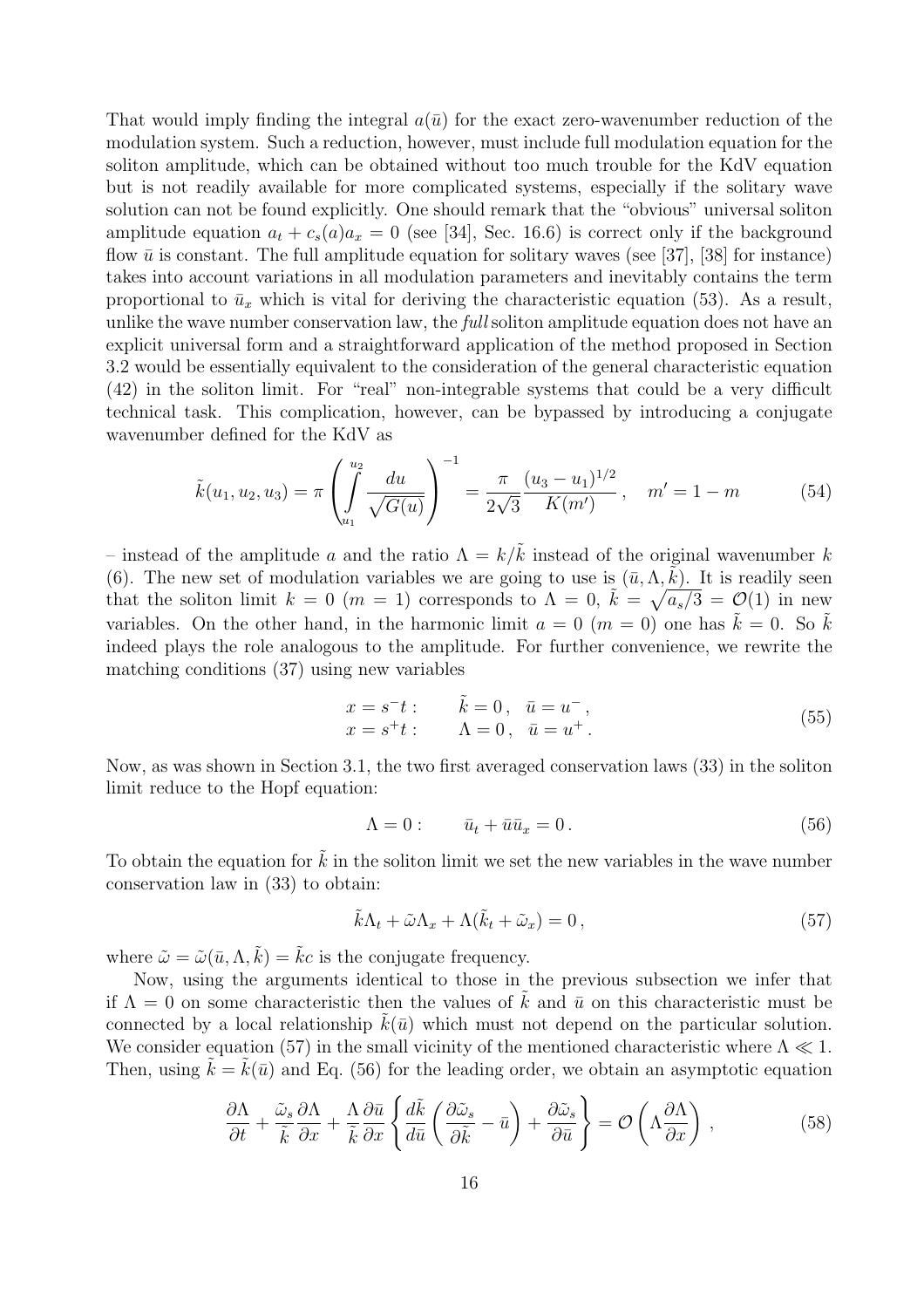where the reduction  $\tilde{\omega}_s(\bar{u}, \tilde{k}) = \tilde{\omega}(\bar{u}, 0, \tilde{k})$  can be called a *soliton dispersion relation*. Since the sought characteristic integral  $k(\bar{u})$  must not depend on the way  $\Lambda$  tends to zero, the expression in the brackets (which does not depend on  $\Lambda$ ) must be identically zero and Eq. (58) splits into

$$
\frac{d\tilde{k}}{d\bar{u}} = \frac{\partial \tilde{\omega}_s / \partial \bar{u}}{\bar{u} - \partial \tilde{\omega}_s / \partial \tilde{k}}
$$
(59)

and

$$
\frac{\partial \Lambda}{\partial t} + \frac{\tilde{\omega}_s}{\tilde{k}} \frac{\partial \Lambda}{\partial x} = \mathcal{O}\left(\Lambda \frac{\partial \Lambda}{\partial x}\right) . \tag{60}
$$

Eqs. (59), (60) have been obtained in [39] using somewhat more particular arguments. One can not help noticing that the equations (47) and (59) for the characteristic integrals  $k(\bar{u})$ (linear characteristic) and  $k(\bar{u})$  (soliton characteristic) are identical in terms of the corresponding dispersion relations  $\omega_0(\bar{u}, k)$  and  $\tilde{\omega}_s(\bar{u}, k)$ . The latter, however, is yet to be found.

It follows from (60), (56) that in the soliton limit the characteristic velocities of the Whitham system are

$$
\frac{\tilde{\omega}_s}{\tilde{k}}, \qquad \bar{u} \,.
$$
\n<sup>(61)</sup>

One can see from the definition of  $\tilde{\omega}_s$  that the characteristic velocity  $\tilde{\omega}_s/\tilde{k}$  coincides with the soliton speed  $c_s(\bar{u}, \tilde{k}) = c(u_1, u_1, u_3)$ , which is, of course, expected. We identify  $c_s$  with the double characteristic velocity  $V_2 = V_3$  of the full Whitham system in the soliton limit, then the classical speed  $\bar{u}$  would correspond to  $V_1$ . The conditions eliminating possible ambiguity in the characteristic velocity identification for the reduced Whitham system will be presented later. Now, similarly to the trailing edge case, the definition of the leading edge in Eq. (41) can be represented as a kinematic boundary condition for the lead soliton (cf.  $(51)$ )

$$
s^{+} = c_{s}(u^{+}, \tilde{k}^{+}), \qquad (62)
$$

where  $\tilde{k}^+ = \tilde{k}(u^+)$ . One can see that in this form the definition of the leading edge can be adopted as a part of the problem formulation.

At this point, one may take advantage of the explicit expressions (14), (6) for  $\bar{u}(u_1, u_2, u_3)$ ,  $\tilde{k}(u_1, u_2, u_3)$  and  $c(u_1, u_2, u_3)$  to find  $\tilde{\omega}_s(\bar{u}, \bar{k})$  and solve Eq. (59) using the matching conditions (55). Such an attractive route, however, might not be readily (if at all) available for actual non-integrable systems, where the physical modulation parameters often can not be expressed in a simple way in terms of the roots of the potential curve. So we proceed with some apparently "roundabout" way, which would be more universally applicable to other systems.

We observe that  $\tilde{k}$  and  $\tilde{\omega} = \tilde{k}c$  defined by (54) and (6a) as functions of the roots  $u_1, u_2, u_3$ can be viewed as the wavenumber and the frequency in the conjugate travelling wave associated with the same set of roots  $u_i$  as in Eq. (4) but inverted potential curve (now oscillations occur between the roots  $u_1$  and  $u_2$ ):

$$
(\tilde{u}_{\tilde{\theta}})^2 = G(\tilde{u}), \qquad \tilde{u}(\tilde{\theta} + 2\pi/\tilde{k}) = \tilde{u}(\tilde{\theta}). \tag{63}
$$

where  $\tilde{u}$  is new field variable and  $\tilde{\theta} = \tilde{x} - c\tilde{t}$  is a new travelling phase associated with "old" phase velocity  $c = (u_1 + u_2 + u_3)/3$ . Eq. (63) can be obtained from (4) by the change of variables  $u \mapsto \tilde{u}$ ,  $x \mapsto i\tilde{x}$ ,  $t \mapsto i\tilde{t}$ , which corresponds to a mere change of the dispersion sign in the KdV equation (1),

$$
\tilde{u}_{\tilde{t}} + \tilde{u}\tilde{u}_{\tilde{x}} - \tilde{u}_{\tilde{x}\tilde{x}\tilde{x}} = 0.
$$
\n
$$
(64)
$$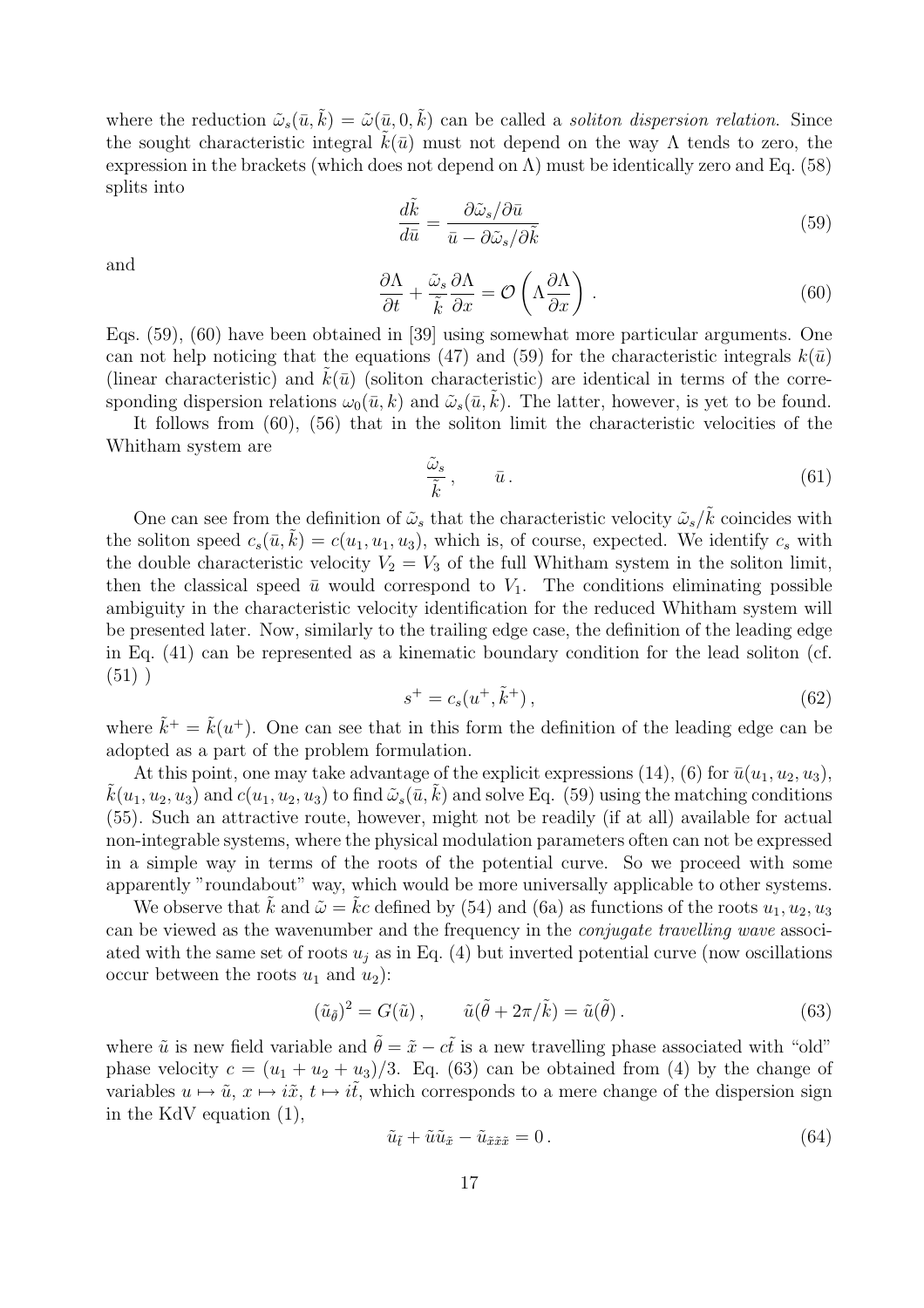As a matter of fact, in our particular KdV case the functions  $u(\theta)$  and  $i\tilde{u}(-i\tilde{\theta})$  defined for the same set of roots  $u_j$  represent the same analytic (elliptic) function in the complex x-plane with the periods  $2\pi/k$  and  $2\pi i/k$  along the real and the imaginary axes. Generally, of course, this is not the case, so we are not going to take advantage of the analytic properties of  $u(\theta)$ here. Instead, we observe that the soliton limit for the original travelling wave equation (4)  $(u_2 \rightarrow u_1)$  corresponds to the harmonic limit for the conjugate equation (63). Therefore, the relation between  $\tilde{\omega}_s$  and  $\tilde{k}$  can be obtained as a *linear dispersion relation* for the conjugate KdV equation (64), i.e.

$$
\tilde{\omega}_s = \tilde{k} < \tilde{u} > +\tilde{k}^3 \,,\tag{65}
$$

where the brackets  $\langle \dots \rangle$  denote the averaging over the conjugate family (63) (cf. (13))

$$
\langle F \rangle (u_1, u_2, u_3) = \frac{\tilde{k}}{\pi} \int_{u_1}^{u_2} \frac{F(\tilde{u})}{\sqrt{G(\tilde{u})}} d\tilde{u} \,. \tag{66}
$$

It is not difficult to show by a direct calculation that  $\langle F \rangle (u_1, u_1, u_3) = F(u_1)$ . Then, it follows from Eq. (34) that for  $u_2 = u_1$  ( $k = 0$ ) we have

$$
\langle F(u) \rangle |_{k=0} = \overline{F(u)}|_{k=0} \tag{67}
$$

and, in particular,  $\langle u \rangle = \bar{u}$ . Again, similarly to Eqs. (34), (35) this property is due to the quadratic behaviour of the potential curve  $G(u)$  (5)in the vicinity of the double root corresponding to the soliton limit and is not confined to the KdV example alone.

It follows from Eq. (67) that  $\tilde{\omega}_s(< u > k) = \tilde{\omega}_s(\bar{u}, k)$  and therefore, the soliton dispersion relation can be obtained from the original linear dispersion relation  $\omega_0(\bar{u}, k)$  by the formal change

$$
k \mapsto i\tilde{k}, \qquad \omega_0 \mapsto i\tilde{\omega}_0 \tag{68}
$$

In other words, the soliton dispersion relation is found as

$$
\tilde{\omega}_s(\bar{u}, \tilde{k}) = -i\omega_0(\bar{u}, i\tilde{k}) = \tilde{k}\bar{u} + \tilde{k}^3.
$$
\n(69)

Of course, in view of  $\tilde{k}(u_1, u_1, u_3) = \sqrt{a_s/3}$  and  $\bar{u}(u_1, u_1, u_3) = u_1$ , Eq. (69) is equivalent to the classic relationship (11) between the speed and the amplitude of the KdV soliton but here it was obtained in terms of the linear dispersion relation so the outlined procedure can be easily generalised to more complicated systems, where the explicit analysis of the travelling wave solution is not as readily available as in the KdV case.

The possibility of expressing the soliton speed in terms of the linear dispersion relation might look somewhat surprising but can be explained by the following simple argument (see  $[40]$ : the value of u in the soliton tail, which moves with the same speed as the rest of the soliton, is very small, so one can, in principle, infer this speed from the linear theory.

Remark. We emphasize that the obtained relationships between the original and the conjugate averaged variables essentially represent algebraic identities between integrals of the form (13) and (66) associated with a given Riemann surface  $\mu^2 = G(u)$  and do not imply any connection between the spatio-temporal modulation dynamics for the original and the conjugate equations (1) and (64).

Now setting Eq. (69) into Eq. (59) we obtain after elementary integration

$$
\tilde{k} = \sqrt{\frac{2}{3}(C_2 - \bar{u})},\tag{70}
$$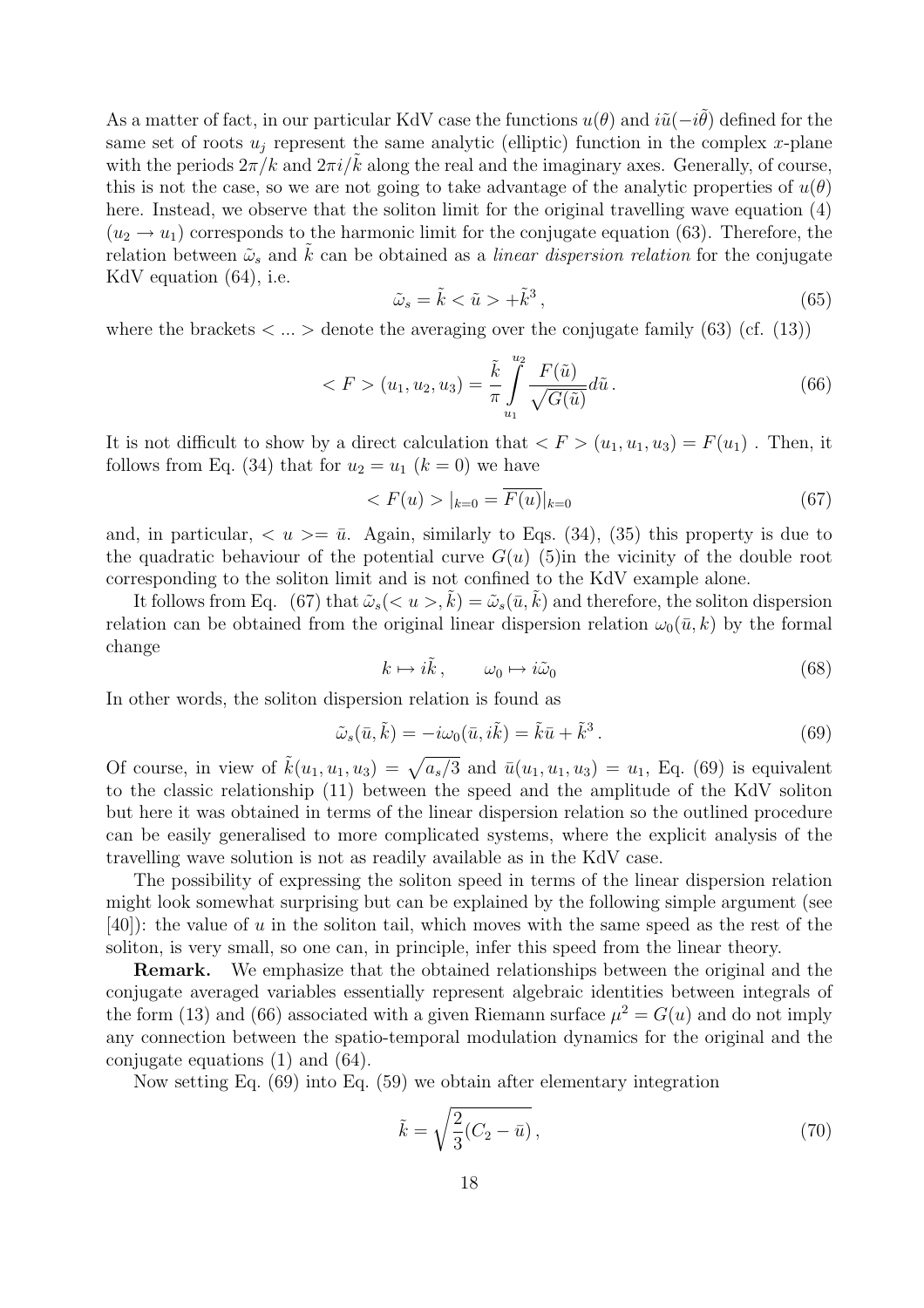where  $C_1$  is constant of integration. We emphasize that Eq. (70) (as well as Eq. (48) in the linear case) is a general relationship between values of  $k$  and  $\bar{u}$  on the characteristic of the Whitham system where  $\Lambda = 0$  and is not tied to any particular global solution.

Now we apply the relationship (70) to the GP problem (55), where the characteristic on which  $\Lambda = 0$  is associated with the leading edge  $x = s^+t$ . First, we find the constant  $C_2$  from the first boundary condition (55) which prescribes  $\tilde{k} = 0$  when  $\bar{u} = u^{-}$  in the three-dimensional space with the coordinates  $\{\bar{u}, \Lambda, \tilde{k}\}$ . This condition does not contain  $\Lambda$ so it must hold on the line  $\{\bar{u}, 0, 0\}$  as well and, therefore, can be applied to (70). Thus  $C_2 = u^-$ . Then, putting  $\bar{u} = u^+$  in (70) we obtain the value of the conjugate wavenumber at the trailing edge of the dispersive shock  $s = s^+$ :

$$
\tilde{k}^+ = \sqrt{2\Delta/3} \,. \tag{71}
$$

We observe that, for the KdV equation  $\tilde{k}^+ = k^-$  (see (49)). Of course, this is not a general relationship although one can expect significant symmetry between the expressions for  $k^$ and  $\tilde{k}^+$  in other dispersion-hydrodynamic systems.

The speed of the leading edge (62) is now calculated with the aid of the conjugate dispersion relation (69) as

$$
s^{+} = \frac{\tilde{\omega}_{s}(u^{+}, \tilde{k}^{+})}{\tilde{k}^{+}} = u^{+} + \frac{2}{3}\Delta\,,
$$
\n(72)

which agrees with the global solution of the full Whitham system (see Eq.  $(30)$ ). The KdV soliton amplitude is connected with its velocity by the relation (12), which in our case assumes the form  $s^+ = u^+ + a^+/3$ . Hence the lead soliton amplitude is  $a^+ = 3(s^+ - u^+) = 2\Delta$ , which, again, agrees with the full modulation solution.

### 3.4 "Entropy" conditions.

One can see that the valid solution to the GP problem with  $u^{-}$  >  $u^{+}$  must satisfy the inequalities

$$
s^- < u^-, \qquad s^+ > u^+, \qquad s^+ > s^-, \tag{73}
$$

These inequalities ensure that the "external", Hopf characteristics  $x = u<sup>-t</sup>$  and  $x = u<sup>+</sup> t$ starting from the x-axis on either side of the dispersive shock region intersect its edges when continued in the direction of increasing t thus transferring the initial data *into* the dispersive shock zone  $s^-t$  <  $x$  <  $s^+t$  (see Fig. 3). The inequalities (73) represent a dispersivehydrodynamic analog of the classical gas- dynamic *entropy conditions* [1]. As a matter of fact, these inequalities are redundant when the explicit solution of the GP problem is available (one can see that conditions (73) are indeed satisfied by the boundaries of the solution (28)). However, in the absence of the full modulation solution, and without physical assumptions about the spatial structure of the dispersive shock there is an ambiguity in the determination of the edges using the construction proposed in Sections 3.2, 3.3. This ambiguity has been pointed out when we made an identification of the leading and trailing edges with the soliton and the harmonic wave in the natural boundary conditions (37) and when we identified linear group velocity and the soliton velocity with the double eigenvalues of the full Whitham system in respective limits. One may speculate about the possible analog of the entropy for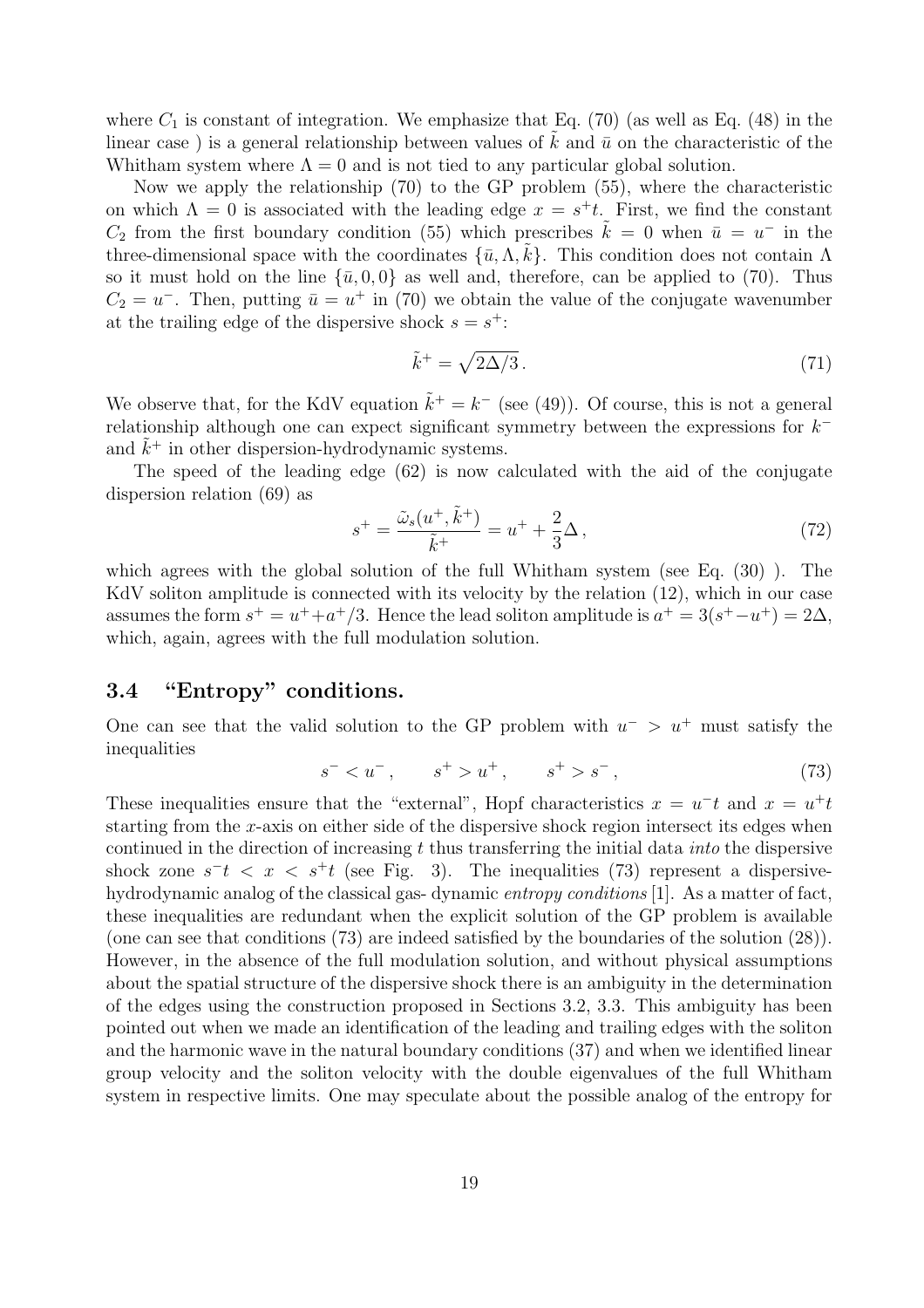

Figure 3: Classical (Hopf) characteristics transfer initial data into the Whitham zone

dispersive hydrodynamics. An attractive candidate is given by the integral

$$
S \propto \int_{-\infty}^{x} k dx' \ge 0. \tag{74}
$$

For the KdV dispersive shock the *positive* function  $k(x, t)$  is supported on the interval  $s<sup>-t</sup>$  $x < s<sup>+</sup>t$  and one can see that the integral (85) increases when crossing the dispersive shock.

#### 3.5 Geometric interpretation

We now place the obtained relationships in a more general context. The quasilinear hyperbolic system of the third order (38) admits the centred expansion fan solution

$$
F_1(\bar{u}, k, a) = I_1, F_2(\bar{u}, k, a) = I_2, V_k(\bar{u}, k, a) = x/t,
$$
\n(75)

 $I_1$ ,  $I_2$  being constants and  $V_k$  is one of the characteristic velocities so that the solution satisfied the GP matching conditions (37) (we know that for the KdV equation this is  $V_2$  – see Eq. (28)). The two first expressions in (75) define, for given  $I_1, I_2$ , two integral surfaces in the space of the field variables  $\bar{u}, k, a$  with  $k > 0, a > 0$  (physical restrictions). Their intersection yields the solution curve  $\{\Gamma(s; I_1, I_2): \bar{u} = \bar{u}(s), k = k(s), a = a(s)\}\,$ , where the parameter  $s = x/t$  changes on the interval  $[s^-, s^+]$  so that  $a(s^-) = 0$  and  $k(s^+) = 0$ .

We now briefly outline how one proceeds with this geometric construction. First we observe that, the endpoints of the solution curve  $\Gamma(s)$  lie on the lines of intersection of two integral surfaces parametrised by  $I_1$  and  $I_2$  with the coordinate planes  $a = 0$  and  $k = 0$ . It follows from (75) that there are four these lines:  $F_{1,2}(\bar{u}, k, 0) = I_{1,2}$  and  $F_{1,2}(\bar{u}, 0, a) = I_{1,2}$ . Since the Whitham system admits exact  $2 \times 2$  hyperbolic reductions for  $a = 0$  and  $k = 0$ , the equations of the intersection lines can be obtained directly, as the characteristic integrals (Riemann invariants) of the reduced systems, i.e as solutions in the form  $k(\bar{u})$  and  $a(\bar{u})$ respectively. The constants  $I_{1,2}$  are then expressed in terms of the initial parameters  $u^{-}$ ,  $u^{+}$ by applying the boundary conditions (37) to the characteristic integrals as it was done in Sections 3.2, 3.3. Then, using the kinematic conditions (51), (62), one evaluates the speeds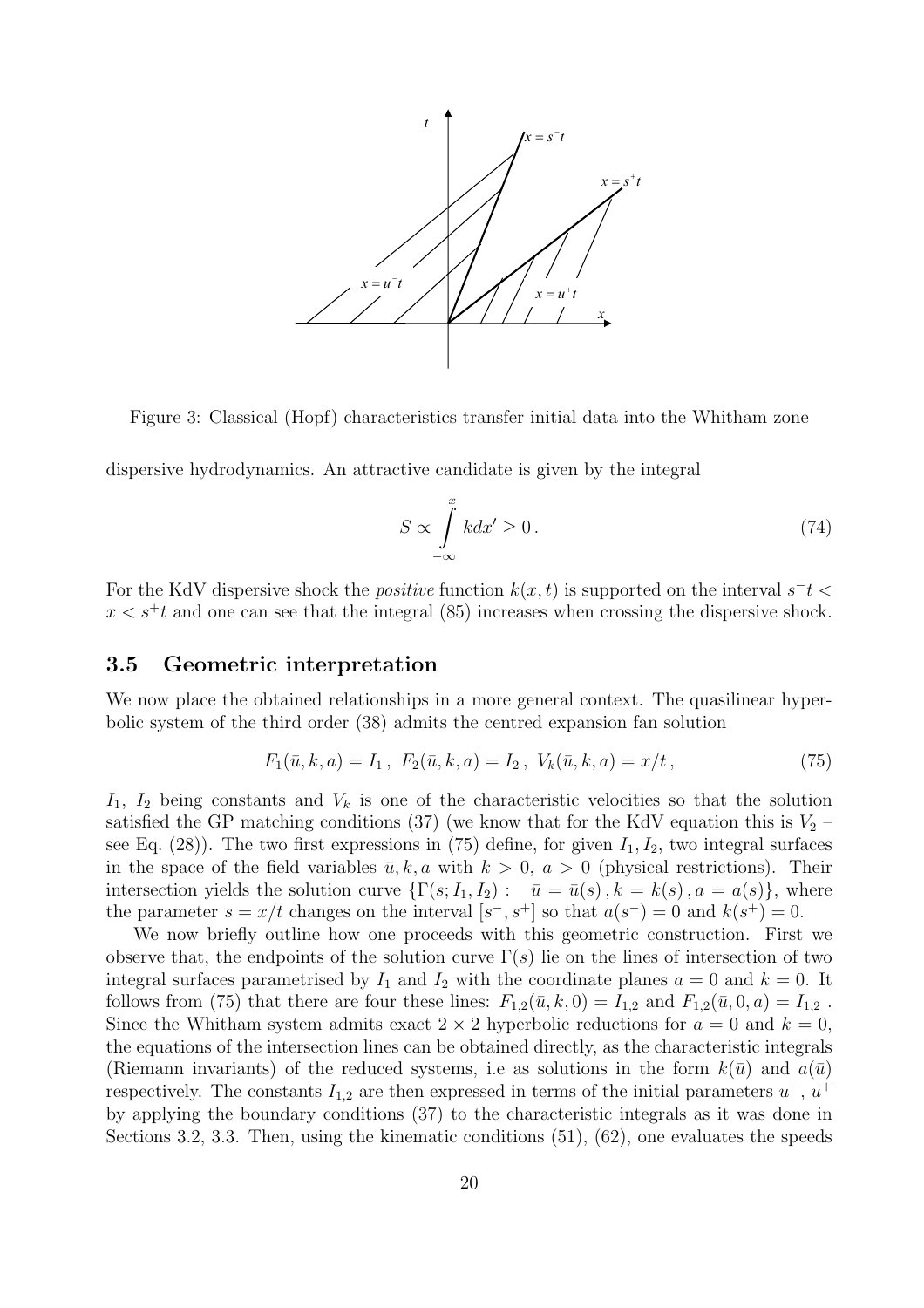of the trailing and the leading edges and only after that, the valid pair of the endpoints is selected by the "entropy" inequalities (73).

Essentially, this general construction has been realised in Sections 3.2, 3.3 by using the arguments from the characteristics theory and introducing a different (conjugate) basis of the field variables when considering the leading edge.

## 4 Dispersive shocks in simple-wave led dispersive equations

It is clear that the presented construction is not restricted by the KdV equation alone, and can be naturally generalised to the "KdV-like" nonlinear dispersive systems possessing the basic properties necessary for the Whitham averaging. We represent the governing equation in the form

$$
u_t + V(u)u_x + K_3[u] = 0, \t\t(76)
$$

where  $V(u)$  is a real function and  $K_3$  is a real differential operator of the third order with respect to spatial or mixed derivatives such that the equation (76) has real linear dispersion relation  $\omega = \omega_0(k)$ . We assume the following general properties for the equation (76):

(i) it admits the hyperbolic classical (dispersionless) limit obtained formally by introducing the stretched independent variables  $x' = \epsilon x$ ,  $t' = \epsilon t$  and tending  $\epsilon \to 0$  while assuming finiteness of the derivatives with respect to  $x'$  and  $t'$ ,

$$
u_{t'} + V(u)u_{x'} = 0.
$$
\n(77)

In terms of the linear dispersion relation this property implies  $\omega_0 \sim k$  for  $k \ll 1$  and is associated with weakly dispersive waves.

(ii) it possesses at least two conservation laws;

(iii) it supports periodic travelling waves parametrised by three independent integrals of motion such that the travelling wave solution allows for a harmonic (zero-amplitude) and a solitary wave (zero wavenumber) limits. We will assume the following KdV-like behaviour for the "potential" function  $G(u)$  in the ordinary differential equation  $(u_{\theta})^2 = -G(u)$  specifying the travelling wave solution (cf. Eq.  $(5)$ ): a) The function  $G(u)$  has at least three real zeros  $u_3 \geq u_2 \geq u_1$  such that the oscillations occur between  $u_2$  and  $u_3$  (the latter is assumed just for sake of definiteness); b) In both nearly linear  $(u_3 - u_2)/(u_3 - u_1) \ll 1$  and nearly soliton  $(u_2 - u_1)/(u_3 - u_1) \ll 1$  configurations the generic (quadratic) asymptotic behaviour is assumed:

$$
G(u) = (u - u_1)(u - u_2)(u_3 - u)G^*(u), \qquad (78)
$$

where

$$
G^*(u) = \mathcal{O}(1) \quad \text{for} \quad \left| \frac{u - u_2}{u_3 - u_1} \right| \ll 1 \tag{79}
$$

so that the limiting transitions (34), (67) for the mean values can be easily shown to take place;

(iv) the corresponding Whitham system of the third order (two averaged "hydrodynamic" conservation equations plus the wave number conservation law) is hyperbolic for the solutions under study.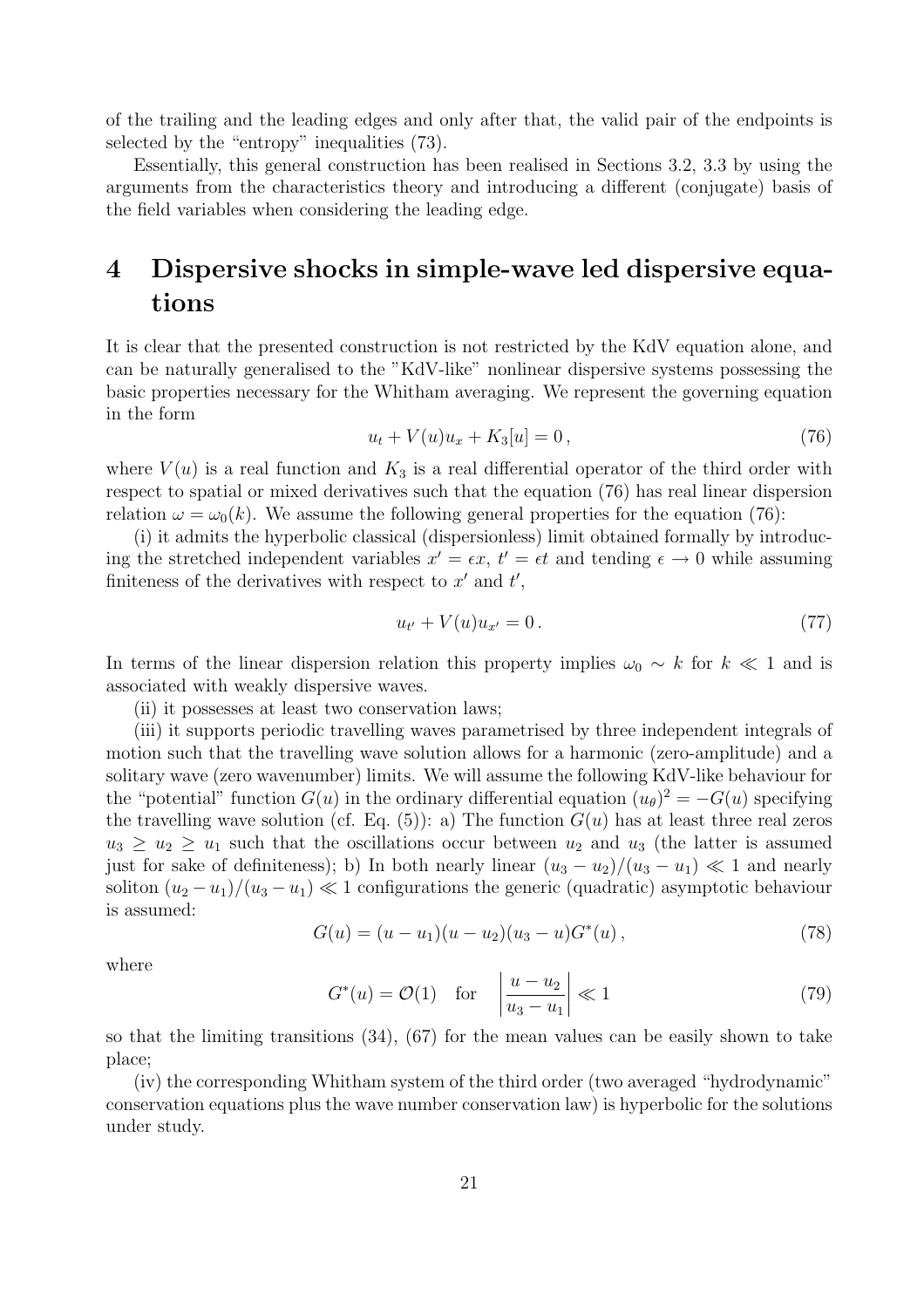The equations of the form (76) possessing the mentioned properties (i) - (iv) may be characterised as simple-wave led weakly dispersive. We note that all assumptions except (iv) can usually be explicitly verified for a specific system. We partially address the hyperbolicity issue (iv) in the end of this section.

We consider initial data in the form of an arbitrary step

$$
u_0(x) = u^- \quad \text{for } x < 0; \qquad u^+ \quad \text{for } x > 0, \tag{80}
$$

and assume that the dispersive shock transition for  $t > 0$  can be modelled by the centred expansion fan solution to the Whitham equations. Now one can see that all arguments used in the derivation of the dispersive shock conditions for the KdV equation in a "nonintegrable" reformulation hold for the case being considered: one just needs to replace the Hopf "dispersionless" speed with  $V(u)$  and the KdV linear dispersion relation with the dispersion relation corresponding to (76). So we present only the final relationships without making any assumptions about mutual position of the soliton and harmonic edges.

First we introduce the linear dispersion relation for Eq. (76) by considering an infinitesimal perturbation of a mean level  $\bar{u}$ 

$$
u \approx \bar{u} + u_1 e^{i(kx - \omega t)}, \quad u_1 \ll 1,
$$
\n<sup>(81)</sup>

which yields  $\omega = \omega_0(\bar{u}, k)$  to leading order. Let the dispersive shock transition be confined to an interval  $s^-t \leq x \leq s^+t$ . We introduce two sets of parameters  $\{k^-, s^-; \tilde{k}^+, s^+\}_1$  and  $\{\tilde{k}^-, s^-, k^+, s^+\}_2$ . The set  $\{k^-, s^-, \tilde{k}^+, s^+\}_1$  is associated with the negative dispersion wave pattern when the soliton appears at the leading edge of the dispersive shock. We define this set in the following way. First we find two functions  $k(\bar{u})$  and  $\bar{k}(\bar{u})$  from the ordinary differential equations

$$
\frac{dk}{d\bar{u}} = \frac{\partial \omega_0 / \partial \bar{u}}{V(\bar{u}) - \partial \omega_0 / \partial k}, \qquad k(u^+) = 0, \qquad (82)
$$

$$
\frac{d\tilde{k}}{d\bar{u}} = \frac{\partial \tilde{\omega}_s / \partial \bar{u}}{V(\bar{u}) - \partial \tilde{\omega}_s / \partial \tilde{k}}, \qquad \tilde{k}(u^-) = 0.
$$
\n(83)

Then the values of the wavenumber at the trailing edge  $k^-$  and the lead soliton conjugate wavenumber  $\tilde{k}^+$  are found as  $k^- = k(u^-)$ ,  $\tilde{k}^+ = \tilde{k}(u^+)$ . By definition, they must be real. The speeds of the dispersive shock edges are found from the expressions

$$
s^- = \frac{\partial \omega_0}{\partial k}(u^-, k^-), \qquad s^+ = \frac{\tilde{\omega}_s(u^+, \tilde{k}^+)}{\tilde{k}^+}, \tag{84}
$$

where  $\tilde{\omega}_s(\bar{u}, \tilde{k}) = -i\omega_0(\bar{u}, i\tilde{k})$ . The second set of parameters  $\{\tilde{k}^-, s^-, k^+, s^+\}_2$  associated with the reversed, positive dispersion pattern, is obtained from the same system  $(82)$  – (84) in which one replaces "−" with "+" which is equivalent to a respective replacing of the parameter subscripts directly in the set  $\{\cdot\}_1$ . The valid set is selected by the reality condition for the wavenumber and by the "entropy" conditions,

$$
s^- < V(u^-), \qquad s^+ > V(u^+), \quad s^+ > s^- \,. \tag{85}
$$

In principle, the solution can switch between the sets  $\{\cdot\}_1$  and  $\{\cdot\}_2$  depending on the initial conditions. "Switching" of the edge parameter sets implies the reversion of the spatial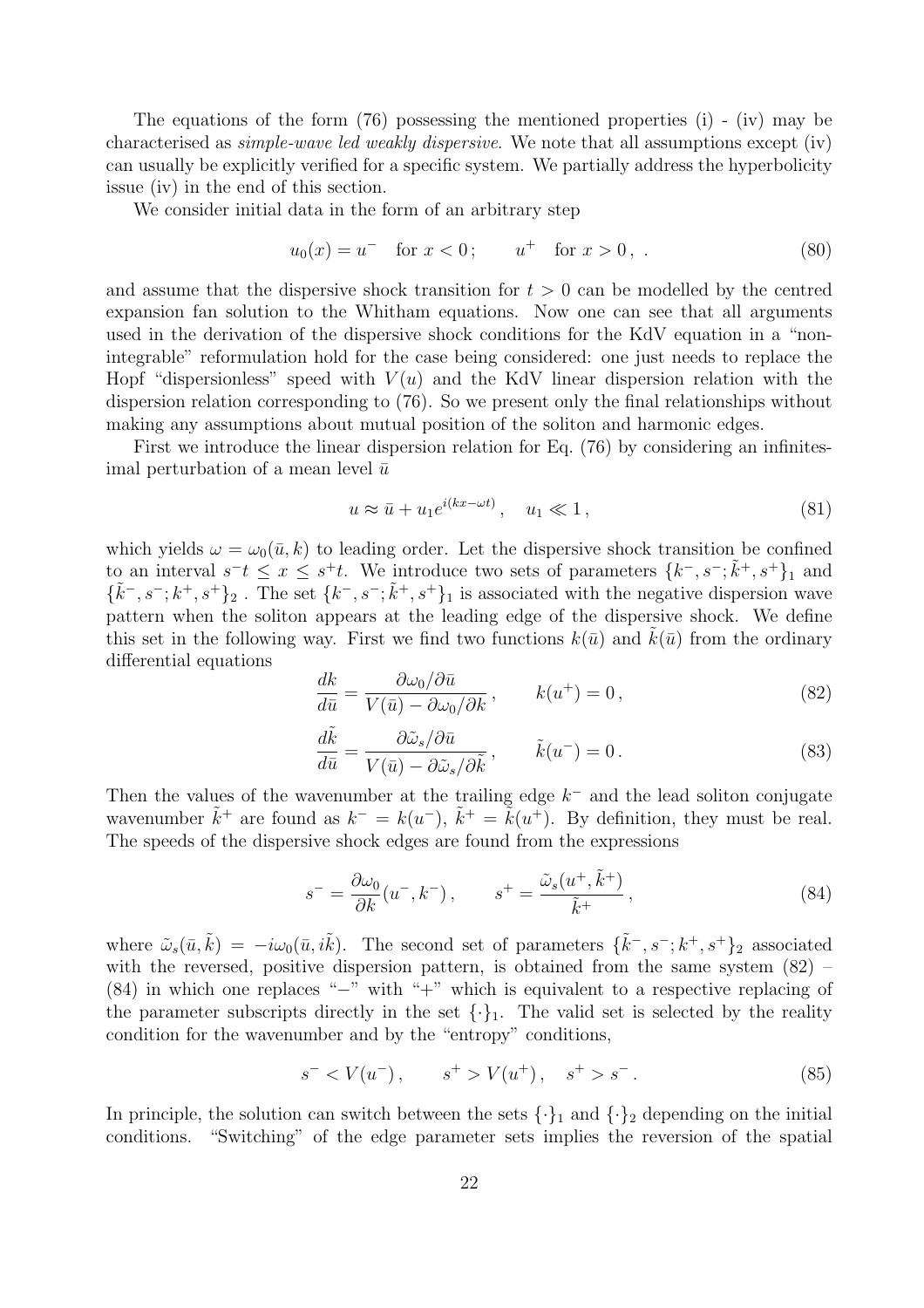structure of the dispersive shock. Another possibility is that for some domain of the initial data  $(u^+, u^-)$  both sets  $\{\cdot\}_1$  and  $\{\cdot\}_2$  fail to satisfy either reality or "entropy" condition. This would imply that a genuine global solution to the dispersionless limit equations is available for such initial data and no breaking occurs. This solution, of course, is a classical rarefaction wave.

We also briefly address the issue of the modulational stability. Our main mathematical assumption in this paper is that of the hyperbolicity of the Whitham system for the solutions under study. This ensures *global* modulational stability of the dispersive shock. For nonintegrable dynamics, establishing the region of hyperbolicity for the modulation system is a separate, often technically involved, problem. However, in a more restricted context of the dispersive shock description, some effective necessary conditions of global modulational stability can be formulated in the following way.

We evaluate the the frequency and conjugate frequency at the respective boundaries of the dispersive shock transition using the solutions of the ordinary differential equations (82), (83). We denote these frequencies as  $\omega_0[u^-, u^+]$  and  $\tilde{\omega}_s[u^-, u^+]$ . Then, given the strict hyperbolicity of the dispersionless limit, the necessary criterion for global modulational stability of the dispersive shock is given by the conditions

Im 
$$
\omega_0[u^-, u^+] = 0
$$
, Im  $\tilde{\omega}_s[u^-, u^+] = 0$ , (86)

which are equivalent to the natural requirement for the speeds  $s^-$ ,  $s^+$  to be real. The conditions (86) define the domain D in the initial data plane  $(u^+, u^-)$  which corresponds to modulationally stable solutions. It is not clear if the formulated criterion is the sufficient condition so the obtained region  $D[u^{\dagger}; u^-]$  could be corrected by some additional conditions.

We note that, for non-integrable equations some additional restrictions on admissible values of initial data can occur due to existence conditions for the single-phase travelling wave solutions, for instance, due to the presence of the upper bound for the soliton amplitude.

#### Example: Decay of a step problem for the defocusing mKdV equation

As the next simplest example of an effective construction of the dispersive shock transition in the simple-wave led dispersive equation we consider the step resolution problem for the defocusing mKdV (mKdV(d)) equation

$$
u_t - u^2 u_x + u_{xxx} = 0, \t\t(87)
$$

$$
u(x,0) = u_-\text{ for } x < 0\,;\ u_+\text{ for } x > 0\,. \tag{88}
$$

Equation (87) is an exactly integrable equation and can be treated by the IST method. It belongs to the defocusing NLS hierarchy (self-adjoint spectral operator) and its Whitham system is known to be hyperbolic [14]. Actually, the modulation system for  $m\text{KdV}(d)$ equation in Riemann invariants is identical to that for the KdV equation (this fact had been established in [41] by a direct calculation before the methods of finite-gap modulation theory became available). That, however, does not imply that the physical modulation solutions for KdV and mKdV(d) in terms of initial data  $u^+$  and  $u^-$  will be the same or even have same properties. We will demonstrate now how major qualitative and quantitative characteristics of the modulation solution can be derived from the dispersive shock conditions  $(82) - (84)$ without derivation of the Whitham system and analysis of its full solution.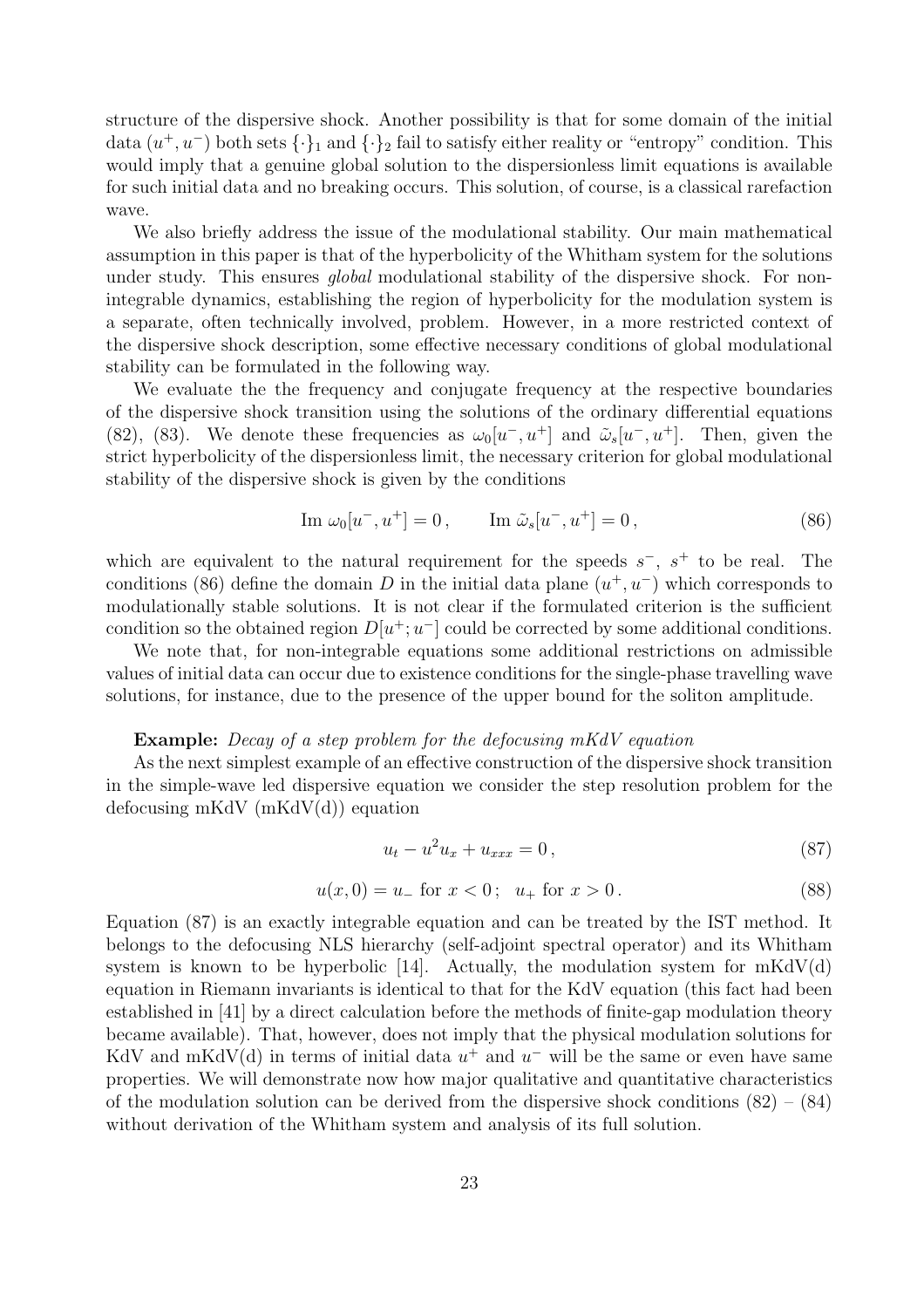We infer from (87) that  $V(\bar{u}) = -\bar{u}^2$ ,  $\omega_0(\bar{u}, k) = -k\bar{u}^2 - k^3$ . Then using (82) – (84) we readily obtain two possible sets for the edge parameters:

$$
k_1^- = \tilde{k}_1^+ = \sqrt{\frac{2}{3}(u_+^2 - u_-^2)}, \quad s_1^- = u_-^2 - 2u_+^2, \quad s_1^+ = -\frac{1}{3}u_+^2 - \frac{2}{3}u_-^2,\tag{89}
$$

$$
k_2^+ = \tilde{k}_2^- = \sqrt{\frac{2}{3}(u_-^2 - u_+^2)}, \quad s_2^- = -\frac{1}{3}u_-^2 - \frac{2}{3}u_+^2, \quad s_2^+ = u_+^2 - 2u_-^2. \tag{90}
$$

There are three cases to consider.

(i) Let  $u_+^2 - u_-^2 > 0$ . Then the second set (90) must be discarded by failure to satisfy the reality condition for the wavenumbers. The first set (89) satisfies both the reality condition and the "entropy" conditions. Thus, for  $u_+^2 - u_-^2 > 0$  one gets the dispersive shock with the negative dispersion wave pattern. The width of the dispersive shock is  $(s^+ - s^-)t = \frac{5}{3}$  $\frac{5}{3}(u_+^2$  $u_{-}^{2}$ )t. The amplitude of the lead soliton is found from the relationship between the velocity and the amplitude for the mKdV(d) solitons moving on the background  $\bar{u}: c_s = -\bar{u}^2 + a_s/3$ . Since by the kinematic condition (62)  $c_s(u^+, a^+) = s^+$  one gets  $a^+ = 2(u_+^2 - u_-^2)$ . One should also note that  $m\text{KdV}(d)$  equation (87) can have soliton solutions of different polarities for u, depending on the initial conditions.

(ii)  $u_+^2 = u_-^2$ , which implies  $u_+ = u_-$  (trivial case) or  $u_+ = -u_-$ . The width of the dispersive shock becomes zero, which implies that symmetric initial discontinuity with  $u_+$  =  $-u_-\,$  does not break and propagates as a whole with the velocity  $-u_+^2$ . This corresponds to the exact solution of the  $m\ddot{o}$  equation in the form of a smooth kink (in the Whitham approximation its width is equal to zero, hence the propagating discontinuity).

(iii) If  $u_+^2 - u_-^2 < 0$ , the first set of parameters (89) fails to satisfy the reality condition for the wavenumbers while the second set (90) does not pass the "entropy" test. This implies that there exists a genuine global solution to the dispersionless limit which does not require a dispersive shock. This solution is a rarefaction wave  $x/t = -u^2$  confined to the interval  $-u_{-}^2t \leqslant x \leqslant -u_{+}^2t.$ 

Of course, these results could have been obtained with the aid of Miura transform which maps solutions  ${u}_{KdV} \mapsto {-u^2}_{mKdV(d)}$ . For the modulation solution this implies in the current notations a simple change  $(u^+; u^-)_{KdV} \mapsto (-u^2_+; -u^2_-)_{mKdV(d)}$ . Our aim here, however, was to demonstrate effectiveness of the dispersive shock conditions rather than to study particular equation.

### 5 Bi-directional dispersive hydrodynamics

#### 5.1 General setting and formulation of the problem

We now generalise the obtained results to a physically important case of  $2 \times 2$  strictly hyperbolic systems modified by weak dispersion. We represent such a system in a symbolic form

$$
\phi_t = \mathbf{K}_4(\phi, \phi_x, \phi_{xx}, \phi_{xt} \dots). \tag{91}
$$

where  $\phi$  is 2-vector,  $\mathbf{K}_4$  is vector differential operator of fourth order with respect to spatial/mixed derivatives so that the system (91) has real linear dispersion relation  $\omega = \omega_0(k)$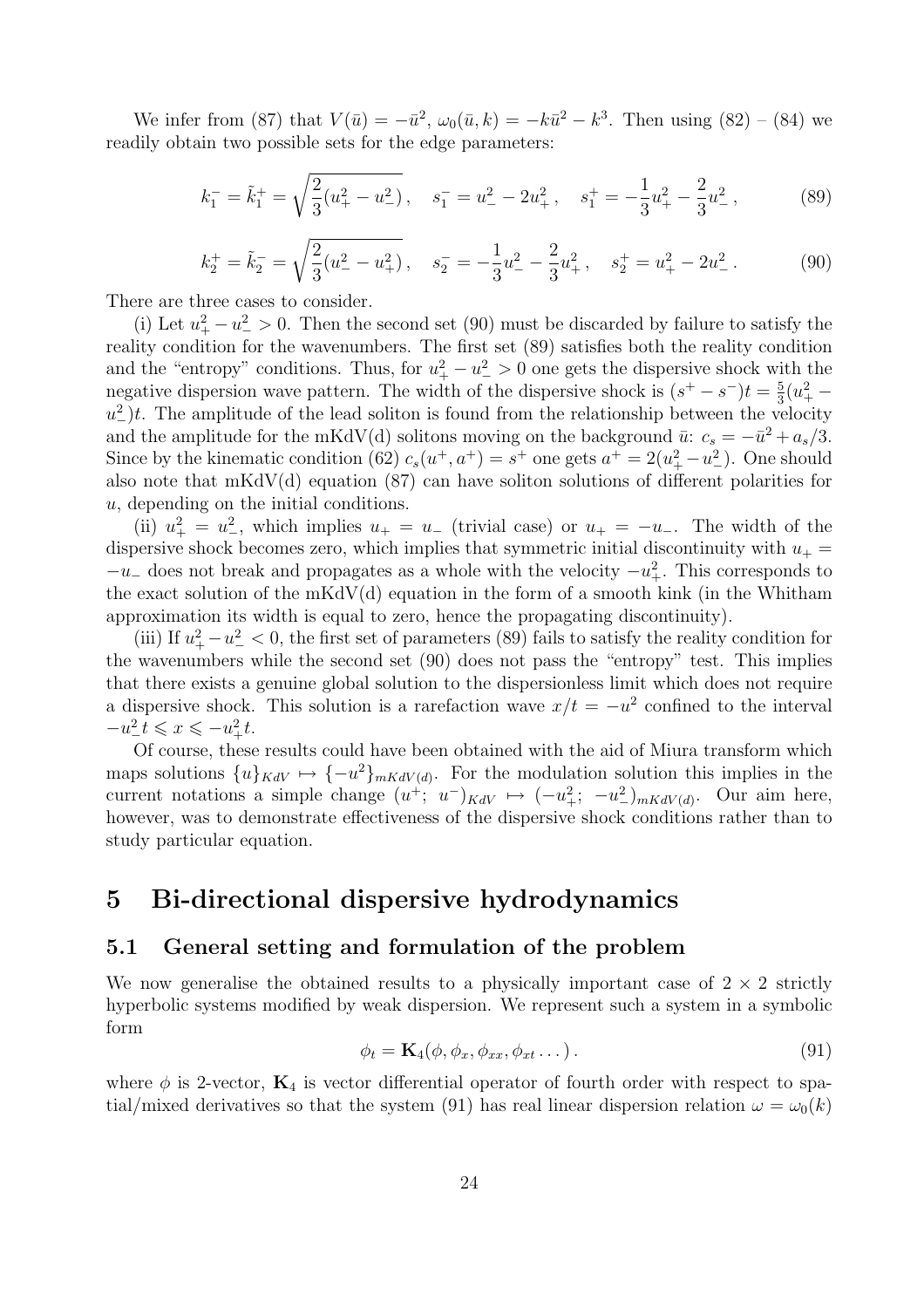so that  $\omega_0 \to k$  as  $k \ll 1$  (weak dispersion). We assume that the system (91) has at least three independent conservation laws

$$
\frac{\partial P_j}{\partial t} + \frac{\partial Q_j}{\partial x} = 0, \quad j = 1, 2, 3. \tag{92}
$$

For convenience of explanation we associate two conserving densities  $P_{1,2}$  with the "gas" density  $\rho$  and the momentum  $\rho u$  and assume that the dispersionless limit of (91) has the form of the gas-dynamic Euler equations for the isentropic ideal gas

$$
\rho_t + (\rho u)_x = 0, \qquad (\rho u)_t + (\rho u^2 + p(\rho))_x = 0,
$$
\n(93)

where  $p(\rho)$  is the pressure in the corresponding gas dynamics. It should be emphasized that generally speaking the assumption about the gas dynamic 'core' of the system (91) is just a convenient (and in many cases physically relevant) way to convey our ideas – actually there is no need to restrict oneself with this particular form of the dispersionless limit. The only property of the dispersionless limit system which will be used below is that it can be represented in the Riemann form (which is always the case for quasilinear  $2 \times 2$  systems). So actually one should put quotation marks for the "density", "velocity" and "pressure" in this section.

As earlier, we assume that system (91) supports the single-phase periodic travelling wave solutions for  $\phi = (\rho, u)$ :

$$
\phi(x,t) = \phi(x-ct), \qquad \phi(\theta+2\pi/k) = \phi(\theta), \qquad (94)
$$

which are parametrised by four constants, say  $\bar{\rho}$ ,  $\bar{u}$ , k, a, where  $\bar{\rho}$  and  $\bar{u}$  are the mean density and mean velocity respectively, and  $k$  and  $a$  are, as usual, the wavenumber and the amplitude. We assume that the potential curve  $G(\lambda)$  in the travelling wave equation  $\lambda_{\theta}^2 = -G(\lambda)$  has generic properties outlined in Section 4 (see  $(78)$ ,  $(79)$ ) such that the solution  $(94)$  admits the limiting transitions to a linear wave as  $a \to 0$  and to a solitary wave as  $k \to 0$ .

The described class of systems (91) is quite broad and includes some known integrable models such as defocusing nonlinear Schrödinger equation and Kaup-Boussinesq system [42], [43]. As physically important examples of bi-directional non-integrable systems that possess the above general properties (including the gas dynamics form of the dispersionless limit) one can indicate the Green-Naghdi system for fully nonlinear shallow water gravity waves [44] and its multi-layer generalisations [24], the systems for nonlinear ion-acoustic and magnetoacoustic waves in collisionless plasma [45], [16], and many others.

We consider initial data for the system (91) in the form of a step for the variables  $\rho$  and  $u$ :

$$
t = 0:
$$
  $\rho = \rho^{-}$ ,  $u = u^{-}$  for  $x < 0$ ;  $\rho = \rho^{+}$ ,  $u = u^{+}$  for  $x > 0$ , (95)

where  $\rho^{\pm}$  and  $u^{\pm}$  are constants.

Analytical studies of the decay of an initial discontinuity problem in integrable dispersive wave equations (see for instance [46], [9], [43]) as well as direct numerical simulations for nonintegrable systems ( see [26] [25], [13] and references therein) suggest that the asymptotic solution for the decay of an arbitrary initial discontinuity problem generally consists of three constant states separated by two expanding waves: centred rarefaction wave(s) and/or dispersive shock(s), which is quite natural taking into account the "two-wave" nature of the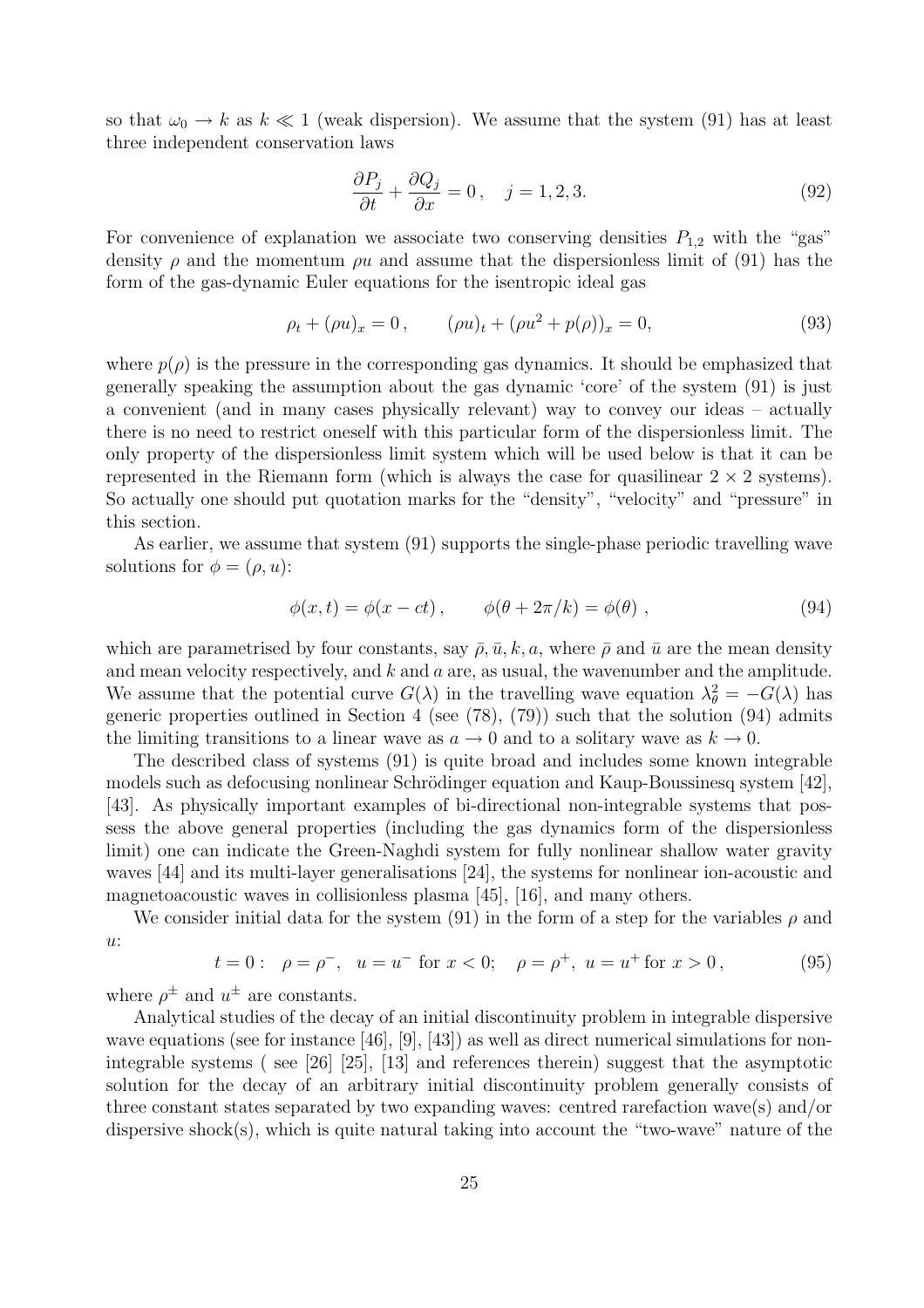system (91). The structure and the qualitative properties of the dispersive shock are the same as in the case of simple-wave lead dispersive equations (see Section 4) so we will model such a dispersive shock by the expansion fan solution of the corresponding Whitham system, which can be represented in the form

$$
\frac{\partial}{\partial t}\overline{P}_j(\overline{\rho}, \overline{u}, k, a) + \frac{\partial}{\partial x}\overline{Q}_j(\overline{\rho}, \overline{u}, k, a) = 0, \quad j = 1, 2, 3,
$$
\n(96)

$$
\frac{\partial}{\partial t}k + \frac{\partial}{\partial x}\omega(\bar{\rho}, \bar{u}, k, a) = 0, \qquad (97)
$$

where  $\bar{\rho}$  and  $\bar{u}$  are the density and velocity averaged over the family (94), k is the wavenumber and a is the wave amplitude; also as follows from the formulation  $\overline{P_1} = \overline{\rho}$ ,  $\overline{P_2} = \overline{\rho} \overline{u}$ . Using the arguments presented in Section 3.1, we postulate the following fundamental property of the Whitham equations (96) for weakly dispersive nonlinear wave equations (91):

The averaged "dispersive-hydrodynamic" conservation laws (96) admit exact reductions to the dispersionless limit system (93) for  $a = 0$  or  $k = 0$ :

$$
\bar{\rho}_t + (\bar{\rho}\bar{u})_x = 0, \quad (\bar{\rho}\bar{u})_t + (\bar{\rho}\bar{u}^2 + p(\bar{\rho}))_x = 0,
$$
\n(98)

so that the "energy" equation for  $\bar{P}_3$  becomes a consequence of (98). Of course, in concrete instances this physically transparent property can be easily verified by direct calculation using the asymptotic behaviour of the potential curve  $G(\lambda)$  for the nearly linear and nearly soliton configurations (see (78), (79)).

The wave number conservation law  $(97)$  in the linear limit assumes the form  $(cf. (46))$ :

$$
a = 0, \t k_t + (\omega_0(\bar{\rho}, \bar{u}, k))_x = 0 \t (99)
$$

where  $\omega = \omega_0(\bar{\rho}, \bar{u}, k)$  is the linear dispersion relation for the system (91) obtained by considering an infinitesimally small perturbation of the ground state  $\rho = \overline{\rho}$ ,  $u = \overline{u}$ . Owing to the two-wave nature of the system (91) there are two branches of the linear dispersion relation. To avoid unnecessary complication, it will be assumed that, unless otherwise specified, we consider the branch corresponding to the right-propagating waves.

Now we can formulate the natural boundary conditions of the Gurevich-Pitaevskii type for a bi-directional Whitham system (96), (97). Again, for simplicity of presentation we assume the negative dispersion wave pattern and later will remove this restriction in the formulation of the transition conditions. In the decay of an initial discontinuity problem we are interested in the similarity solutions of the modulation equations so we present the natural matching problem for modulation variables at once in the form analogous to (36)

$$
x = s^-t
$$
:  $a = 0, \ \bar{\rho} = \rho^-, \ \bar{u} = u^-$ ,  
\n $x = s^+t$ :  $k = 0, \ \bar{\rho} = \rho^+, \ \bar{u} = u^+$ , (100)

where the dependencies of the edge speeds  $s^{\pm}$  on the initial jump parameters  $\rho^+, \rho^-, u^+, u^$ are to be found.

It is clear that the similarity solution of the fourth order Whitham system is parametrised by only three constants. Therefore, one must impose an additional restriction on the values of the parameters  $\rho^{\pm}$ ,  $u^{\pm}$  to select the family of admissible jumps across the dispersive shock. Of course, the necessity of an additional jump condition for the dispersive shock generated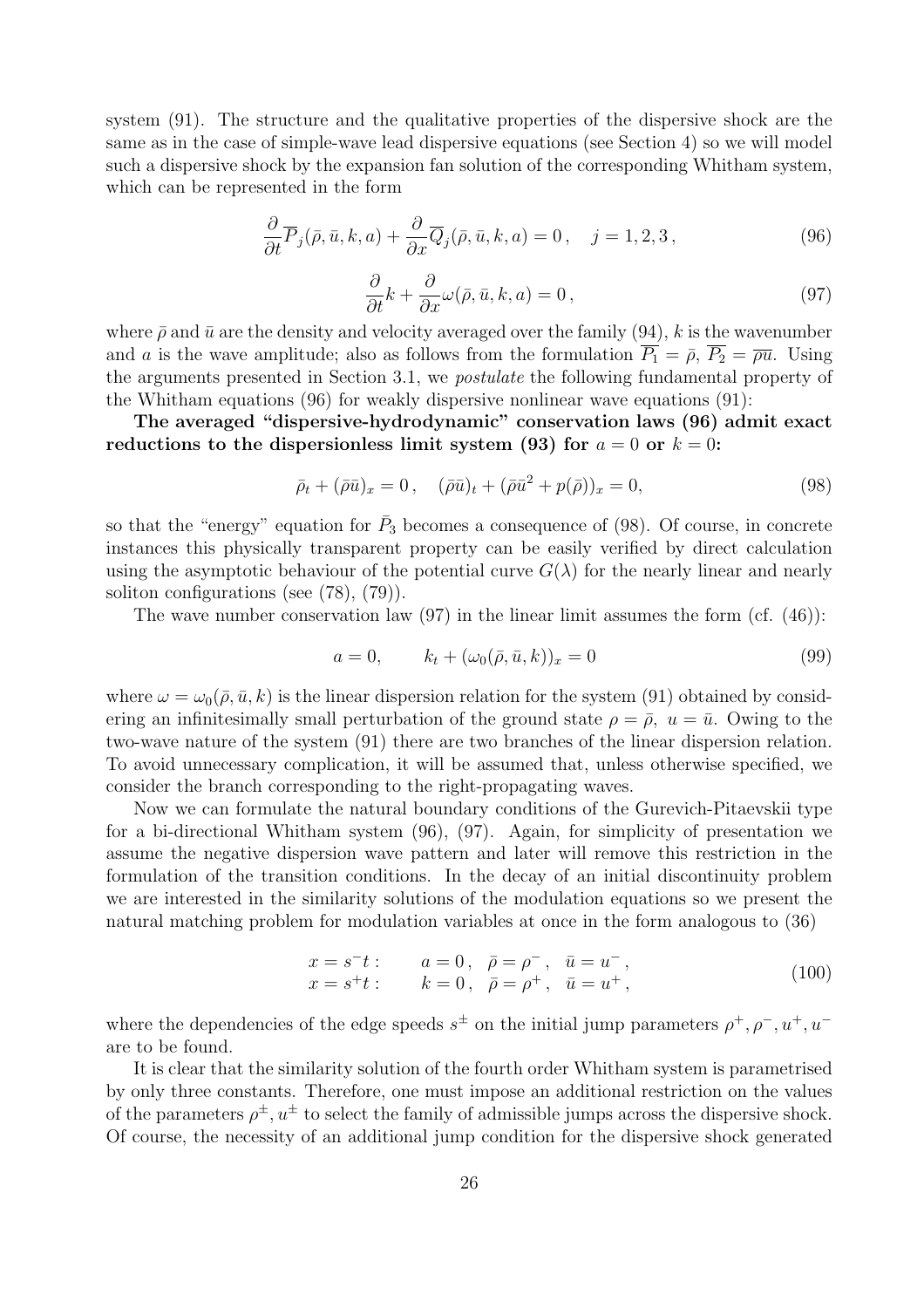in the decay of an initial discontinuity is inherently implied by the two-wave nature of the system under consideration. Finding this restriction is equivalent to the extracting the family of the initial discontinuities resolving into a single dispersive shock propagating in a given direction (we associate the direction of the dispersive shock propagation with the direction of the corresponding linear characteristic). In dissipative gas dynamics, such admissible discontinuities are selected by the Rankine-Hugoniot conditions following from the balance of mass, momentum and total energy across the shock. So, before we proceed with the determination of the dispersive shock edges as we did in the simple-wave led equations, our task is to obtain a replacement for the classical shock curve in the bi-directional dispersive hydrodynamics which would have a form of a relationship

$$
\Phi(\rho^+, \rho^-, u^+, u^-) = 0 \tag{101}
$$

We note that in the conservative dispersive shock transition, the pressure  $p$  is the function of the density only (the thermodynamic entropy does not change in the course of the dispersive shock propagation) so, in contrast to the classical shock theory [48], the pressure should not appear in the transition relation (101).

#### 5.2 Dispersive shock curve and "entropy" conditions

We proceed with the dispersive shock curve using a simple method recently proposed in [47]. The idea is, using the conservative nature of the dissipationless dispersive shocks to "reverse" the dispersive shock solution in time. It is then "natural" to expect that the dispersive shock would convert into a rarefaction wave of the dispersionless Euler system (93). One can then "extract" the required transition relation from simple analytic solution for this rarefaction wave which is easily constructed using Riemann invariants (see for instance [48], [34]). Of course, such an intuitive argument requires mathematical justification since it is not obvious why the "inverse" resolution should happen through a single rarefaction wave.

Our construction is based on the following geometric consideration in the characteristic  $(x, t)$ -plane. First we represent the Euler system (93) in the Riemann invariant form

$$
r_t + V_r(r, l)r_x = 0, \t l_t + V_l(r, l)l_x = 0,
$$
\t(102)

where

$$
r = u + \int_{\rho_0}^{\rho} \frac{\sigma(\rho')}{\rho'} d\rho', \quad l = u - \int_{\rho_0}^{\rho} \frac{\sigma(\rho')}{\rho'} d\rho'; \quad V_{r,l} = u \pm \sigma(\rho).
$$
 (103)

Here  $\rho_0 = const$  and  $\sigma(\rho) = (dp/d\rho)^{1/2}$  is the "sound speed". The initial conditions (95) are rewritten in terms of the Riemann invariants as

$$
r = r^{-}
$$
,  $l = l^{-}$  for  $x < 0$ ;  $r = r^{+}$ ,  $l = l^{+}$  for  $x > 0$ , (104)

where  $r^{\pm} = r(\rho^{\pm}, u^{\pm}), l^{\pm} = l(\rho^{\pm}, u^{\pm}).$  The corresponding four characteristic directions at  $t = 0$  are  $V_r^{\pm} \equiv V_r(r^{\pm}, l^{\pm})$  and  $V_l^{\pm} \equiv V_l(r^{\pm}, l^{\pm})$ .

We consider the "right-propagating" dispersive shock, which occurs when the characteristics of the r-family intersect i.e. when  $V_r$  >  $V_r$ <sup>+</sup>. Then, assuming the modulation description of the dispersive shock with the aid of the expansion fan solution of the Whitham equations, one can observe that, due to (assumed) hyperbolicity the solution of the GP problem (96),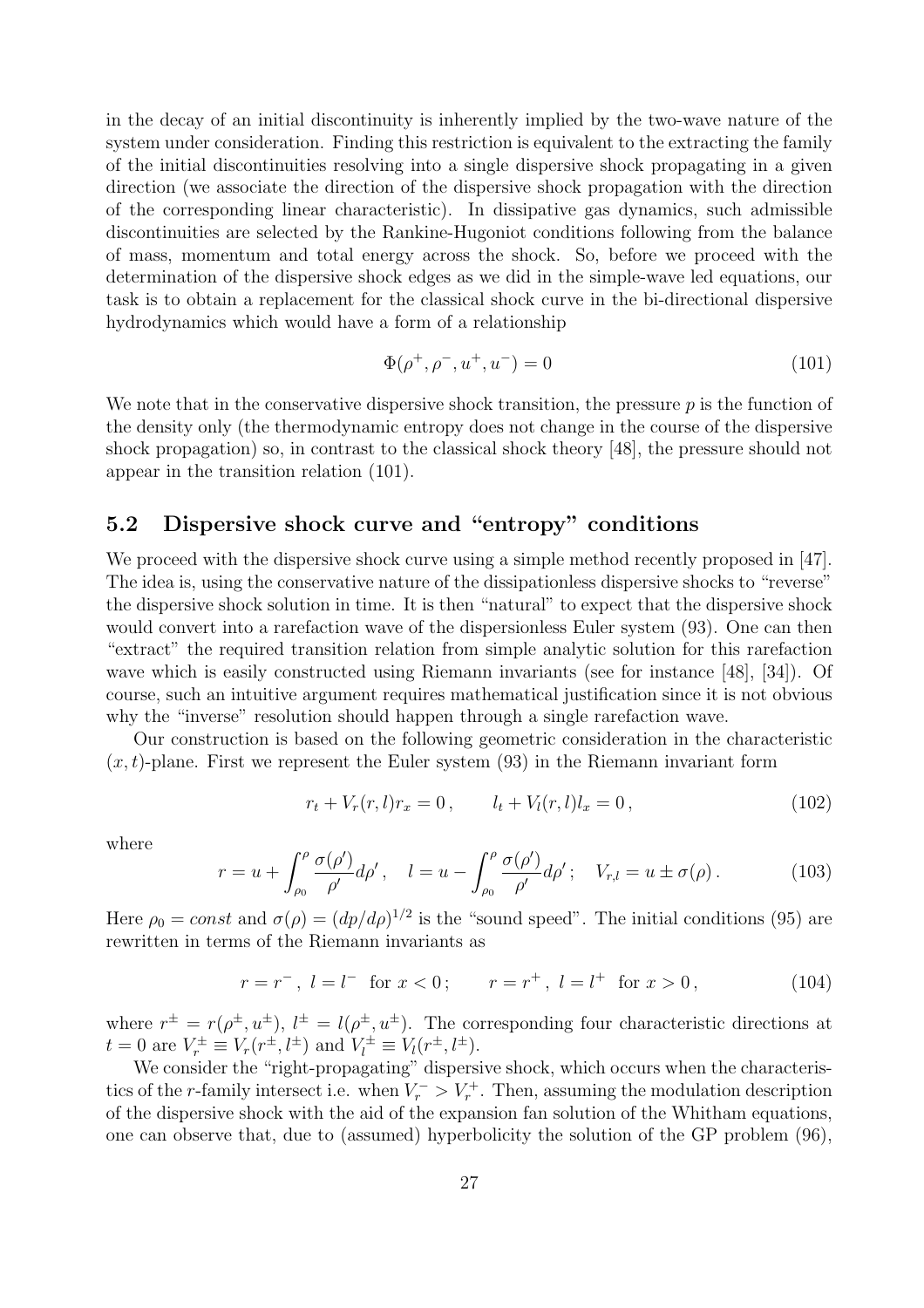(97), (100) can be, in principle, constructed geometrically using characteristics. The continuity matching (100) for the mean values in such a construction is replaced with the equivalent continuity matching for the Whitham and Euler characteristics (see [33]). One can also observe that although such a construction can be very complicated for  $t > 0$ , it can be readily realised for negative t. Indeed, since the Whitham expansion fan has zero width at  $t = 0$  (hyperbolicity) the initial conditions (104) are specified entirely in the external, "dispersionless" domain of the space-time of the GP problem. Thus the global solution of the GP problem can be continued backwards along the characteristics of the  $2 \times 2$  dispersionless limit equations (102). By construction, this solution must (i) be three-parametric (see (101)) and (ii) satisfy the inequality  $V_r^- > V_r^+$  at  $t = 0$ .

There is a unique three-parametric solution to the hyperbolic system (102) in the lower  $(xt)$  half-plane satisfying the described restrictions. This solution is a centred expansion fan  $(in (-x, -t)$  - coordinates) given by the expressions

$$
l = l_0 = constant \tag{105}
$$

$$
r = r-; \t x > a2t;
$$
  
\n
$$
Vr(r, l0) = x/t;
$$
  
\n
$$
r = r+; \t x < a1t.
$$
  
\n(106)

Here

$$
a_1 = V_r^+, \quad a_2 = V_r^-, \qquad a_2 > a_1. \tag{107}
$$

The solution (105) – (107) is characterised by three parameters  $(r^+, r^-, l_0)$  and it exists for all  $t < 0$ . Since this solution represents a continuation, along the characteristics of the full solution to the GP problem, one can regard this solution evaluated at a fixed moment  $t_0 < 0$ as new initial conditions for the same GP problem. Therefore, one can extract from it the global restriction (101) imposed on possible values of the hydrodynamic variables at the opposite sides of the dispersive shock. This restriction follows from (105) and has the form

$$
l^- = l^+ \,,\tag{108}
$$

which in view of the relationships (103) can be represented in an explicit gas-dynamic form,

$$
u^{-} - u^{+} = \int_{\rho^{+}}^{\rho^{-}} \frac{\sigma(\rho)}{\rho} d\rho.
$$
 (109)

Given the state in front of the dispersive shock  $(\rho^+, u^+)$  this relation yields all admissible states  $(\rho^-, u^-)$  behind it i.e. it represents the equation of the  $\rho$ -u diagram of the dispersive shock.

One can see that the whole above construction is subject to the additional inequalities

$$
V_l^- < s^- < V_r^-, \quad V_r^+ < s^+, \quad s^+ > s^- \,. \tag{110}
$$

These inequalities ensure fulfillment of our original requirement about the single-wave resolution of a step (i.e. three-parametric solution). Indeed, the number of parameters characterising the solution of the hyperbolic system in some domain is equal to the number of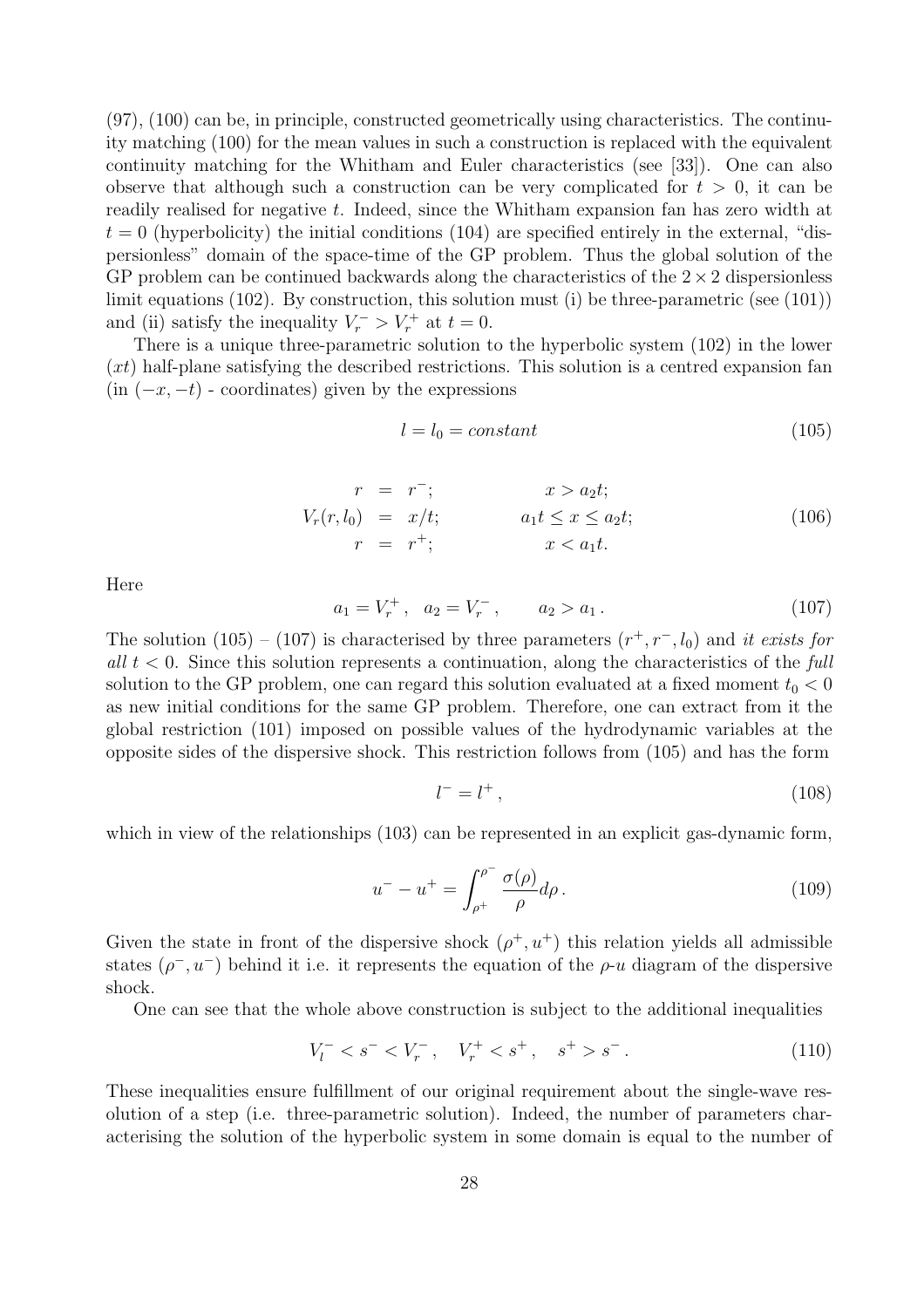families of characteristics transferring given initial or boundary data into this domain (see for instance [48]). The inequalities (110) require that only three of the four families of classical characteristics  $x/t = V_{l,r}^{\pm}$  (namely,  $x/t = V_r^-$  ,  $x/t = V_r^+$ , and  $x/t = V_l^+$  $\binom{r}{l}$  transfer initial data  $(104)$  from the x-axis into the dispersive shock domain (see Fig.4). One can see that the inequalities (110) represent an extension of the "entropy" conditions (73) to the bi-directional case.



Figure 4: Qualitative behaviour of characteristics in the "simple-wave" decay in dispersive hydrodynamics. Broken lines: the dispersive shock boundaries. Dotted lines: the "mirror" expansion fan boundaries. (a) Families  $dx/dt = V_r^{\pm}$  transfers values of r, (b) Families  $dx/dt = V_r^{\pm}$  transfers values of l.

Now we discuss briefly the meaning of the obtained transition relation (109). One can see that it coincides with the relationship between any two pairs  $\rho$ , u in the simple wave solution of the isentropic gas dynamics (see for instance [48]). A nontrivial fact is that the corresponding wave is the simple wave of compression which breaks after a certain time interval. Contrastingly, the similarity solution of the Whitham equations satisfying the relationship (105) and describing the expanding dispersive shock does not break. This solution essentially represents a compression fan, which does not exist in classical gas dynamics. It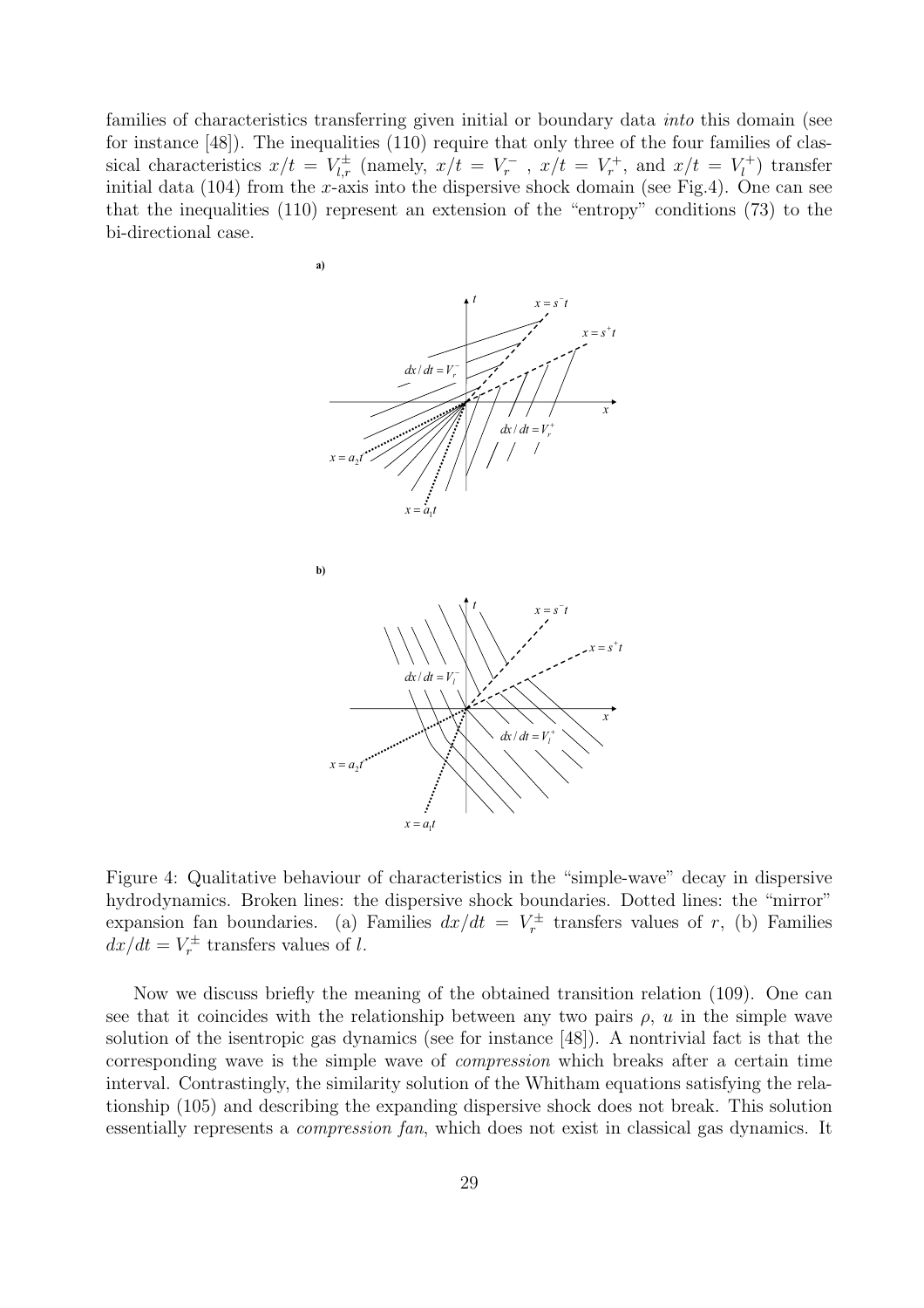is natural to call the dispersive shock satisfying the relationship  $(105)$  a simple dispersive shock. We emphasize that, according to the matching conditions (100) the relationship (109) is only valid for the boundary values of the modulation parameters  $\bar{\rho}$  and  $\bar{u}$  and, of course, does not hold within the dispersive shock region.

In the solutions of the GP problem for integrable systems, the simple dispersive shock condition is a mere consequence of the constancy of one of the Riemann invariants of the Whitham system (see [46], [43] for instance). In non-integrable case, when the Riemann invariants are not available for the Whitham system, the condition (109) is not obvious at all. Also, one should keep in mind that inequalities (110) represent a necessary part of the transition conditions.

We recall that the above consideration was concerned with the dispersive shocks propagating to the right. For the left-propagating dispersive shocks an analogous system of relations would include the zero jump condition for the classical Riemann invariant  $r$  instead of  $l$  in (105) and the "entropy" inequalities analogous to (110) would have the form

$$
V_l^+ < s^+ < V_r^+, \quad s^- < V_l^-, \quad s^+ > s^- \,. \tag{111}
$$

The simple dispersive shock curve in the form (109) has been proposed for the first time, using intuitive physical arguments, by Gurevich and Meshcherkin [26] in the context of collisionless shocks in plasma. Later, this condition has been interpreted in [33] in terms of the "local Riemann invariant" transport through the Whitham zone.

We note in conclusion that, in a more general case, when the dispersionless limit has the form other than isentropic gas dynamics, one should use the simple dispersive shock curve in the invariant form (108).

#### 5.3 Speeds of the dispersive shock edges

We now proceed with the dispersive shock edges similarly to Sections 3.2, 3.3. We consider a characteristic equation for the Whitham system (96), (97)

$$
b_1^{(i)}d_i\bar{\rho} + b_2^{(i)}d_i\bar{u} + b_3^{(i)}d_i k + b_4^{(i)}d_i a = 0, \qquad (112)
$$

where  $\mathbf{b}^{(i)}(\bar{\rho}, \bar{u}, k, a)$  is the left eigenvector of the coefficient matrix  $A(\bar{\rho}, \bar{u}, k, a)$  of the modulation system (96), (97) and i is a number of the characteristic. Let  $a = 0$  on this characteristic. Then for the remaining three variables we have the ordinary differential equation

$$
b_1^{(i)}(\bar{\rho}, \bar{u}, k, 0)d_i\bar{\rho} + b_2^{(i)}(\bar{\rho}, \bar{u}, k, 0)d_i\bar{u} + b_3^{(i)}(\bar{\rho}, \bar{u}, k, 0)d_i k = 0
$$
\n(113)

which necessarily is a characteristic equation for the reduced as  $a = 0$  modulation system (96), (97):

$$
a = 0, \qquad \bar{\rho}_t + (\bar{\rho}\bar{u})_x = 0, \quad (\bar{\rho}\bar{u})_t + (\bar{\rho}\bar{u}^2 + p(\bar{\rho}))_x = 0, \quad k_t + (\omega_0(\bar{\rho}, \bar{u}, k))_x = 0. \quad (114)
$$

Now we impose an additional constraint

$$
F(\bar{\rho}, \bar{u}) = C_0 \,,\tag{115}
$$

where  $C_0$  is a constant. It will be shown later that this constraint leads to a self-consistent set of the transition conditions. One can see that Eq. (115) is consistent with the reduction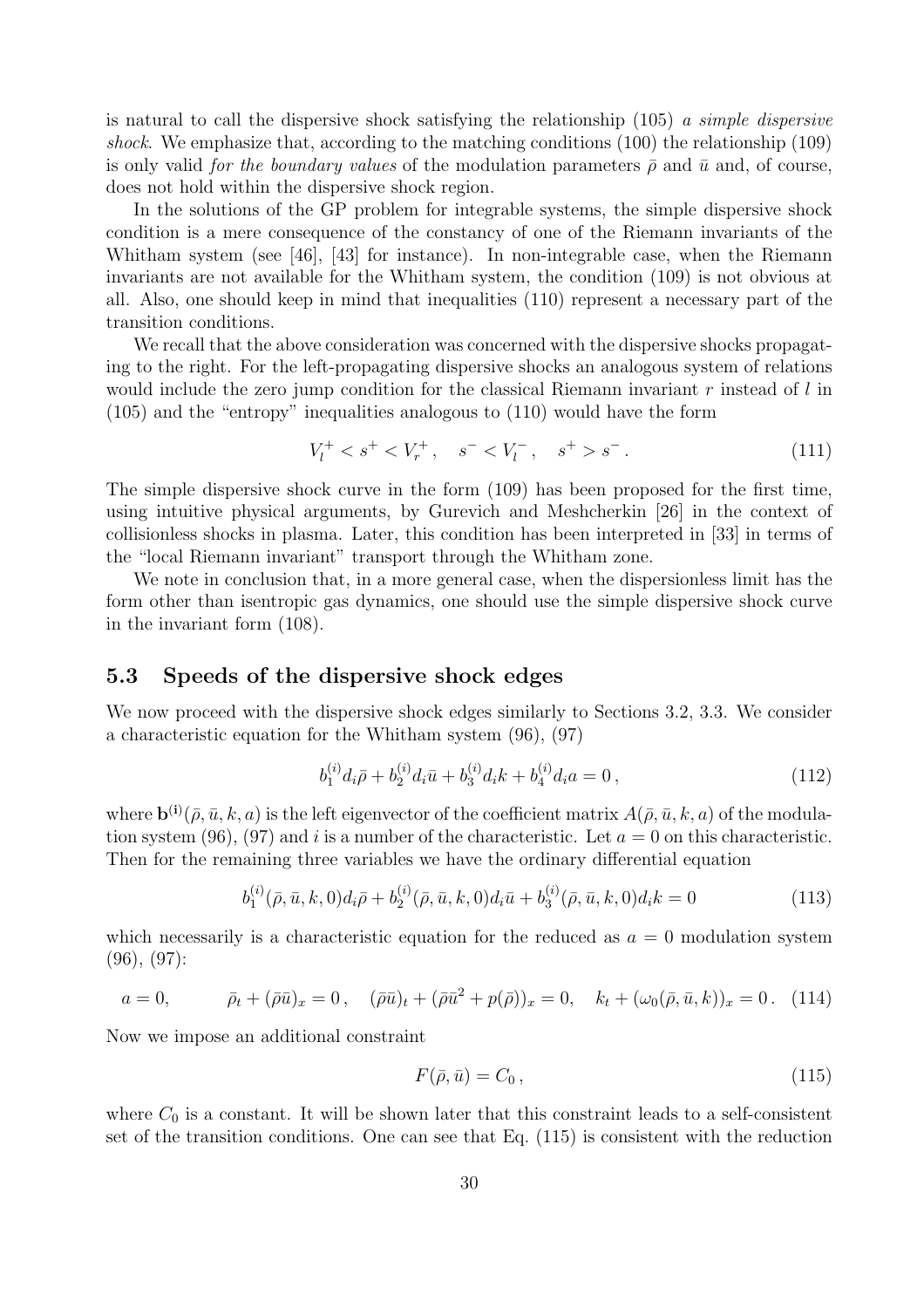(114) and, therefore, is compatible with (113) iff the function  $F(\bar{\rho}, \bar{u})$  is one of the Riemann invariants  $l, r$  defined by (103). Setting Eq. (115) into Eq. (113) we obtain a 2-form which can be integrated to give the local relationship between admissible values of  $\bar{\rho}$  and k on the characteristic,

$$
\Phi_i(\bar{u}, k; C_0) = C_1 \,, \tag{116}
$$

 $C_1$  being a constant of integration.

Alternatively, the relationship (116) can be obtained by a direct substitution of Eq. (115) into the system (114) and then, by looking for the solution in the form  $k(\bar{u})$ . Substitution of Eq. (115) into (114) yields (cf. (46)):

$$
a = 0, \qquad \bar{u}_t + V(\bar{u})\bar{u}_x = 0, \qquad k_t + (\omega_0(\bar{u}, k))_x = 0, \tag{117}
$$

where (see Eq.  $(103)$ )

$$
V(\bar{u}) \equiv V_r(\rho(\bar{u}), \bar{u}), \qquad \omega_0(\bar{u}, k) \equiv \omega_0(\bar{\rho}(\bar{u}), \bar{u}, k). \tag{118}
$$

Thus, the problem essentially reduces to the simple-wave led case considered in Sections 3, 4 and, therefore, yields the ordinary differential equation (82) for  $k(\bar{u})$ . In our case, however, this equation is additionally parametrised by the unidentified (yet) function  $F(\bar{\rho}, \bar{u})$  and a constant  $C_0$  in (115) defining the dependence  $\bar{\rho}(\bar{u})$  in (118). These can be found by applying the matching conditions (100) considered in the four-dimensional space of the field variables  $\overline{\rho}, \overline{u}, k, a$ . Since the integral (115) does not contain a and k it must apply to both boundaries  $a = 0$  and  $k = 0$ , which requires  $F(\rho^-, u^-) = F(\rho^+, u^+)$ . Then, to be consistent with the dispersive shock curve (108) one must identify  $F(\bar{\rho}, \bar{u}) \equiv l(\bar{\rho}, \bar{u})$ , which immediately yields  $C_0 = l^- = l^+$ . Now, the trailing edge speed s<sup>-</sup> is found with the aid of Eq. (84a).

The leading edge edge is handled in exactly the same way, by reducing the "hydrodynamic" part of the modulation system for  $k = 0$  to the simple wave equation with the aid of the constraint (115). Then one proceeds with the conjugate variables as in Section 3.3 to get a general simple-wave analog of the ordinary differential equation (59) i.e. Eq. (83) for  $k(\bar{u})$ . At last, using the dispersive shock curve (108) the function  $F(\bar{\rho}, \bar{u})$  in (118) is identified with the same classical Riemann invariant l, which justifies self-consistency of the whole construction. Then the leading edge speed is found via the conjugate wavenumber  $k$ by Eqs. (84b), (83) where all the necessary ingredients are given by Eq. (118).

The whole construction is subject to the "entropy conditions" (85) which should be complemented by an additional inequality  $s^- > V_l^-$  (see (110)) occurring due to the presence of the fourth characteristic family in the bi-directional problems (see [47] for an example where this inequality is violated).

It is clear that analogous formulas can be obtained for the left- propagating dispersive shock: one should just replace in Eq. (118)  $V_r(\bar{u})$  with  $V_l(\bar{u})$  and  $l(\bar{\rho}, \bar{u}) = C_0$  with  $r(\bar{\rho}, \bar{u}) =$  $C_0^*$  where  $C_0^* = r^- = r^+$  according to the corresponding dispersive shock curve. Also, one should use the "left" branch of the linear dispersion relation and the "entropy" conditions (111).

Some additional details of the derivation of the trailing and the leading edge curves for bi-directional systems can be found in [47].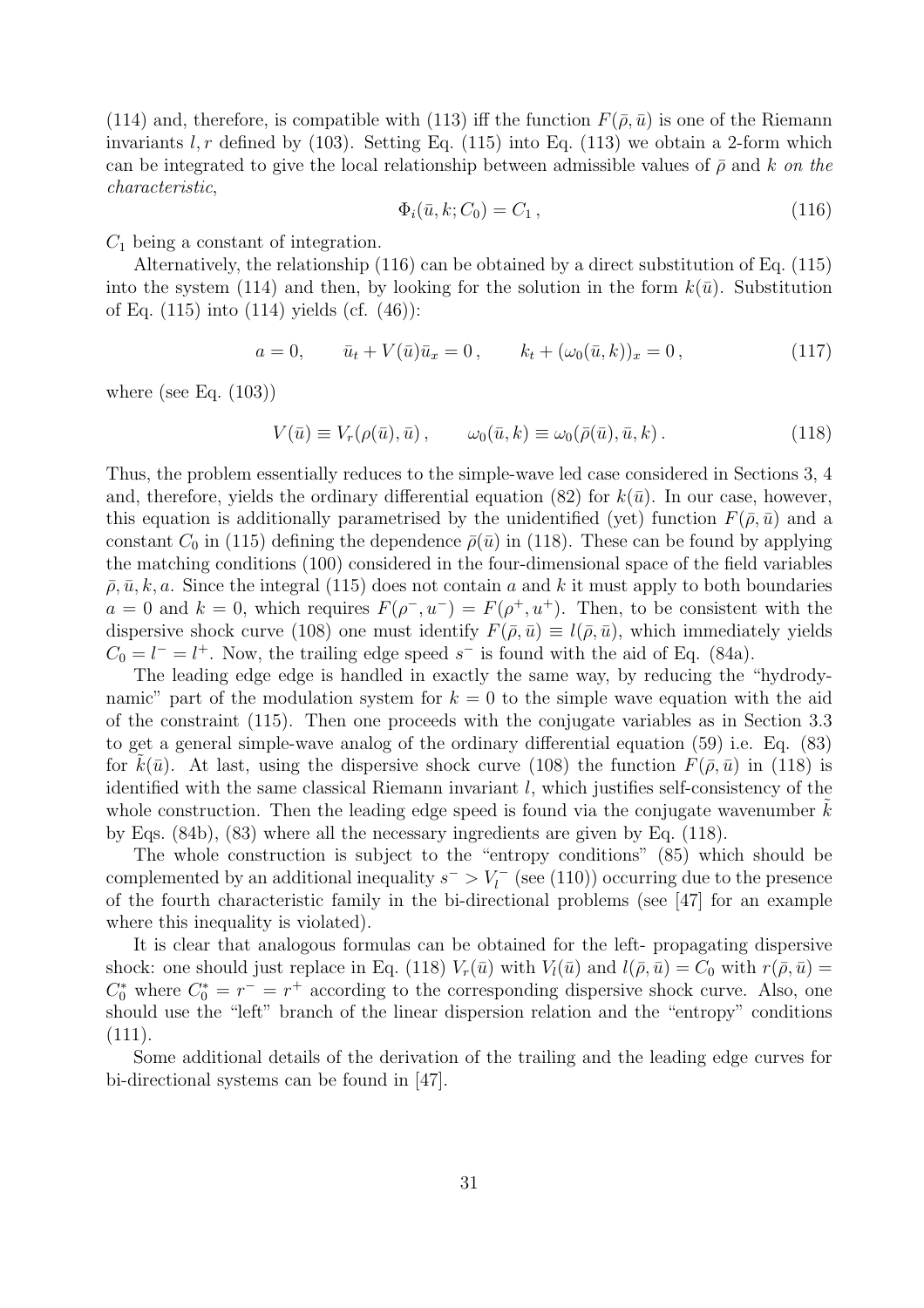### 5.4 Example: fully nonlinear ion-acoustic collisionless shock in plasma

As an example of an effective construction of the dispersive shock conditions in a nonintegrable system we consider classical system of equations describing finite-amplitude ionacoustic waves in a two-temperature  $(T_e \gg T_i)$  collisionless plasma (see for instance [45])

$$
\rho_t + (\rho u)_x = 0,
$$
  
\n
$$
u_t + uu_x + \varphi_x = 0,
$$
  
\n
$$
\varphi_{xx} = e^{\varphi} - \rho.
$$
\n(119)

Here  $\rho$  and u are the ion density and velocity and  $\varphi$  is the electric potential; all dependent variables are dimensionless. We note that the system does not contain the time derivative of  $\varphi$  so  $\varphi$  is not a "real" dependent variable as concerns the  $2 \times 2$  representation (91). A direct numerical simulation of the decay of an initial discontinuity in Eqs. (119) has been performed in [26].

The system (119) supports periodic travelling waves allowing for linear and solitary wave limits and also possesses (at least) four conservation laws [38]. Thus we can apply the methods developed in this paper for obtaining the dispersive shock conditions. We consider the right-propagating simple dispersive shock.

In the dispersionless limit  $\varphi = \ln \rho$ , which yields the Euler isentropic gas-dynamic equations (93) with the equation of state  $p(\rho) = \rho$ . The corresponding Riemann invariants and characteristic velocities are (see (102), (103)):

$$
l = u - \ln \rho, \quad r = u + \ln \rho, \quad V_l = u - 1, \quad V_r = u + 1,
$$
\n(120)

while the linear dispersion relation for the right-propagating modulated waves has the form

$$
\omega_0(k, \bar{\rho}, \bar{u}) = k[\bar{u} + (1 + k^2/\bar{\rho})^{-1/2}]. \tag{121}
$$

The dispersive shock transition curve (109) then assumes the form  $u^- - u^+ = \ln(\rho^-/\rho^+)$ . Without loss of generality we put  $u^+=0, \rho^+=1$ . Then the relationship between  $\bar{\rho}$  and  $\bar{u}$ in Eq. (118) becomes  $\bar{u} = \ln \bar{\rho}$ . As a result, we get all the necessary ingredients for the basic ordinary differential equations (82), (83):

$$
V(\bar{u}) = \bar{u} + 1, \qquad \omega_0(\bar{u}, k) = k[\bar{u} + (1 + k^2/e^{\bar{u}})^{-1/2}]. \tag{122}
$$

Then the equation (82) after elementary transformations, assumes the form with separated variables

$$
\frac{d\alpha}{d\bar{u}} = -\frac{(1+\alpha)^2 \alpha}{2(1+\alpha+\alpha^2)}, \qquad \alpha(1) = 1, \tag{123}
$$

where  $\alpha = (1 + k^2/e^{\bar{u}})^{-1/2}$ . Integrating (123) we get

$$
\bar{u} + 2\ln\alpha + \frac{1-\alpha}{1+\alpha} = 0.
$$
\n(124)

Now, using the formula (84a) we obtain a simple equation determining velocity of the trailing edge s<sup>-</sup> in terms of the density ratio across the dispersive shock  $d = \rho^{-}/\rho^{+} = \rho^{-}$ ,

$$
\ln d + \frac{2}{3}\ln(s^- - \ln d) = \frac{(s^- - \ln d)^{1/3} - 1}{(s^- - \ln d)^{1/3} + 1}.
$$
\n(125)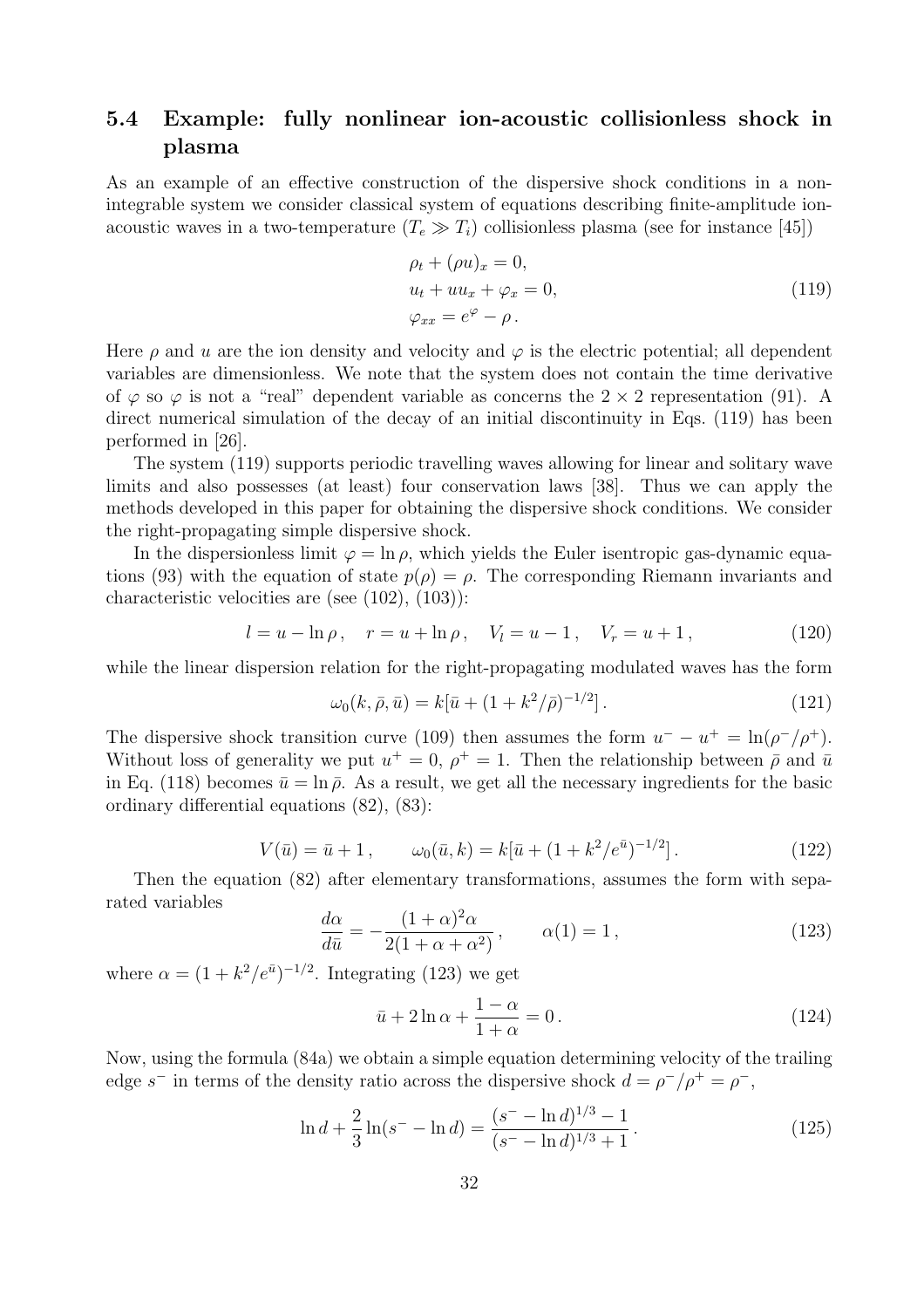The leading edge is handled in a completely analogous way. The solitary wave dispersion relation is obtained from the linear dispersion relation (122) as  $\tilde{\omega}_s(\bar{u}, k) = -i\omega_0(\bar{u}, i k)$  which is to say

$$
\tilde{\omega}_s(\bar{u}, \tilde{k}) = \tilde{k}[\bar{u} + (1 - \tilde{k}^2/e^{\bar{u}})^{-1/2}].
$$
\n(126)

Then, integrating (83) we obtain  $\tilde{k}(\bar{u})$  (it is also convenient to introduce  $\tilde{\alpha} = (1 - \tilde{k}^2/e^{\bar{u}})^{-1/2}$ as an intermediate variable instead of  $\tilde{k}$ ). Setting it into (84b) we eventually get the equation for the leading edge

$$
2\ln s^{+} - \frac{s^{+} - 1}{s^{+} + 1} = \ln d.
$$
 (127)



Figure 5: Speeds of the edges of the ion-acoustic dispersive shock transition versus density ratio  $d = \rho^{-}/\rho^{+}$  across the shock; upper graph:  $s^{+}$ -leading edge, lower graph:  $s^{-}$  - trailing edge

It can be easily verified that the "entropy" conditions (110) are satisfied for all values of the density ratio across the dispersive shock. The curves  $s^+(d)$  and  $s^-(d)$  are presented in Fig.5 and demonstrate very good agreement with the results of direct numerical simulation of the decay of an initial discontinuity for the system (119) presented in [26] (see Fig. 6 in this paper analogous to our Fig.5). From theoretical point of view such an agreement can be regarded as a strong indication of validity of the modulation theory in a certain class of non-integrable initial value problems where rigorous derivation of the Whitham asymptotic as a zero-dispersion limit is not available.

The weakly nonlinear asymptotic decompositions of (125) and (127) for small  $\delta = d-1 \ll$ 1, have the form

$$
s^- \approx 1 - \delta \,, \qquad s^+ \approx 1 + \frac{2}{3}\delta \,, \tag{128}
$$

an, as a matter of fact, agree with the Gurevich-Pitaevskii solution for the KdV solution (30) which is another confirmation of validity of the obtained modulation solution. Curiously, as is clearly seen from Fig. 5 , the fully nonlinear dynamics of the leading (solitary wave) edge  $s^+$  is very well approximated by the weakly nonlinear asymptotic (128) in a broad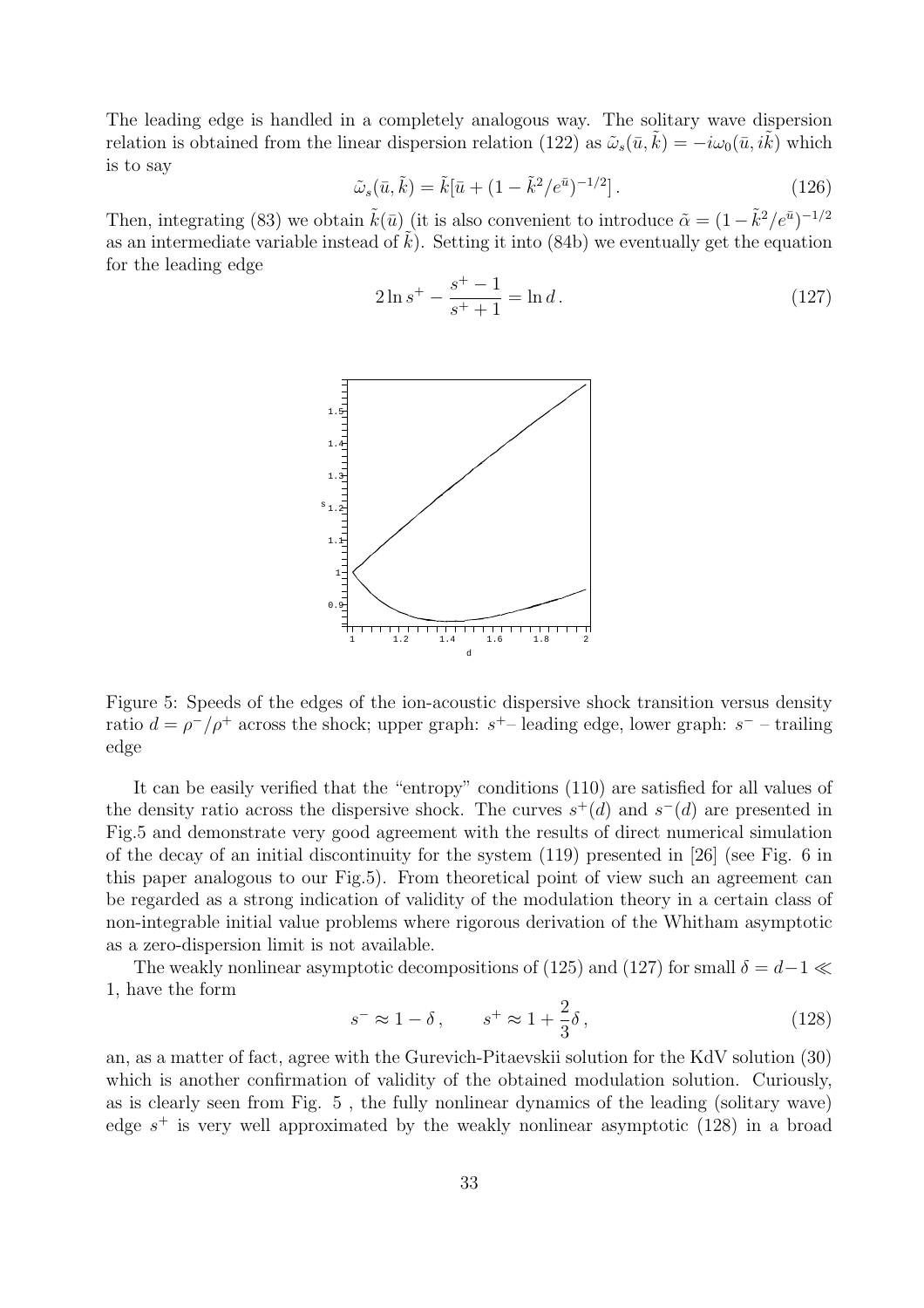range of the density ratios d while the speed of the trailing (harmonic) edge  $s^-$  demonstrates significant qualitative and quantitative deviations from its weakly nonlinear counterpart even for quite moderate values of d.

A detailed comparison of the modulation transition conditions obtained here with results of direct numerical simulation for the (non-integrable) Green – Naghdi system describing fully nonlinear shallow-water waves will be published in [50].

### 6 Some restrictions

We first address the accuracy of the obtained results in the context of the original (dispersive) system and outline some restrictions of our analysis of the dispersive shocks. Our main assumption was about modelling the a dispersive shock with the aid of the expansion fan solution of the Whitham equations. The Whitham equations, being obtained by an asymptotic procedure, have inherent accuracy restrictions on their applicability to certain wave regimes. In our (GP) formulation, in contrast to the formal zero-dispersion limit approach, the small dispersion parameter determining the accuracy of the Whitham approximation is assumed to occur in the solutions and is defined by the ratio of the typical wavelength to the characteristic scale of the modulation variations (in our case, the width of the dispersive shock  $L \sim t$ , i.e.

$$
\epsilon \sim (kt)^{-1} \ll 1. \tag{129}
$$

which implies that that modulation description of the dispersive shock is valid asymptotically as  $t \gg 1$ . The Whitham method of averaging conservation laws [16] also requires that the relative variations of modulation parameters over the characteristic wavelength scale  $\sim k^{-1}$ be  $\mathcal{O}(\epsilon)$  which yields the criterion

$$
|k_x|k^{-1} \sim t^{-1} \,. \tag{130}
$$

One can now observe that, in the modulation solution for the dispersive shock, for any  $t$ , however large, there is a certain vicinity of the of the leading edge where both criteria (129),  $(130)$  are violated due to small (and rapidly changing) values of k. This is basically a reflection of non-uniformity occurring as  $k \to 0$  in the formal perturbation decompositions (see e.g. [49]) equivalent to leading order to the Whitham method. So a natural question of applicability of the modulation description to the dynamics of the leading edge of the dispersive shock arises. While this question does not appear in the the rigorous zero-dispersion limit approach [11] in which the Whitham equations are *derived* as a certain asymptotics in the initial-value problem and  $\epsilon$  does not depend on t, it has to be addressed in our case when the Whitham description is *assumed* on heuristic foundations in the absence of rich integrable structure.

We first determine the behaviour of the function  $k(x)$  in the vicinity of the leading edge of the simple dispersive shock for fixed  $t$ . It is instructive to make first an estimate for the KdV case, which can be made by using the wave number conservation law in the self-similar form  $-sk' + \omega' = 0$ ,  $s = x/t$ . Now setting the asymptotic decompositions for k and  $\omega$  as  $m' \ll 1$ , which are readily obtained from (6) we get for the vicinity of the leading edge  $s^+ - s \ll 1$  the following asymptotic behaviour:  $k \sim k_0 / \ln \delta^{-1}$ ,  $\omega - k s^+ \sim k \delta$ ,  $\delta \sim (s^+ - s)(\ln 1 / (s^+ - s))^{-1}$ . It is clear that this behaviour is automatically generalised to other nonlinear dispersive systems for which the potential curve  $G(u)$  in the travelling waves has the asymptotic behaviour (78), (79) in the nearly linear and nearly soliton configurations.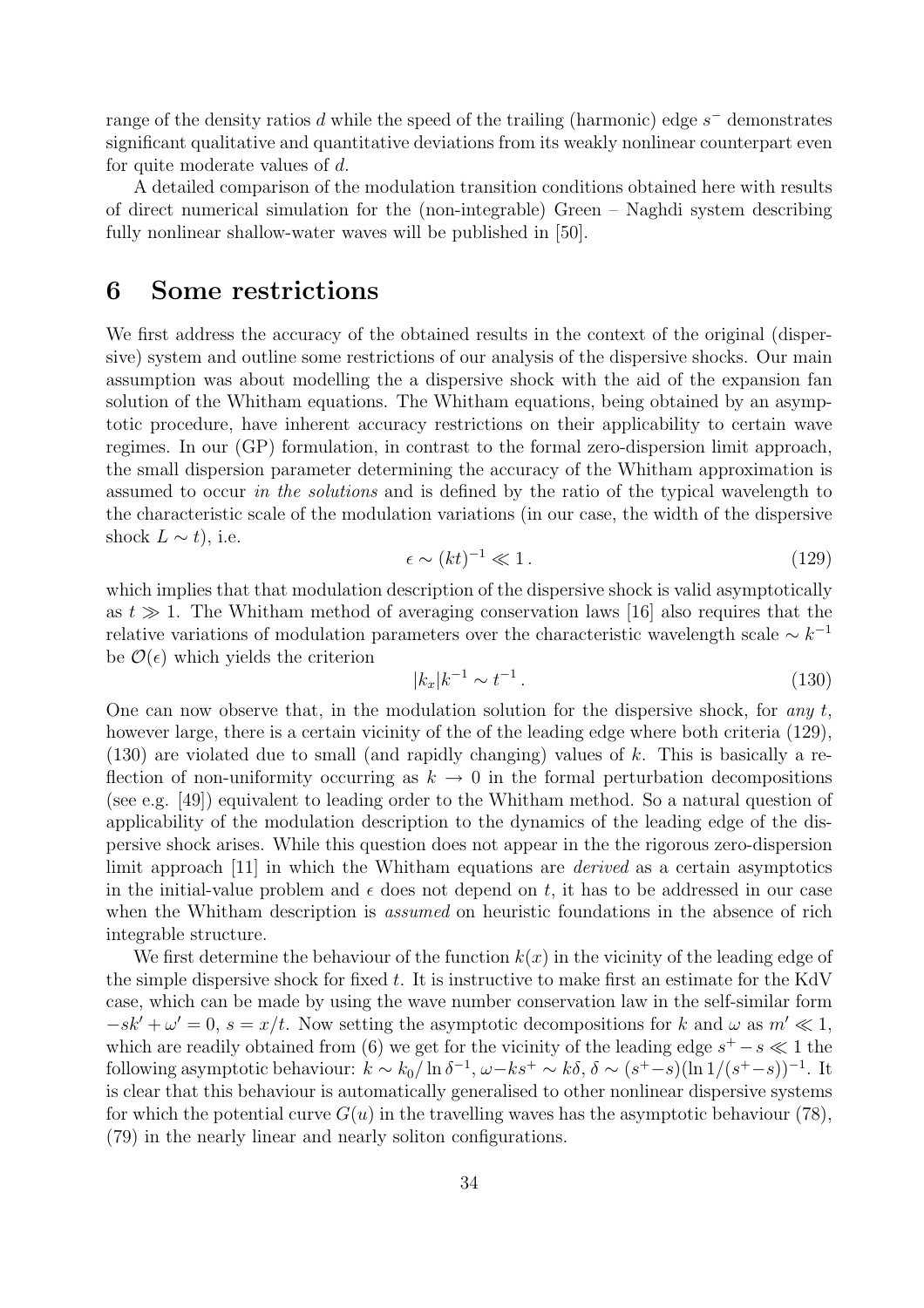Now, using the obtained asymptotics for k, we estimate the relative widths  $\sigma = \Delta x/L$  of the vicinities of the leading edge  $x^+ = s^+t$  where the criteria (129), (130) are violated. For (129) we get  $\sigma_1 \sim \exp(-t)$  while for (130) we get  $\sigma_2 \sim t^{-1} \ln t$ , i.e  $\sigma_2 \gg \sigma_1$ . Still,  $\sigma_2(t) \to 0$ as  $t \to \infty$  and, therefore, the Whitham description of the dispersive shock is asymptotically as  $t \gg 1$  valid for all  $s^-t < x < s^+t$ .

The modulation approach used in this paper requires the existence of the single-phase periodic solutions. For non-integrable systems such solutions often exist only within a certain domain of parameters. Typically the role of the "critical" parameter is played by the wave amplitude, so that for  $a > a_{cr}$  the periodic solution (or a solitary wave) ceases to exist because of occurrence of breaking or cusp-type singularities. This usually violates the "singleflow" type assumptions used in the derivation of the original system. For instance, for ion-acoustic system (119) the critical solitary wave amplitude for the potential  $\varphi$  is  $a_{cr} \approx$ 1.3 [3]. For  $a_s > a_{cr}$  the "hydrodynamic" single-flow description of the two-temperature plasma becomes not applicable and a more general, kinetic plasma theory should be used. The critical value for the density ratio across the ion-acoustic dispersive shock  $\Delta_{cr}$  can be found by setting the critical value of the solitary wave speed  $c_s(a_{cr}) \approx 1.6$  [26] into Eq. (127):  $s^+(\Delta_{cr}) \approx 1.6$ , which yields  $\Delta_{cr} \approx 2.0$ . Another possible restriction on the application of the obtained transition conditions partially addressed in Section 4 is imposed by the requirement of the modulational stability of the dispersive shock solution. For some equations the type of the modulation system can change from hyperbolic to elliptic depending on the initial data. One of the examples is provided by the so-called Kaup-Boussinesq (integrable) system describing bi-directional shallow water waves where the linear dispersion relation yields complex frequencies if the wavenumber exceeds a certain value [43]. The corresponding restrictions on the jump values across the dispersive shock can be found from the conditions (86).

### 7 Conclusions

A new method has been proposed to analyse the dispersive shock transition for a broad class of weakly dispersive nonlinear wave equations. No assumptions of integrability have been made which, in particular, allows one to apply the developed method to problems of fully nonlinear dispersive wave dynamics. The transition conditions have been derived by assuming the description of the dispersive shock with the aid of the expansion fan solutions of the associated modulation (Whitham) equations. The Whitham system was assumed to be hyperbolic for the solutions of our interest, which seems a reasonable assumption for the outlined class dispersive systems (at least for a certain type of initial data). This assumption can also be viewed as an inference from direct numerical simulations.

The analysis has been performed using the generalisation of the so-called Gurevich-Pitaevskii problem formulated originally for the averaged KdV equation. It has been shown that the Gurevich-Pitaevskii type natural boundary conditions for the mean flow in the dispersive shock region can be translated into information about degeneration of the families of characteristics along the dispersive shock boundaries. The latter implies certain restrictions on admissible values of the hydrodynamic and wave parameters at these boundaries. It has been shown that, for the problem of an initial step resolution, these restrictions can be found without presence of the Riemann invariant structure for the Whitham system.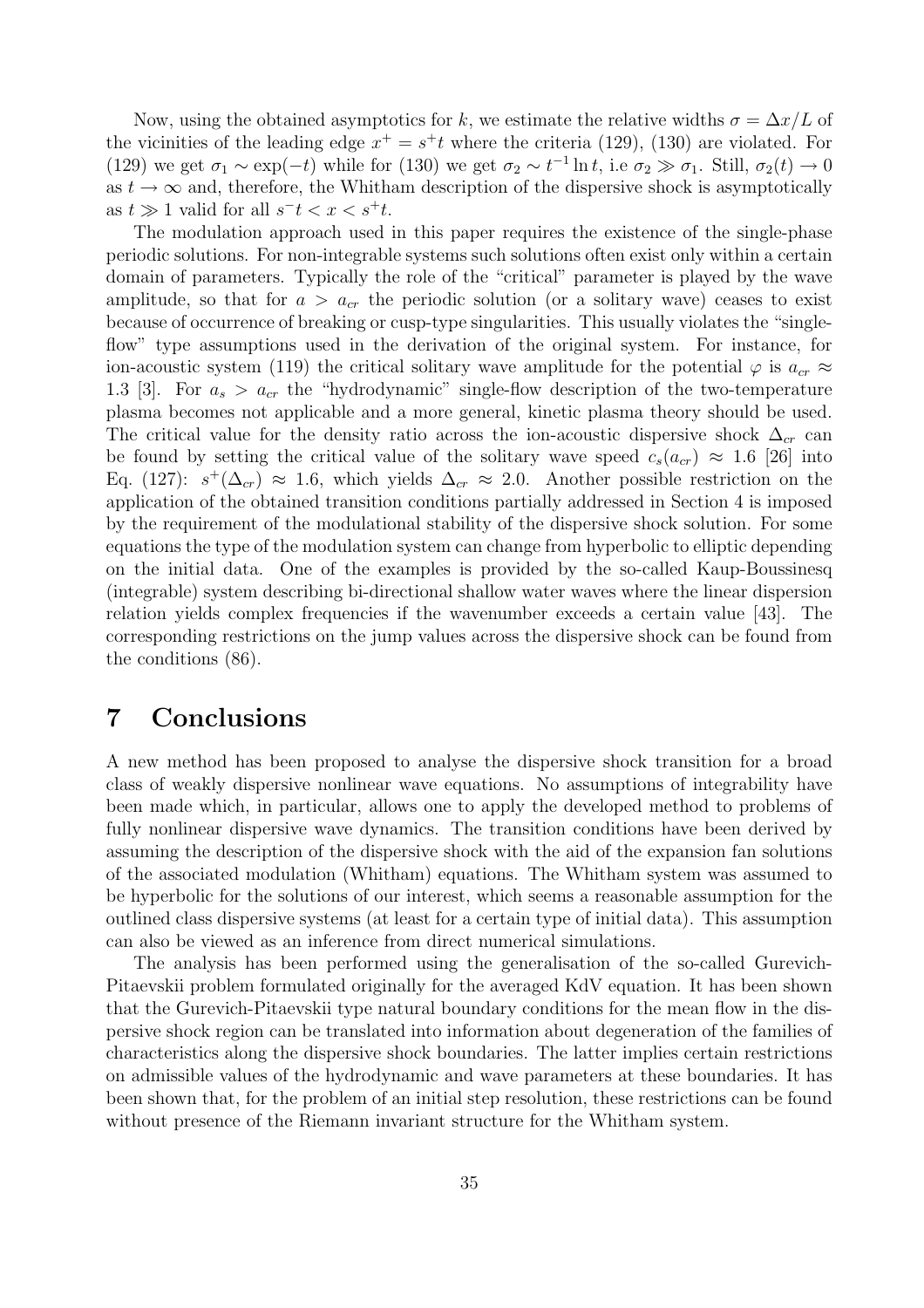As a result, we have derived a complete set of transition conditions for dispersive shocks linking two different constant hydrodynamic flows. The analysis has been performed as for single-wave equations so for bi-directional systems. The transition conditions have been derived in a general form and include: i) a "dispersive" analog of the traditional jump conditions; ii) the equations for the boundary curves of the dispersive shock; iii) a set of inequalities similar to the entropy conditions of traditional gas dynamics.

Remarkably, the whole set of the transition conditions is constructed in terms of the linear dispersion relation and the dispersionless nonlinear characteristic velocities of the system under study. The obtained conditions allow one to "fit" a dispersive shock into the classical dispersionless solution without complicated analysis of the internal structure of the dispersive shock similarly to classical shock theory in traditional gas dynamics. The method can be useful not only for the analysis of non-integrable dispersive systems where full solution is not available but also for integrable systems when one is interested only in main physical parameters of the dispersive shock transition. As an additional bonus, the developed method allows for obtaining the lead solitary wave amplitude, the major parameter observed in experiments.

#### Acknowledgements

I would like to thank my Mathematics teacher and friend Alexander Krylov and my life teacher Alexander Gurevich for introducing me to this exciting topic. I thank Vadim Khodorovskii and Alexandra Tyurina, my co-authors in several papers where a part of the results presented here has been published. I am grateful to Stephanos Venakides for valuable comments concerning general meaning of the obtained results, to Jacques Vanneste for asking some important questions, and to Roger Grimshaw and Anatoly Kamchatnov for their interest in this work and useful discussions. Special thanks to Andrew El for inspiring remarks during the work on this paper.

## References

- [1] Lax, P.D. 1973 Hyperbolic Systems of Conservation Laws and the Mathematical Theory of Shock Waves. Conference Board of the Mathematical Sciences, Regional Conference Series in Applied Mathematics, SIAM, Philadelphia.
- [2] Benjamin, T.B. and Lighthill, M.J. 1954 On cnoidal waves and bores, Proc. Roy. Soc., A 224, 448–460.
- [3] Sagdeev, R.Z. 1964 Collective processes and shock waves in rarified plasma, in Problems of Plasma Theory, M.A. Leontovich, ed., Vol. 5, Atomizdat, Moscow.
- [4] Johnson, R.S. 1970 A non-linear equation incorporating damping and dispersion, J. Fluid Mech.,  $42, 49 - 60$ .
- [5] Gurevich, A.V. and Pitaevskii, L.P. 1987 Averaged description of waves in the Kortewegde Vries-Burgers equation Soviet Physics JETP, 66, 490–495.
- [6] Avilov, V.V., Krichever, I.M. and Novikov, S.P. 1987 Evolution of Whitham zone in the theory of Korteweg-de Vries, Sov. Phys. Dokl., 32, 564–566.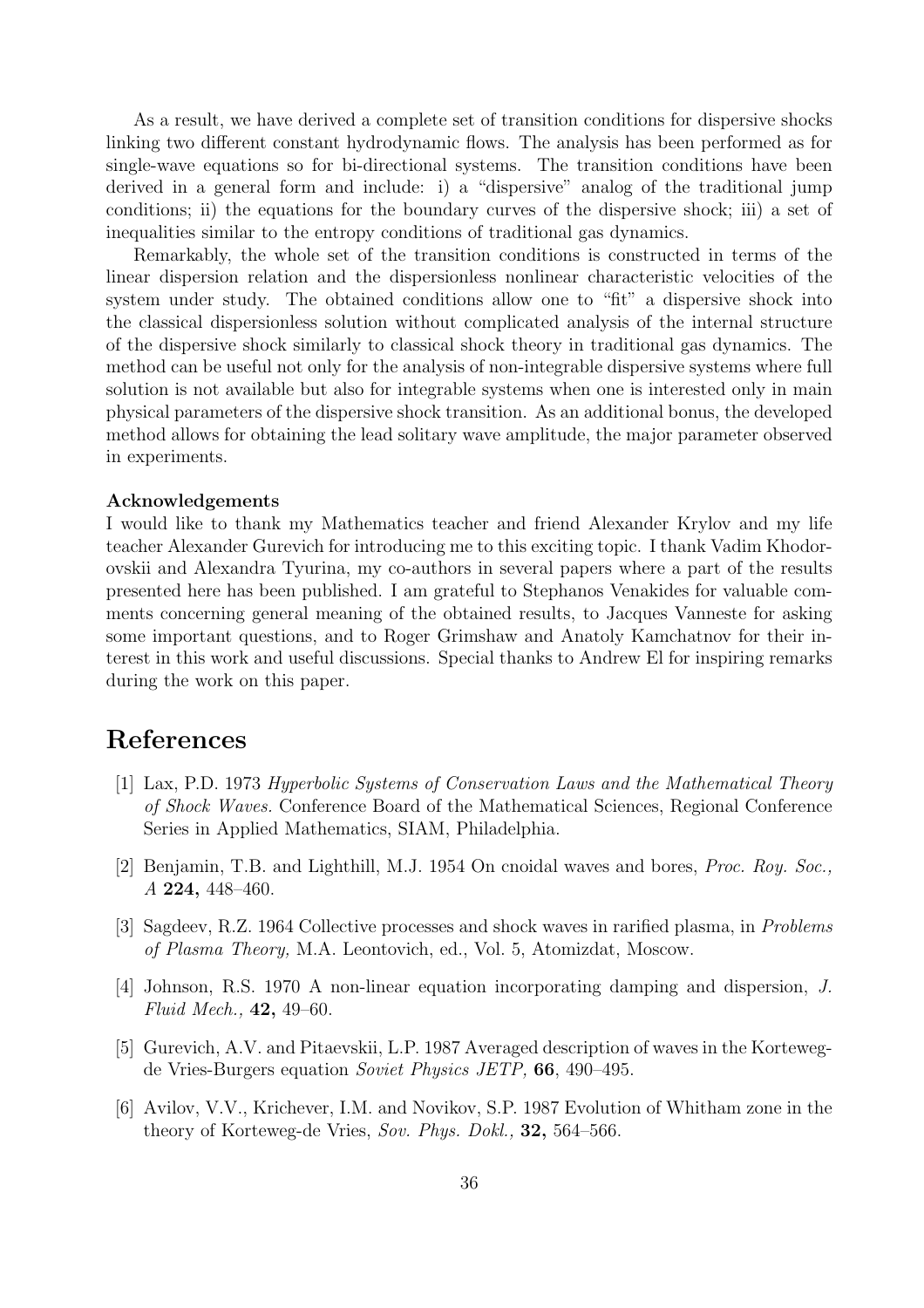- [7] El, G.A., Grimshaw, R.H.J. and Kamchatnov, A.M. 2005 Analytic model for a weakly dissipative shallow-water undular bore, *Chaos*, **15**.
- [8] Porter, A. and Smyth, N.F. 2002 J. Fluid Mech., 454 1.
- [9] Kodama,Yu. 1999 The Whitham equations for optical communications: Mathematical theory of NRZ. SIAM J. Appl. Math. 59 2162-2192
- [10] Simula, T.P., Engels, P., Coddington, I., Schweikhard, V. , Cornell, E.A. and Ballagh R.J. 2005 Phys. Rev. Lett. 94, 080404 .
- [11] Lax, P.D. & Levermore, C.D. 1983 The small dispersion limit of the Korteweg de Vries equation I, II, III. Comm. Pure Appl. Math. 36, 253-290, 571-593, 809-829.
- [12] Venakides, S. 1985 The zero dispersion limit of the Korteweg de Vries equation for initial potentials with nontrivial reflection coefficient. Comm. Pure Appl. Math. 38 125-155 .
- [13] Lax, P.D., Levermore, C.D. and Venakides, S. 1994 The generation and propagation of oscillations in dispersive initial value problems and their limiting behavior, in Important Developments in Soliton Theory, eds. A.S. Focas and V.E. Zakharov, Springer-Verlag, Berlin, Heidelberg, New York 205-241.
- [14] Jin S, Levermore CD, McLaughlin DW 1999 The semiclassical limit of the defocusing NLS hierarchy Comm Pur Appl Math 52, 613-654
- [15] Ercolani, N.M, Jin, S., Levermore. C.D., MacEvoy, W.D. 2003 The zero-dispersion limit for the odd flows in the focusing Zakharov-Shabat hierarchy Int Math Res N47: 2529-2564
- [16] Whitham, G.B. 1965 Non-linear dispersive waves *Proc. Roy. Soc.* **A283**, 238-291.
- [17] Flaschka, H., Forest, G., McLaughlin, D.W. 1979 Multiphase averaging and the inverse spectral solutions of the Korteweg – de Vries equation. Comm. Pure Appl. Math. 33 739-784 .
- [18] Venakides, S. 1990 The Korteweg de Vries equation with small dispersion higherorder Lax-Levermore theory. Comm. Pure Appl. Math. 43 335-361.
- [19] Gurevich, A.V. & Pitaevskii, L.P. 1974 Nonstationary structure of a collisionless shock wave. Sov. Phys. JETP 38, 291-297.
- [20] Tsarev, S.P. 1985 On Poisson brackets and one-dimensional systems of hydrodynamic type Soviet Math. Dokl. 31 488-491 .
- [21] Krichever, I.M. 1988 The method of averaging for two-dimensional "integrable" equations. Funct. Anal. Appl. 22 200-213.
- [22] El, G.A., Krylov, A.V., Venakides, S. 2001 Unified approach to KdV modulations. Comm. Pure Appl. Math. 54 1243-1270.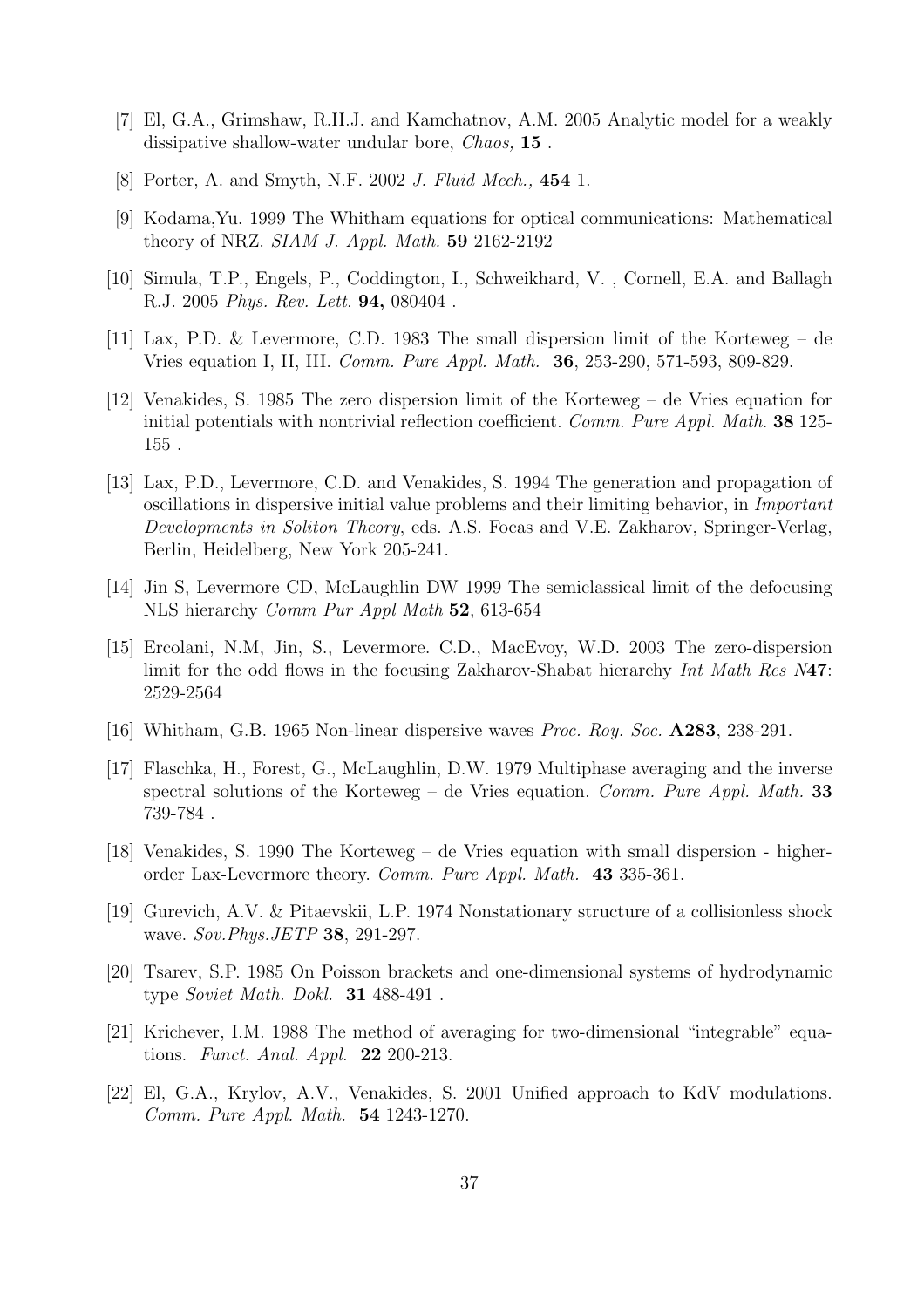- [23] Grava T 2004 Whitham equations, Bergman kernel and Lax-Levermore minimizer Acta Appl Math 82 1-86
- [24] Choi, W. & Camassa, R. 1999 Fully nonlinear internal waves in a two-fluid system. J. Fluid Mech. 396, 1-36.
- [25] Lax, P.D., Hou T.Y. 1991 Dispersive Approximations in Fluid-Dynamics Comm Pure Appl Math 44 1-40
- [26] Gurevich, A. V. & Meshcherkin, A. P. 1984 Expanding self-similar discontinuities and shock waves in dispersive hydrodynamics Sov. Phys. JETP 60, 732.
- [27] Kamchatnov, A.M. 2000 Nonlinear Periodic Waves and Their Modulations—An Introductory Course, World Scientific, Singapore.
- [28] Deift P, Venakides S, Zhou X 1994 The collisionless shock region for the long-time behaviour of solutions of the KdV equation Comm Pure Appl Math 47 199-206
- [29] Dubrovin, B.A. & Novikov, S.P. 1989 Hydrodynamics of weakly deformed soliton lattices. Differential geometry and Hamiltonian theory. Russian Math. Surveys 44 35-124.
- [30] Gurevich, A.V.; Krylov, A.L., El, G.A. 1991 Riemann wave breaking in dispersive hydrodynamics. JETP Lett. 54 102-107; 1992 Evolution of a Riemann wave in dispersive hydrodynamics. Sov. Phys. JETP 74 957-962.
- [31] Kudashev, V.R. 1991 "Waves-number conservation" and succession of symmetries during a Whitham averaging, JETP Lett. 54 175-178.
- [32] Novikov, S.P., Manakov, S.V., Pitaevskii, L.P., and Zakharov, V.E. 1984 The Theory of Solitons: The Inverse Scattering Method. Consultants, New York
- [33] Tyurina, A.V. & El, G.A. 1999 Hydrodynamics of modulated finite-amplitude waves in dispersive media. Journ. Exp. Theor. Phys. 88, 615-625.
- [34] Whitham, G.B. 1974 Linear and Nonlinear Waves, Wiley–Interscience, New York.
- [35] Rozhdestvensky, B. L. & Yanenko, N. N. 1978 Systems of Quasilinear Equations and their Applications in Gas Dynamics [in Russian]. Nauka. Moscow.
- [36] Levermore, C.D. 1988 The hyperbolic nature of the zero dispersion KdV limit. Comm. Partial Differential Equations 13 495-514.
- [37] Grimshaw, R 1979 Slowly varying solitary waves. I. Korteweg de Vries equation. Proc. Roy. Soc. A368, 359-375.
- [38] Gurevich, A.V., Krylov, A.L. & El, G.A. 1990 Nonlinear modulated waves in dispersive hydrodynamics. Sov. Phys. JETP 71, 899-910.
- [39] El, G.A., Khodorovskii, V.V. & Tyurina, A.V. 2003 Determination of boundaries of unsteady oscillatory zone in asymptotic solutions of non-integrable dispersive wave equations. Phys. Lett. A 318, 526 - 536.